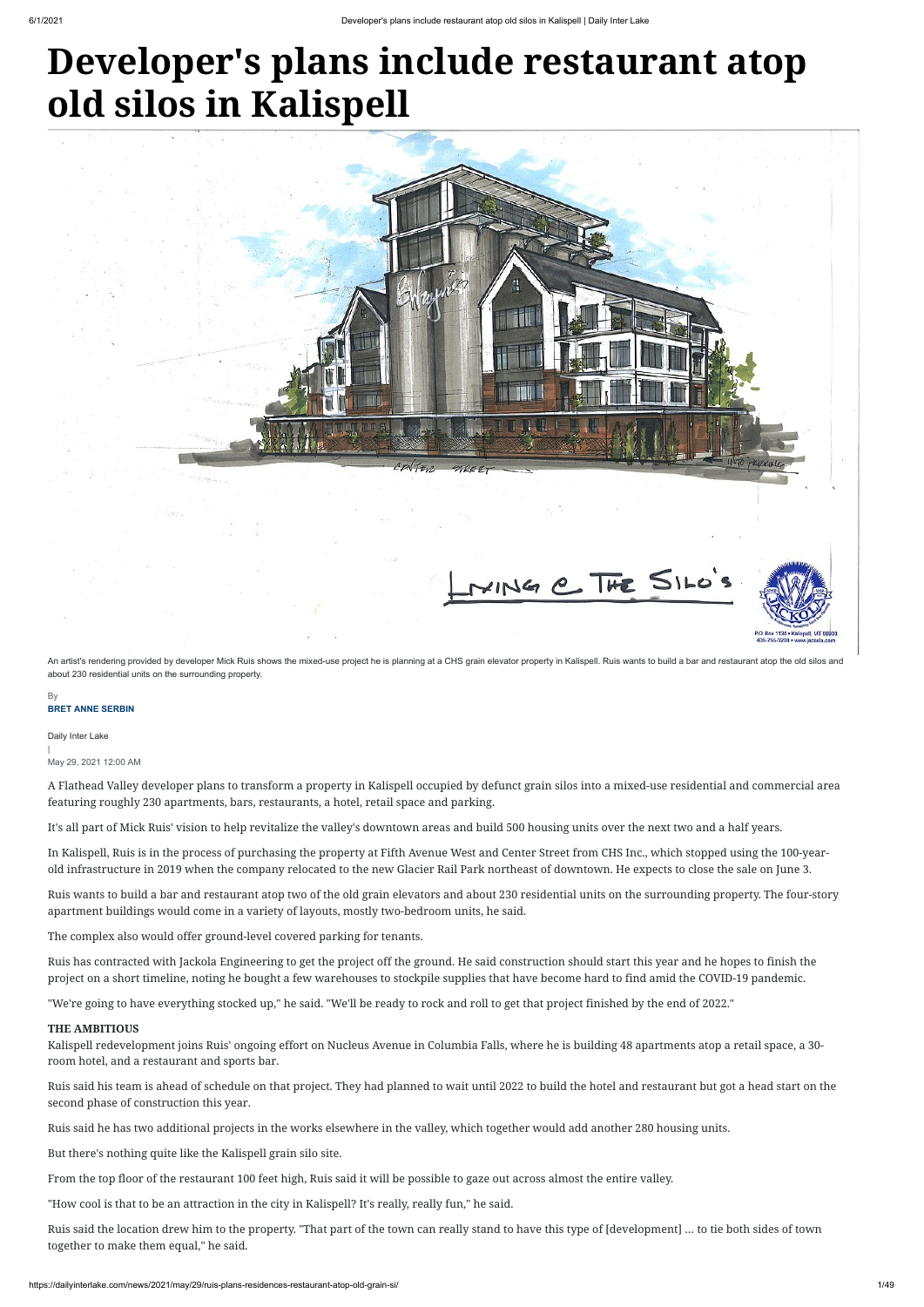https://dailyinterlake.com/news/2021/may/29/ruis-plans-residences-restaurant-atop-old-grain-si/ 2/49

The Kalispell Parkline Trail, which is finally under construction after about a decade of planning, runs right along Ruis' new property.

"I think it's the coolest concept, that walking trail," he said. "You can walk 10 miles and you don't have to worry about getting run over."

He added the project represents both public and private efforts.

"The city [of Kalispell] has just been incredibly awesome for us to work with right now," he said. "They're wanting this built, we're wanting to build it, and people are needing this built. It all works in together."

Reporter Bret Anne Serbin may be reached at 406-758-4459 or bserbin@dailyinterlake.com.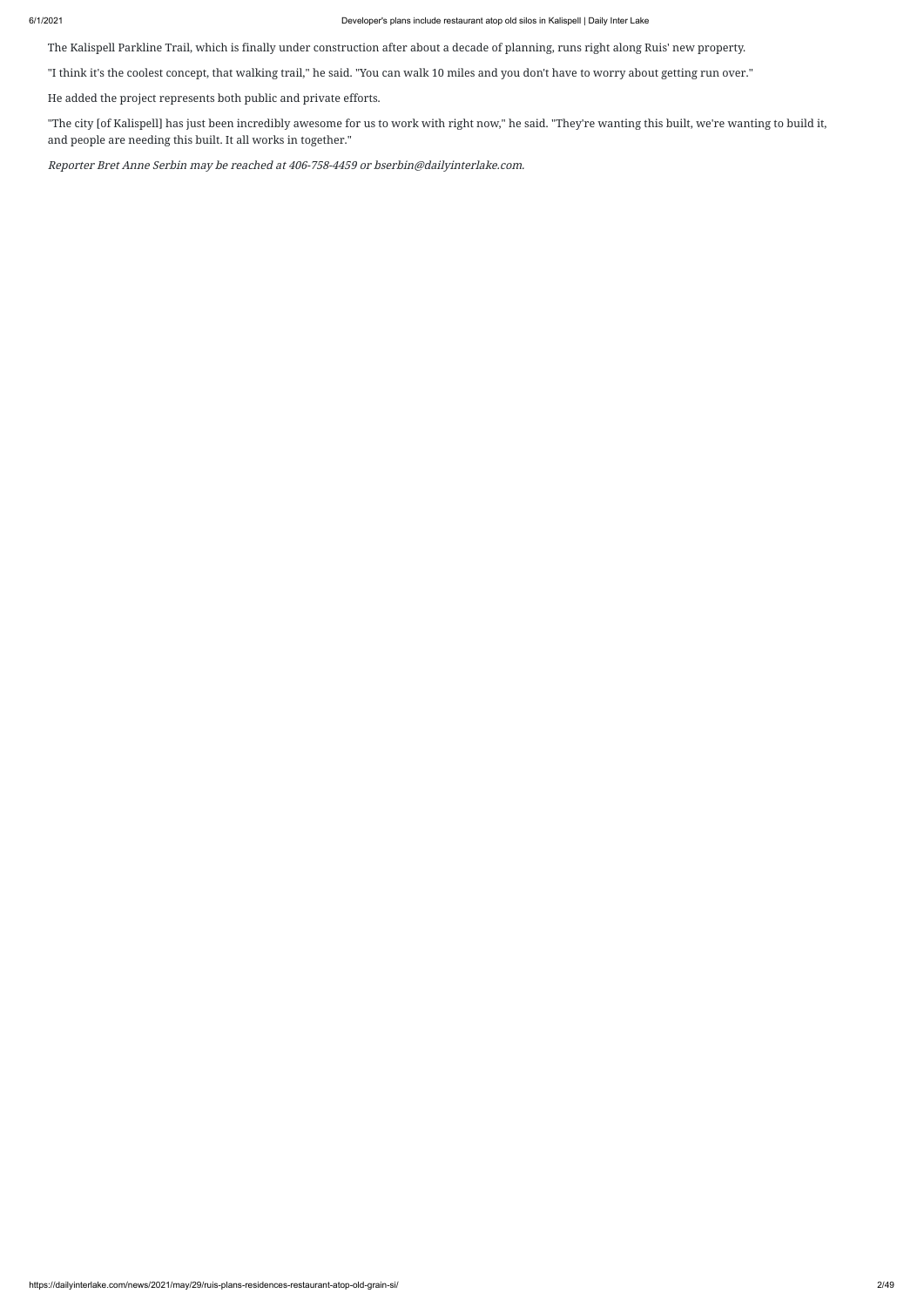https://dailyinterlake.com/news/2021/may/29/ruis-plans-residences-restaurant-atop-old-grain-si/ 3/49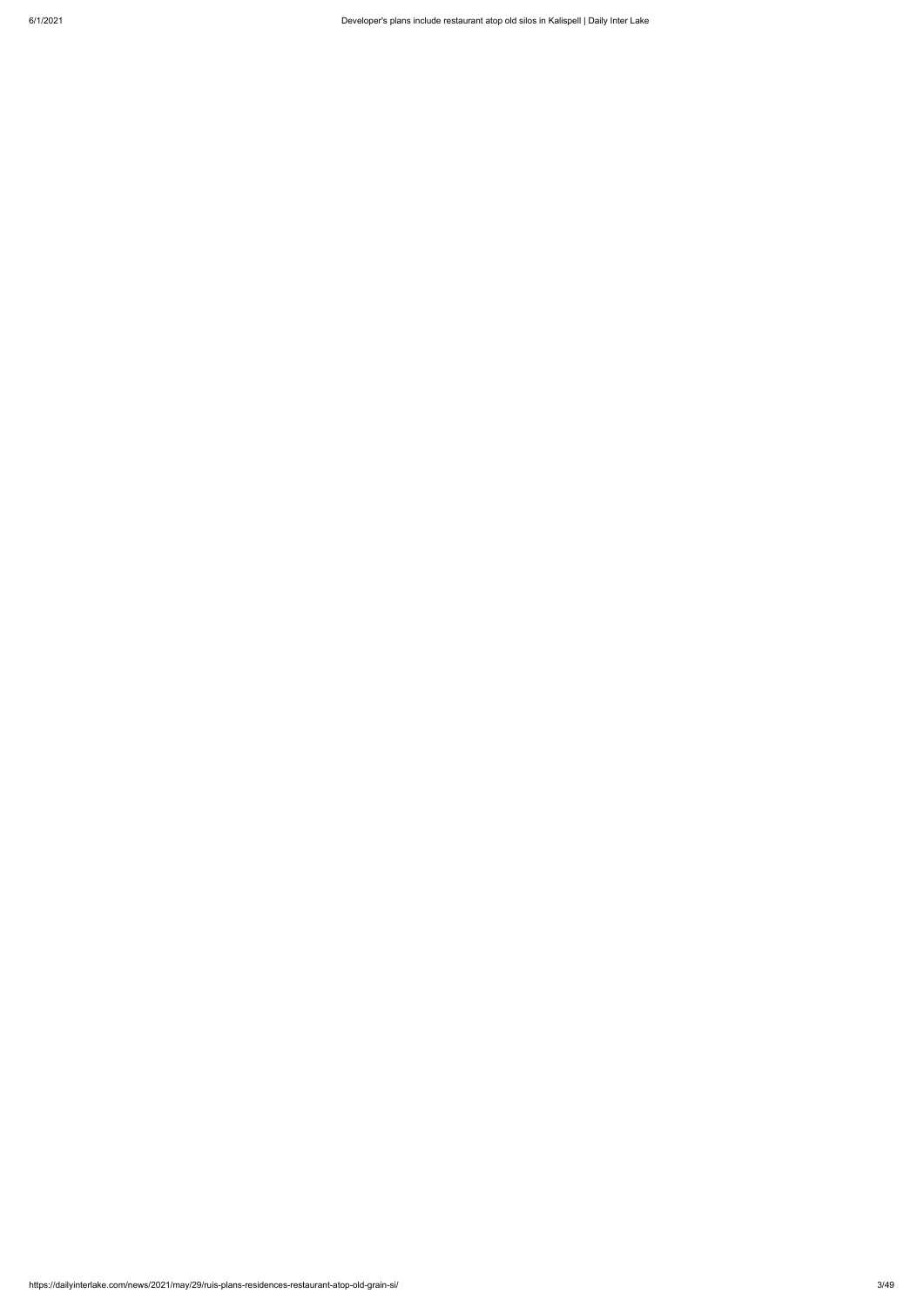https://dailyinterlake.com/news/2021/may/29/ruis-plans-residences-restaurant-atop-old-grain-si/ 4/49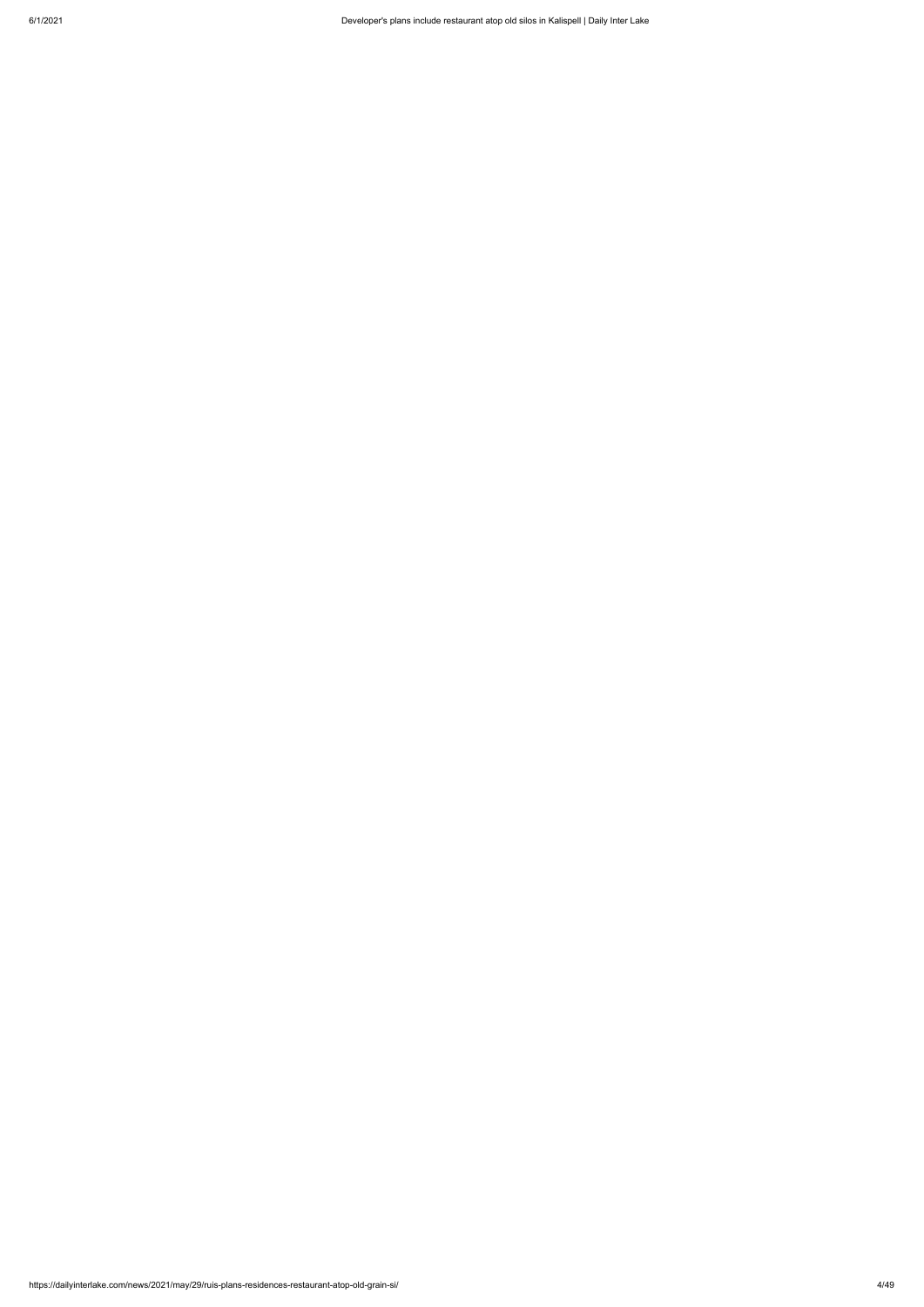https://dailyinterlake.com/news/2021/may/29/ruis-plans-residences-restaurant-atop-old-grain-si/ 5/49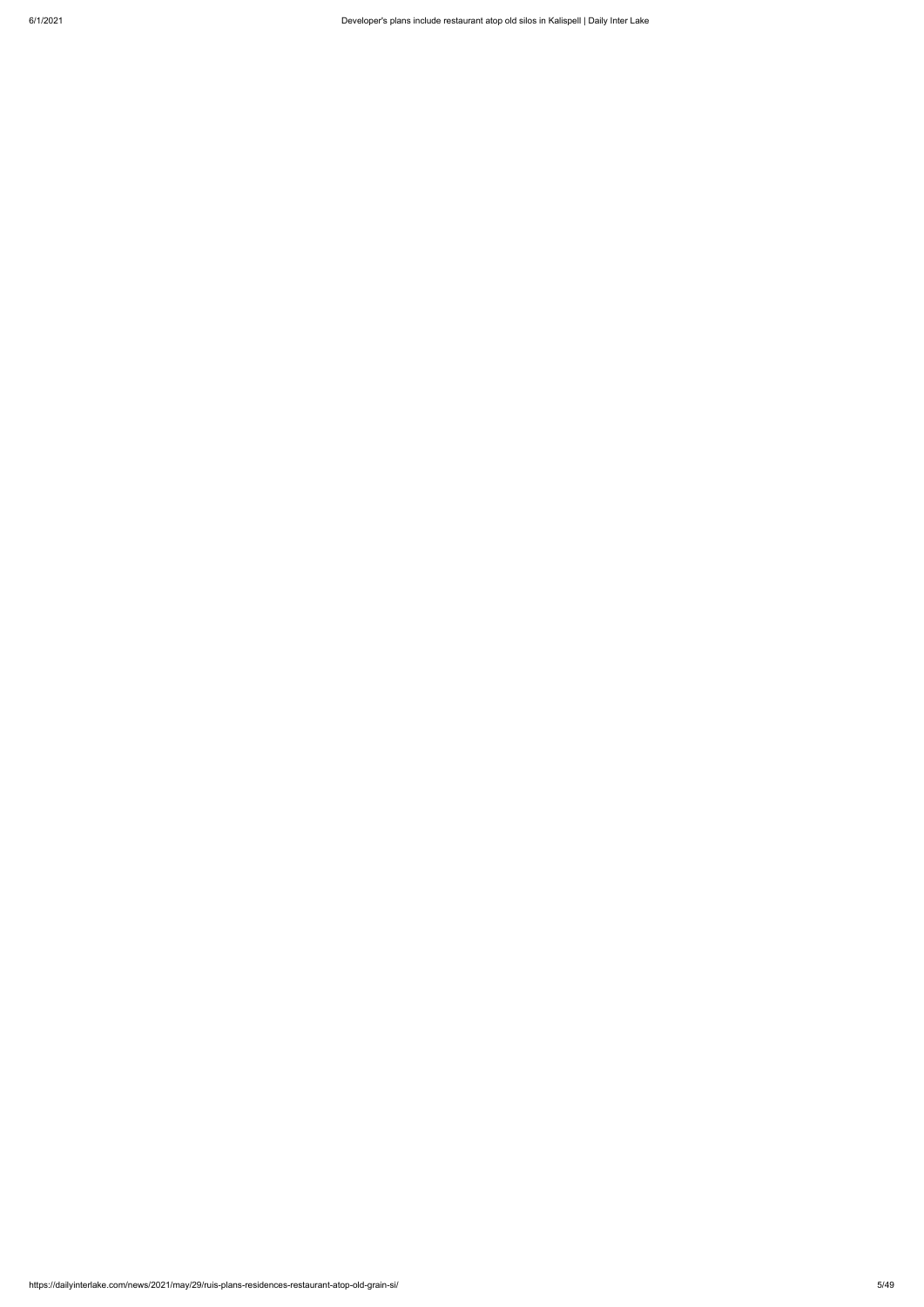https://dailyinterlake.com/news/2021/may/29/ruis-plans-residences-restaurant-atop-old-grain-si/ 6/49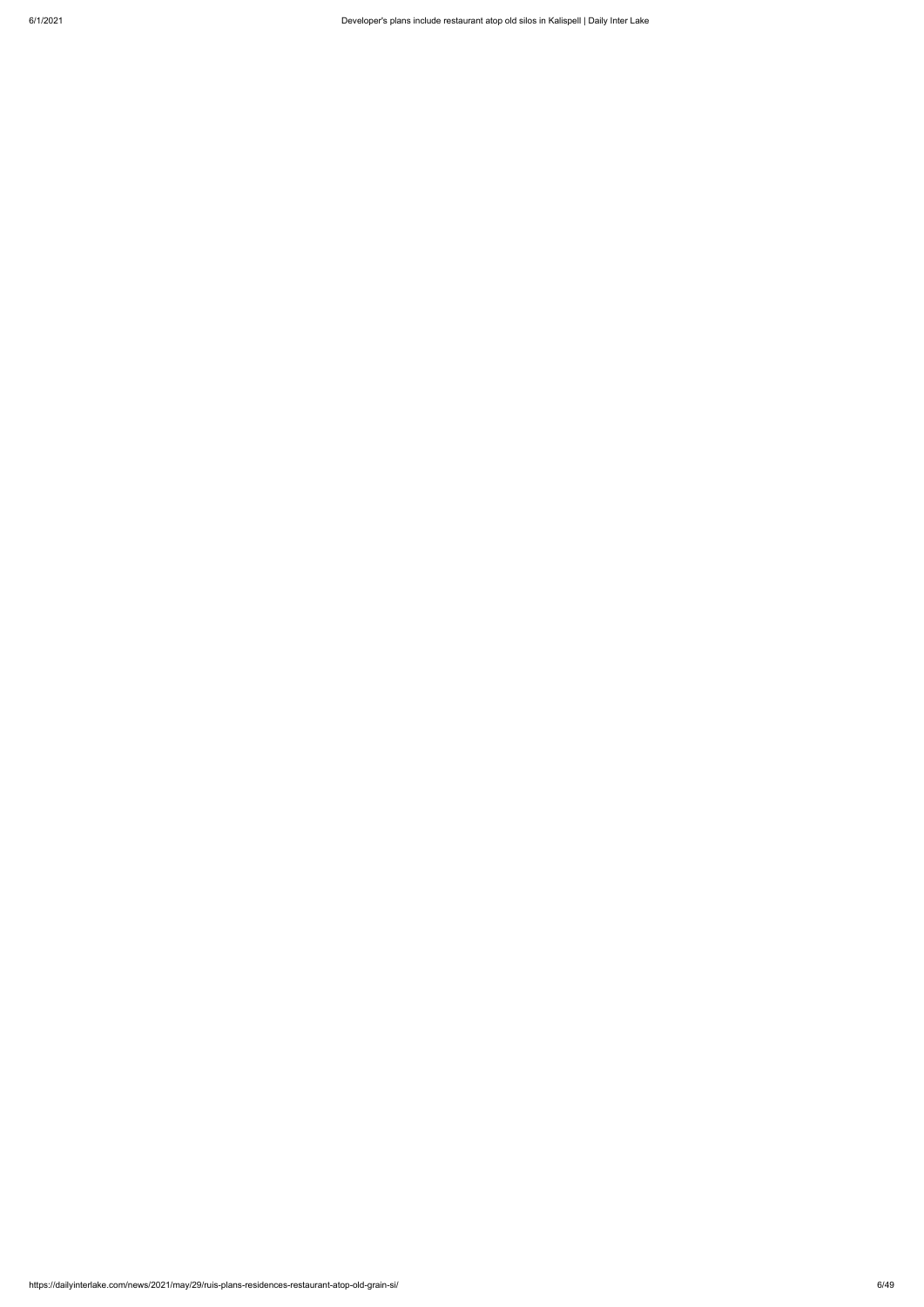https://dailyinterlake.com/news/2021/may/29/ruis-plans-residences-restaurant-atop-old-grain-si/ 7/49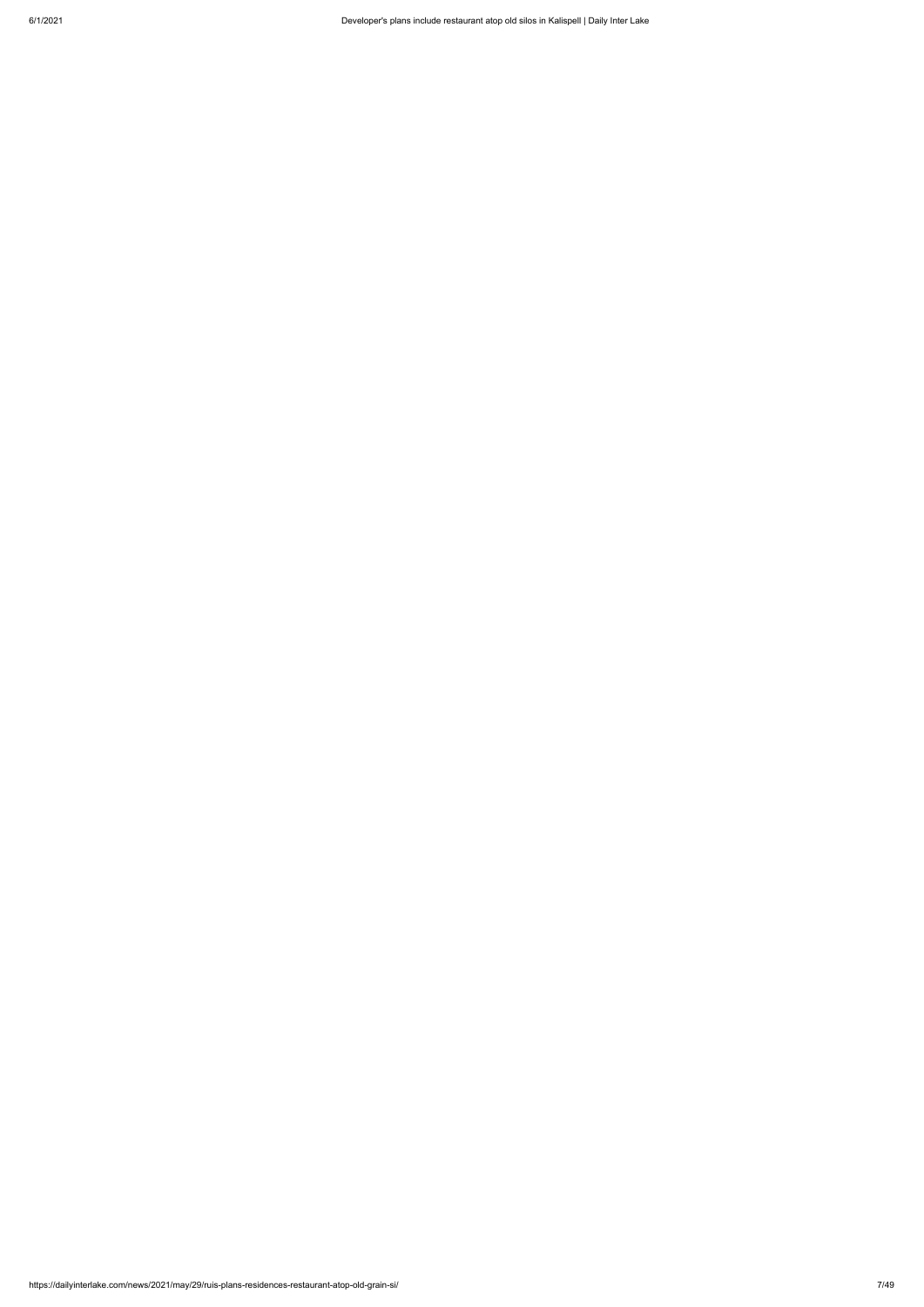https://dailyinterlake.com/news/2021/may/29/ruis-plans-residences-restaurant-atop-old-grain-si/ 8/49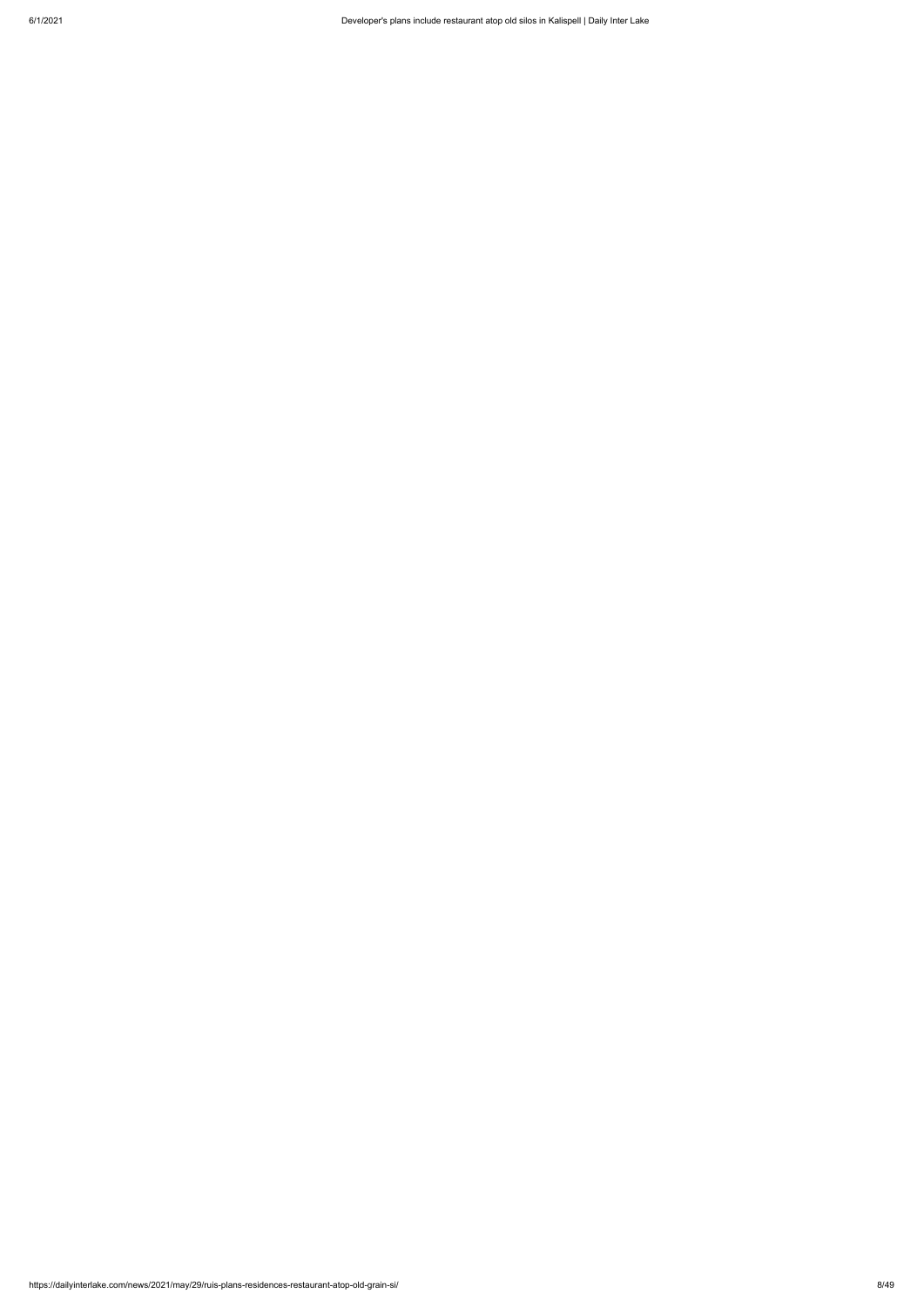https://dailyinterlake.com/news/2021/may/29/ruis-plans-residences-restaurant-atop-old-grain-si/ 9/49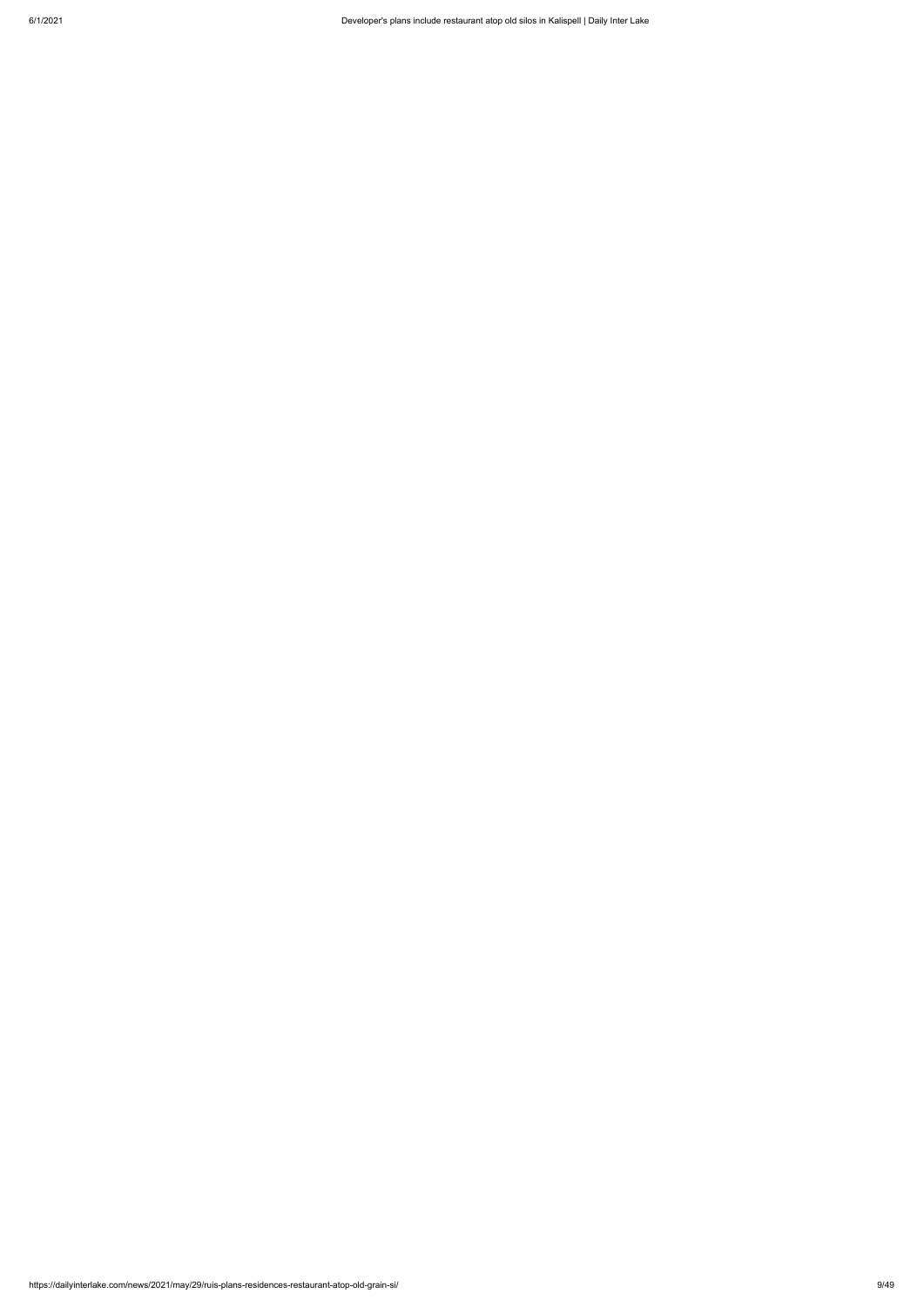https://dailyinterlake.com/news/2021/may/29/ruis-plans-residences-restaurant-atop-old-grain-si/ 10/49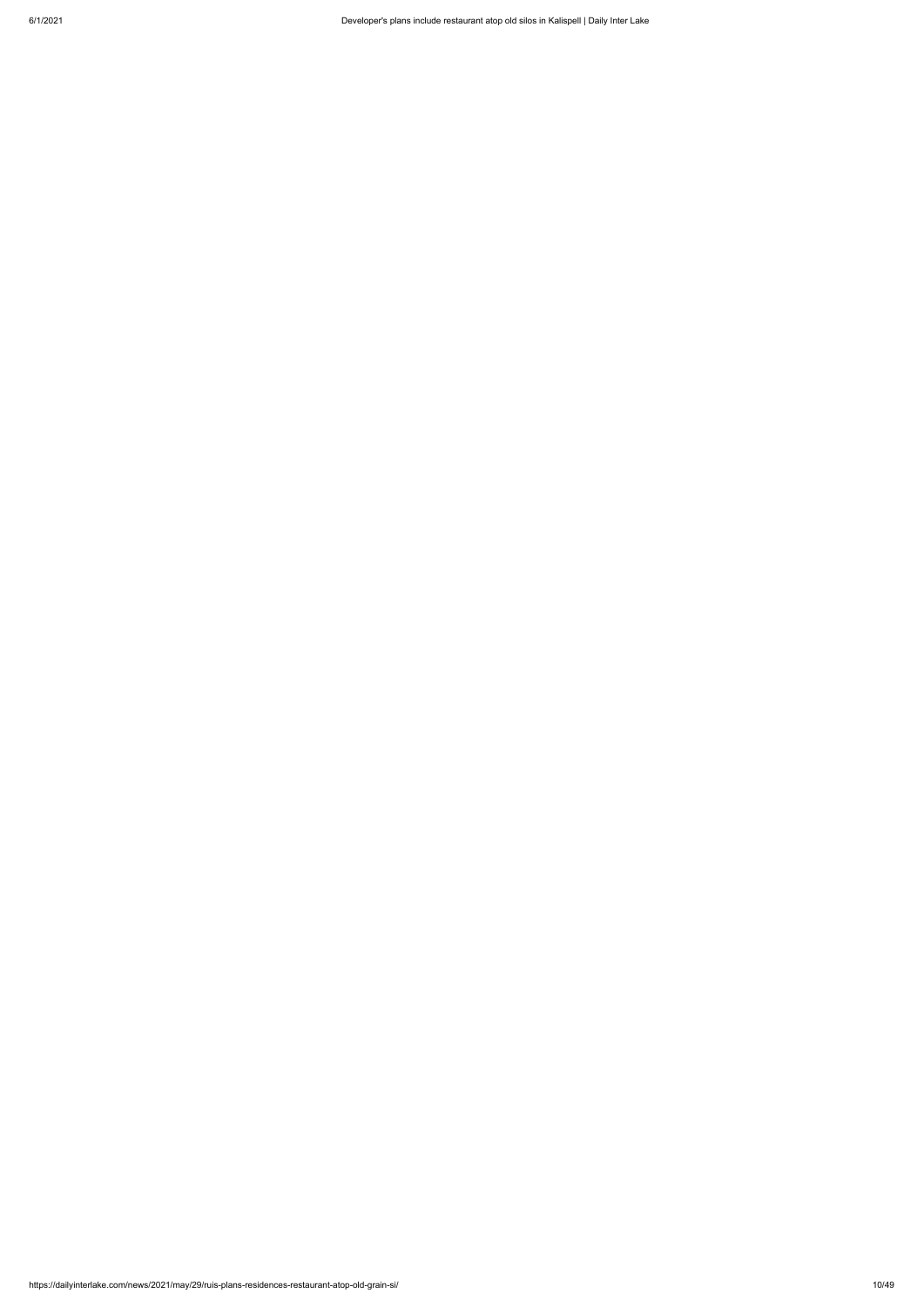https://dailyinterlake.com/news/2021/may/29/ruis-plans-residences-restaurant-atop-old-grain-si/ 11/49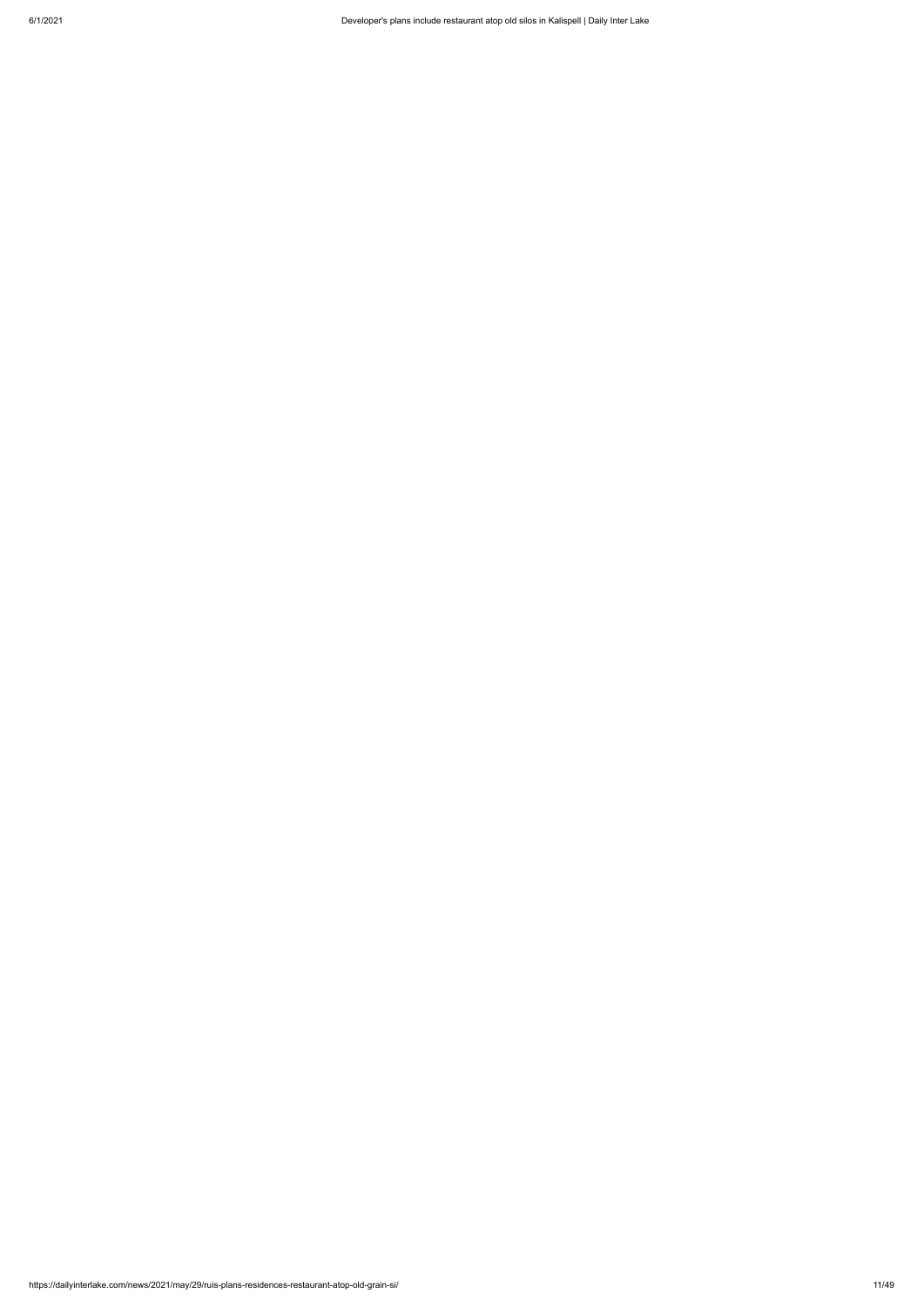https://dailyinterlake.com/news/2021/may/29/ruis-plans-residences-restaurant-atop-old-grain-si/ 12/49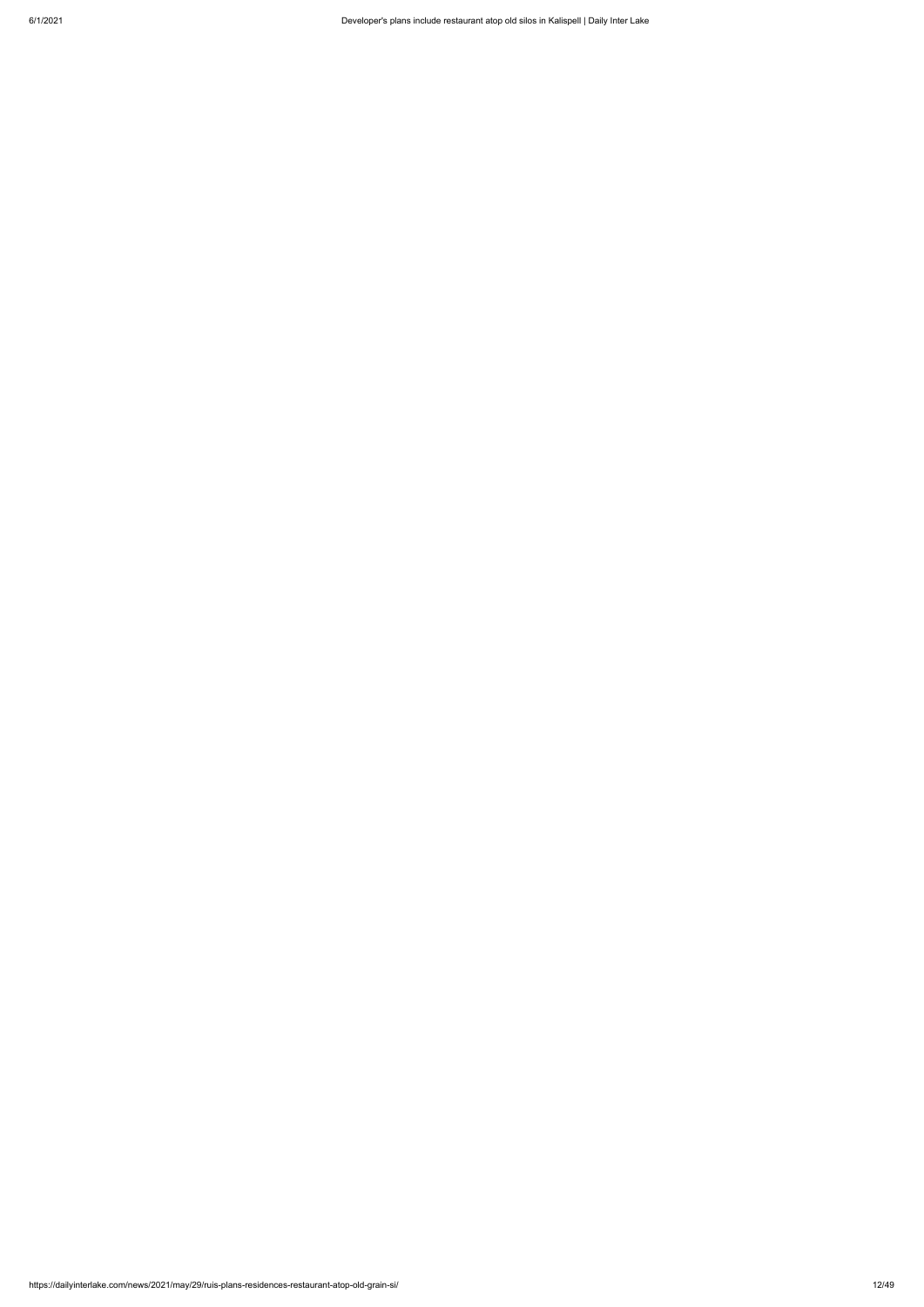https://dailyinterlake.com/news/2021/may/29/ruis-plans-residences-restaurant-atop-old-grain-si/ 13/49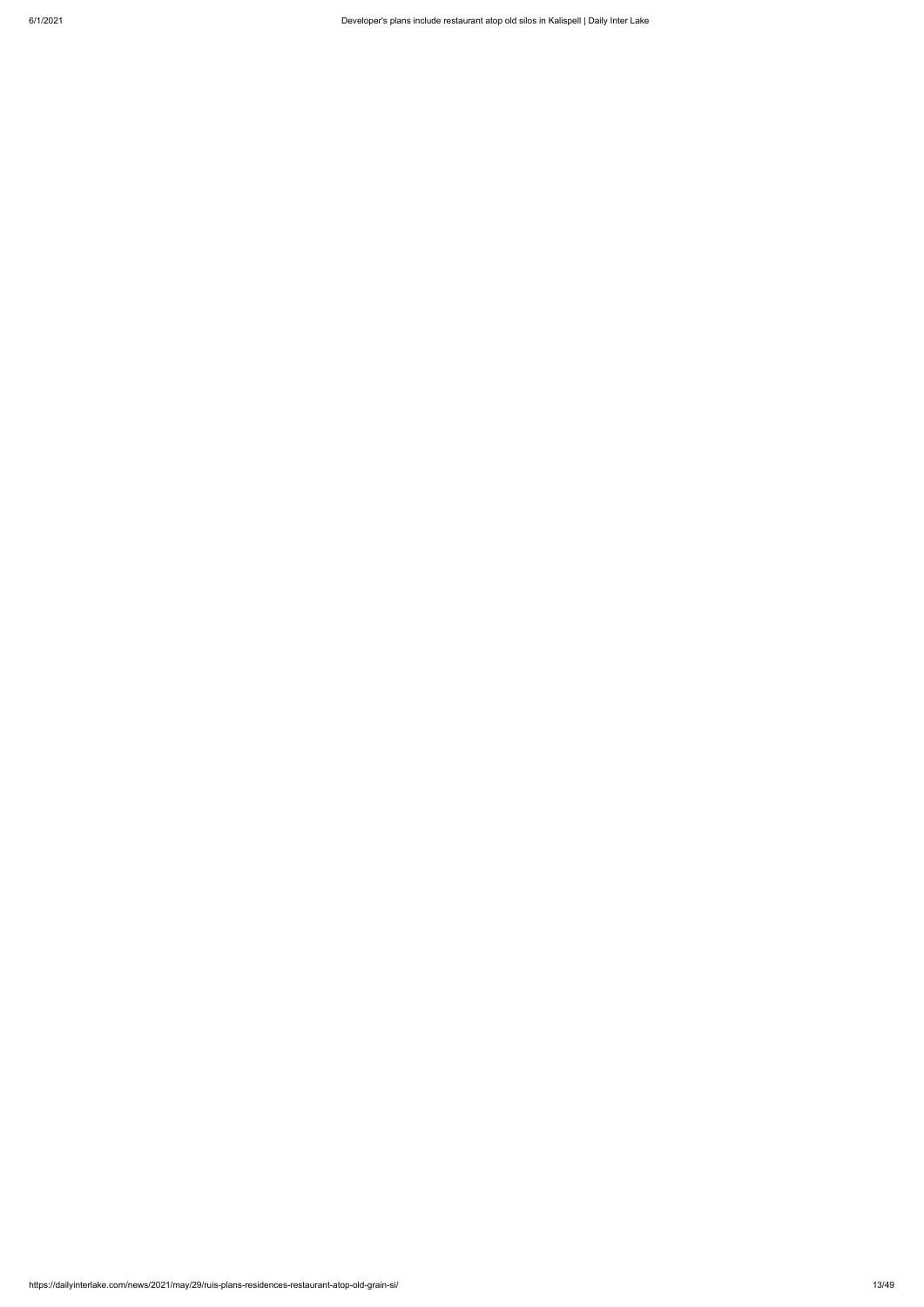https://dailyinterlake.com/news/2021/may/29/ruis-plans-residences-restaurant-atop-old-grain-si/ 14/49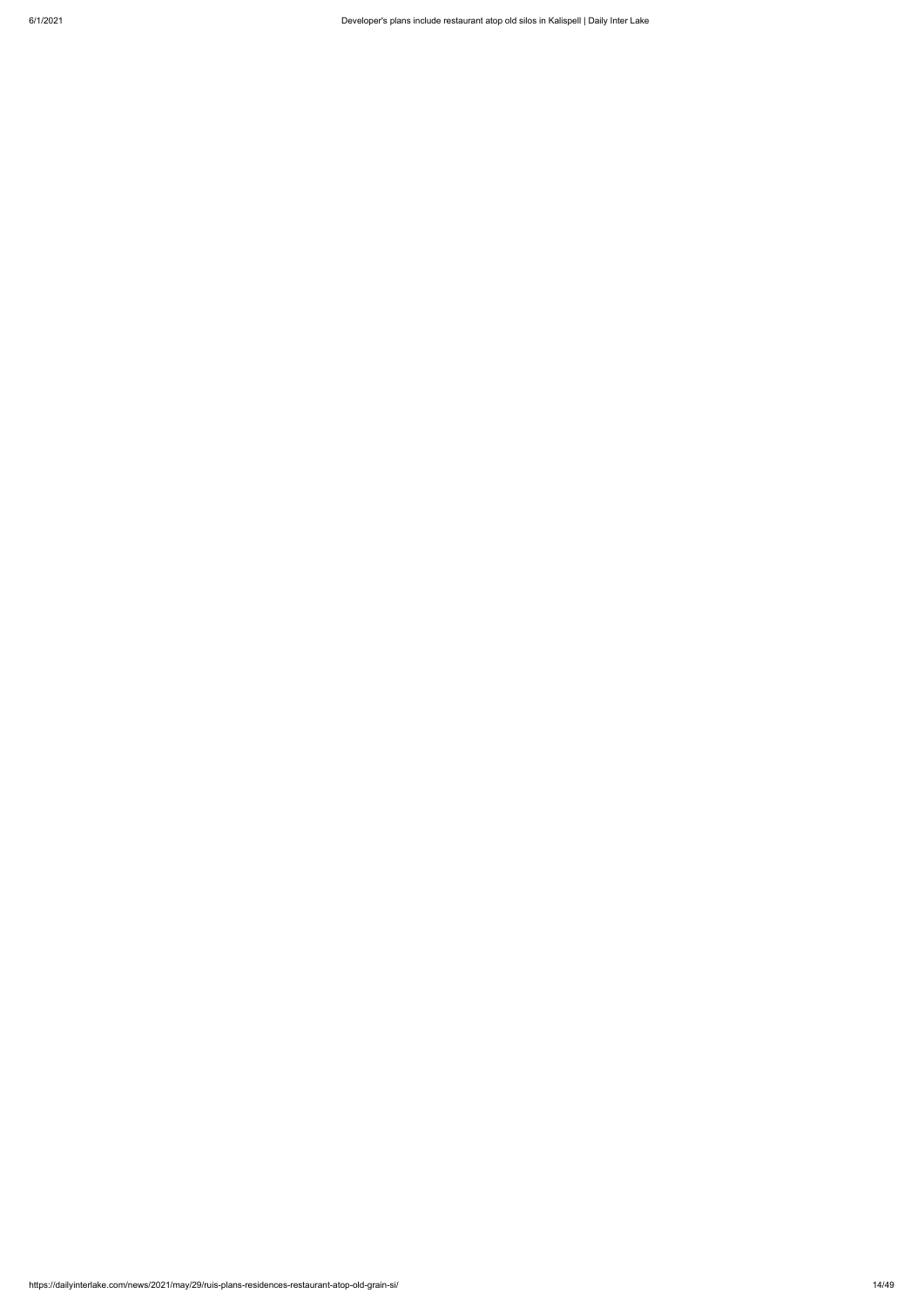https://dailyinterlake.com/news/2021/may/29/ruis-plans-residences-restaurant-atop-old-grain-si/ 15/49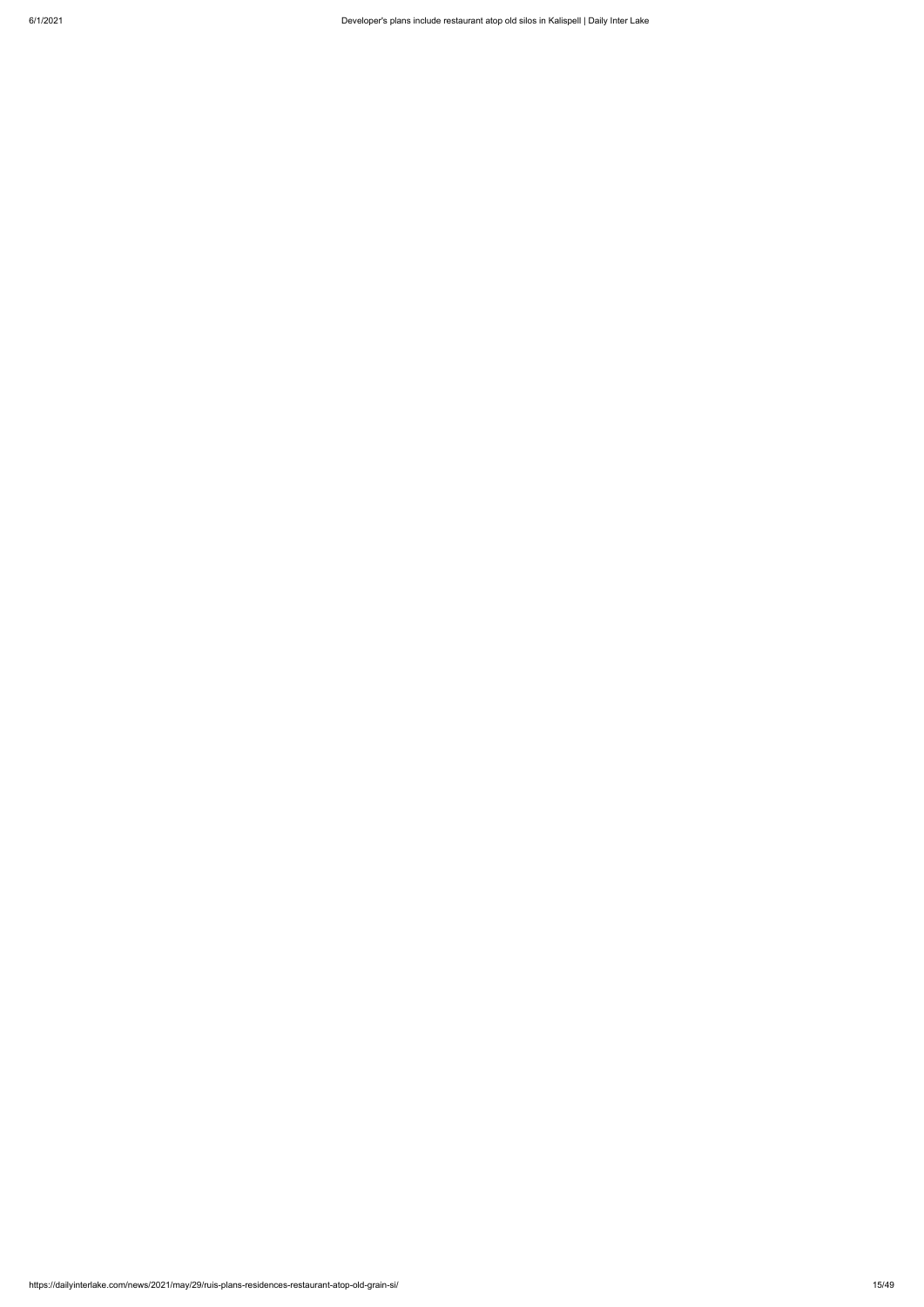https://dailyinterlake.com/news/2021/may/29/ruis-plans-residences-restaurant-atop-old-grain-si/ 16/49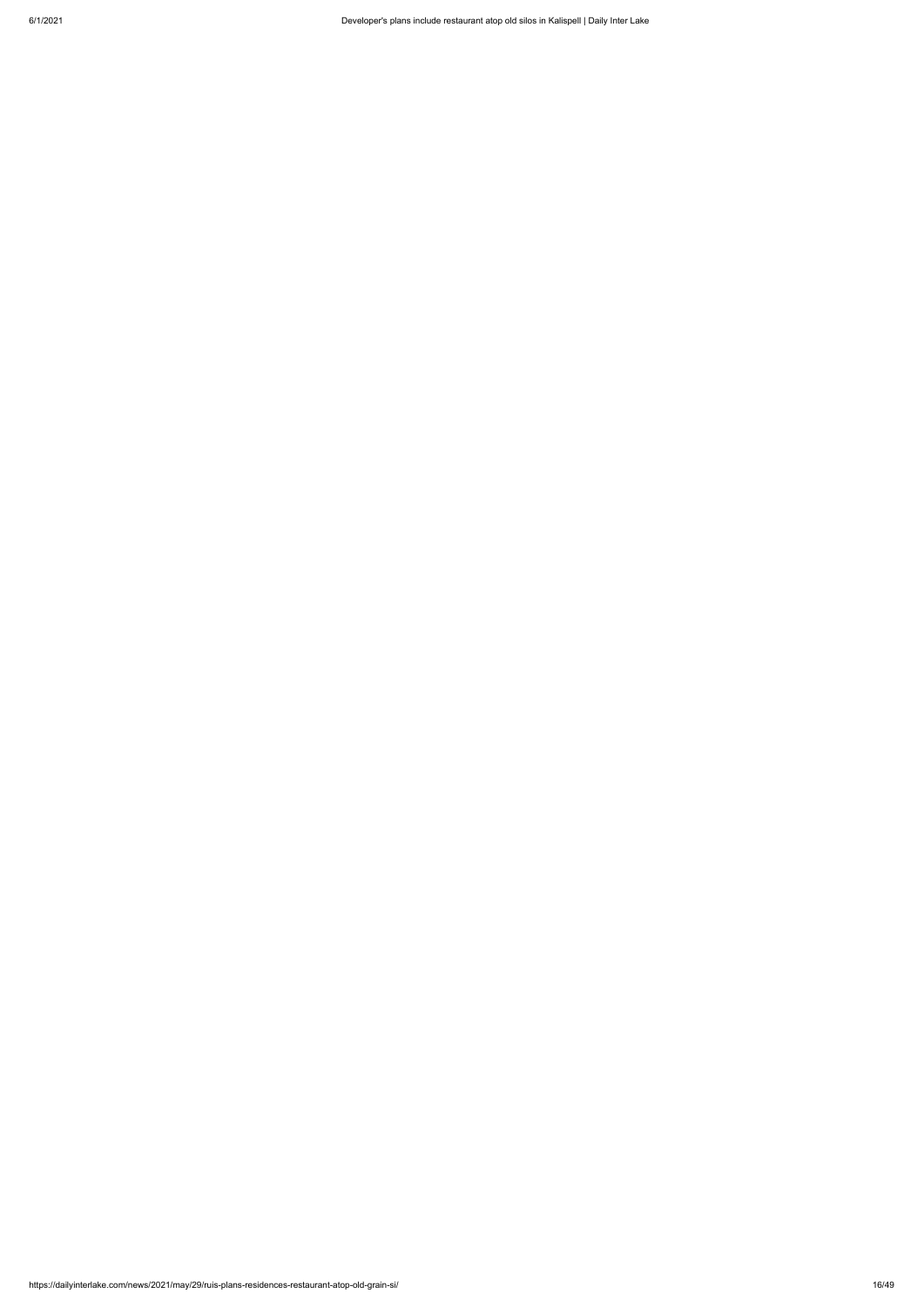https://dailyinterlake.com/news/2021/may/29/ruis-plans-residences-restaurant-atop-old-grain-si/ 17/49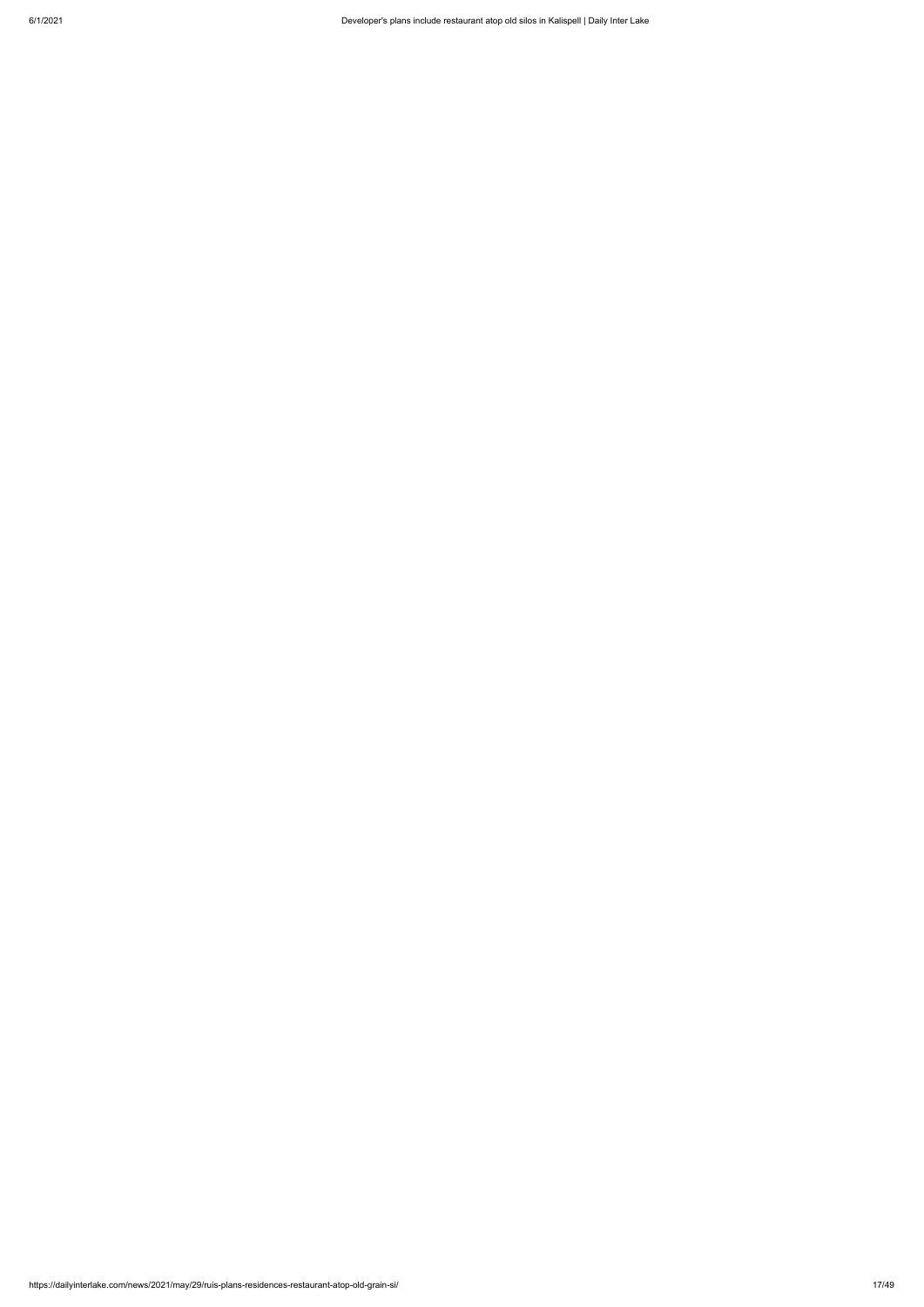https://dailyinterlake.com/news/2021/may/29/ruis-plans-residences-restaurant-atop-old-grain-si/ 18/49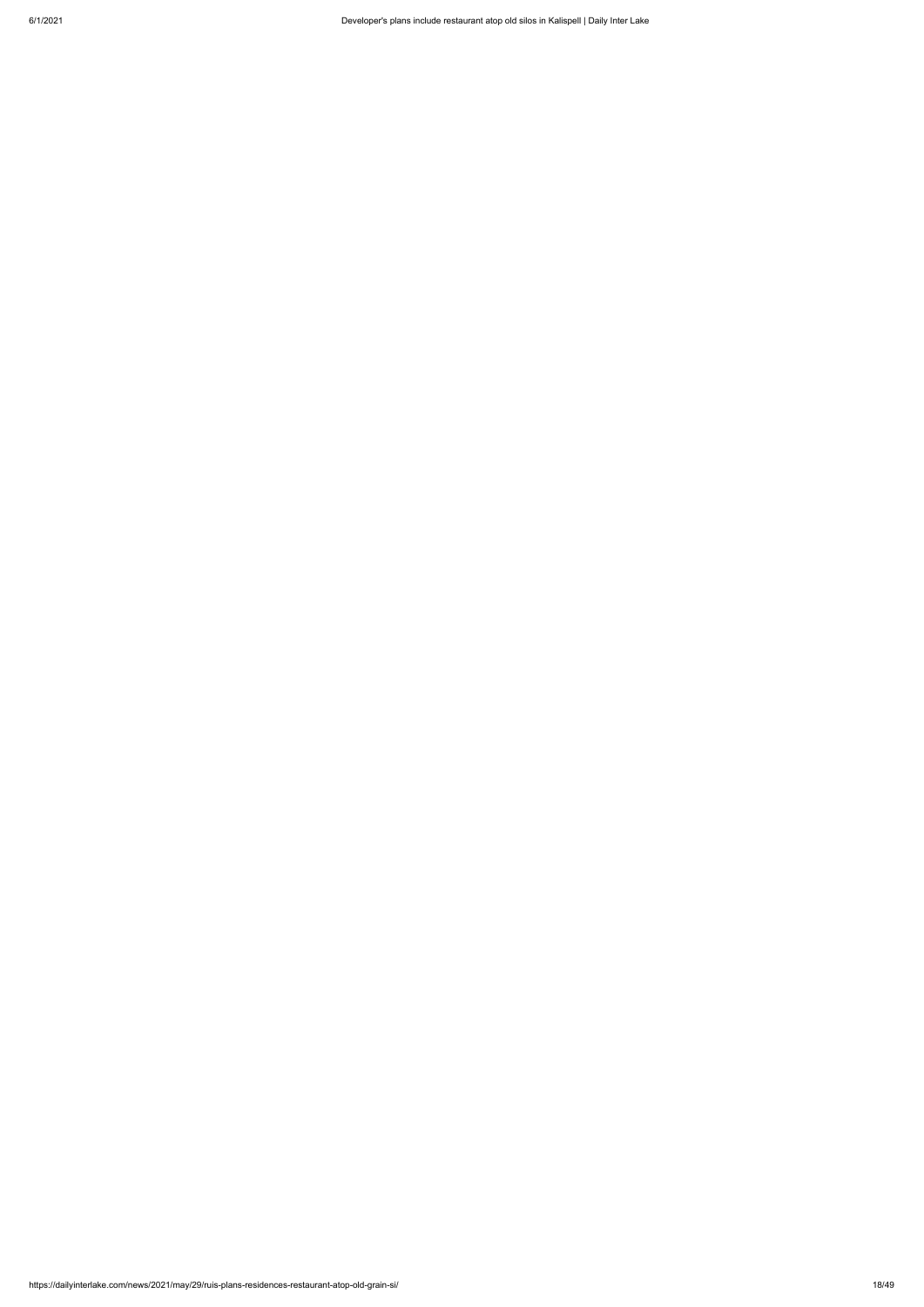https://dailyinterlake.com/news/2021/may/29/ruis-plans-residences-restaurant-atop-old-grain-si/ 19/49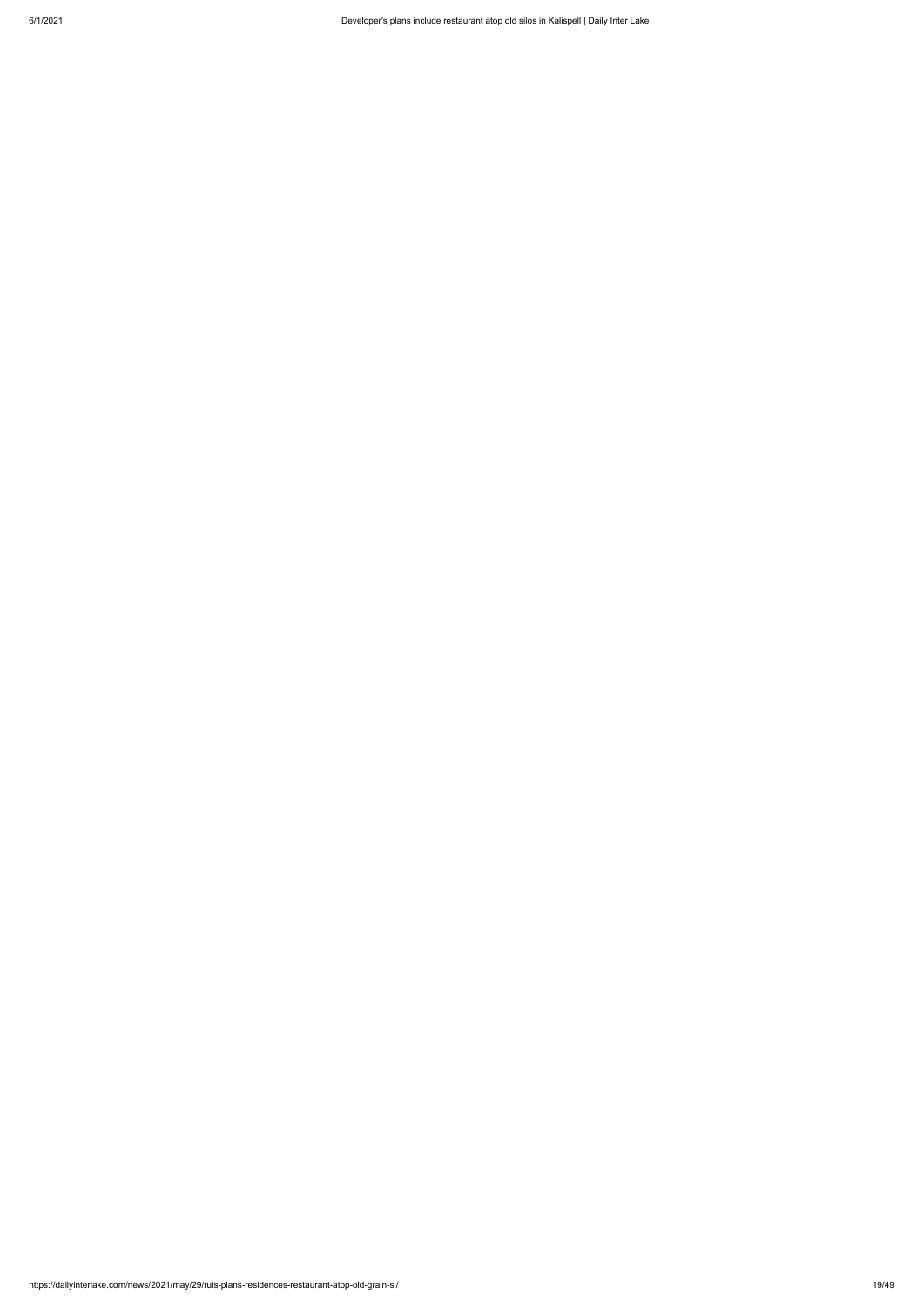https://dailyinterlake.com/news/2021/may/29/ruis-plans-residences-restaurant-atop-old-grain-si/ 20/49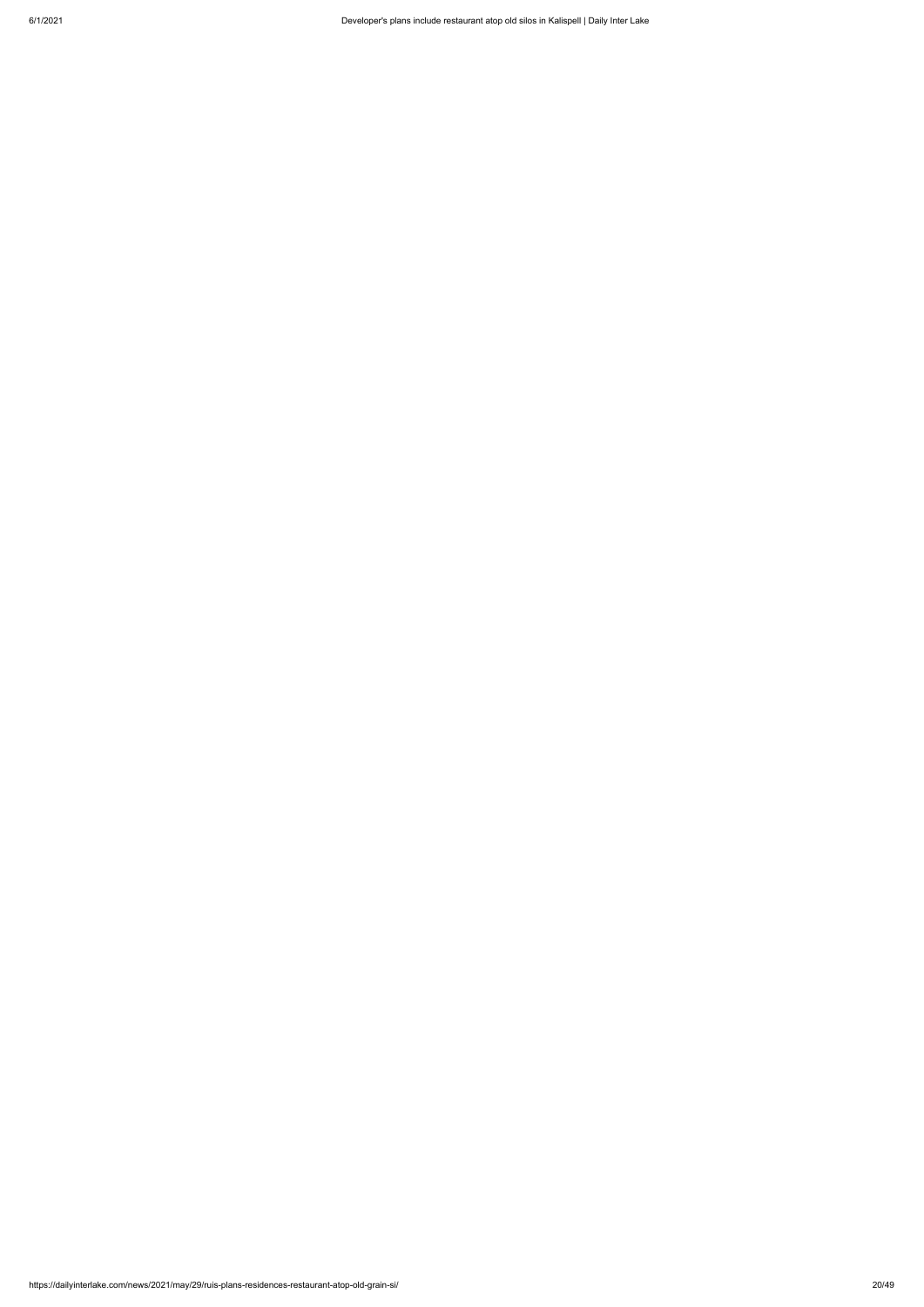https://dailyinterlake.com/news/2021/may/29/ruis-plans-residences-restaurant-atop-old-grain-si/ 21/49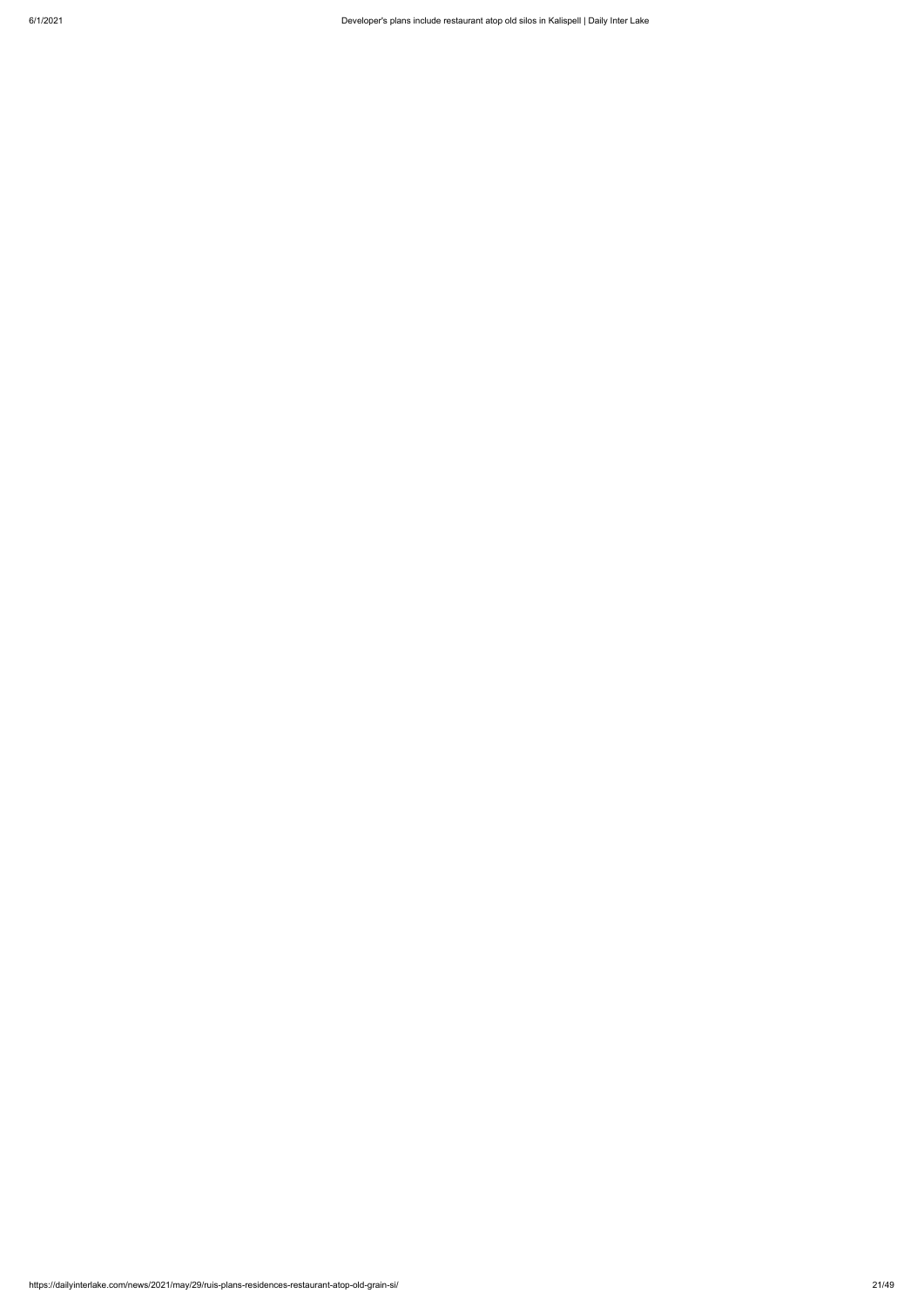https://dailyinterlake.com/news/2021/may/29/ruis-plans-residences-restaurant-atop-old-grain-si/ 22/49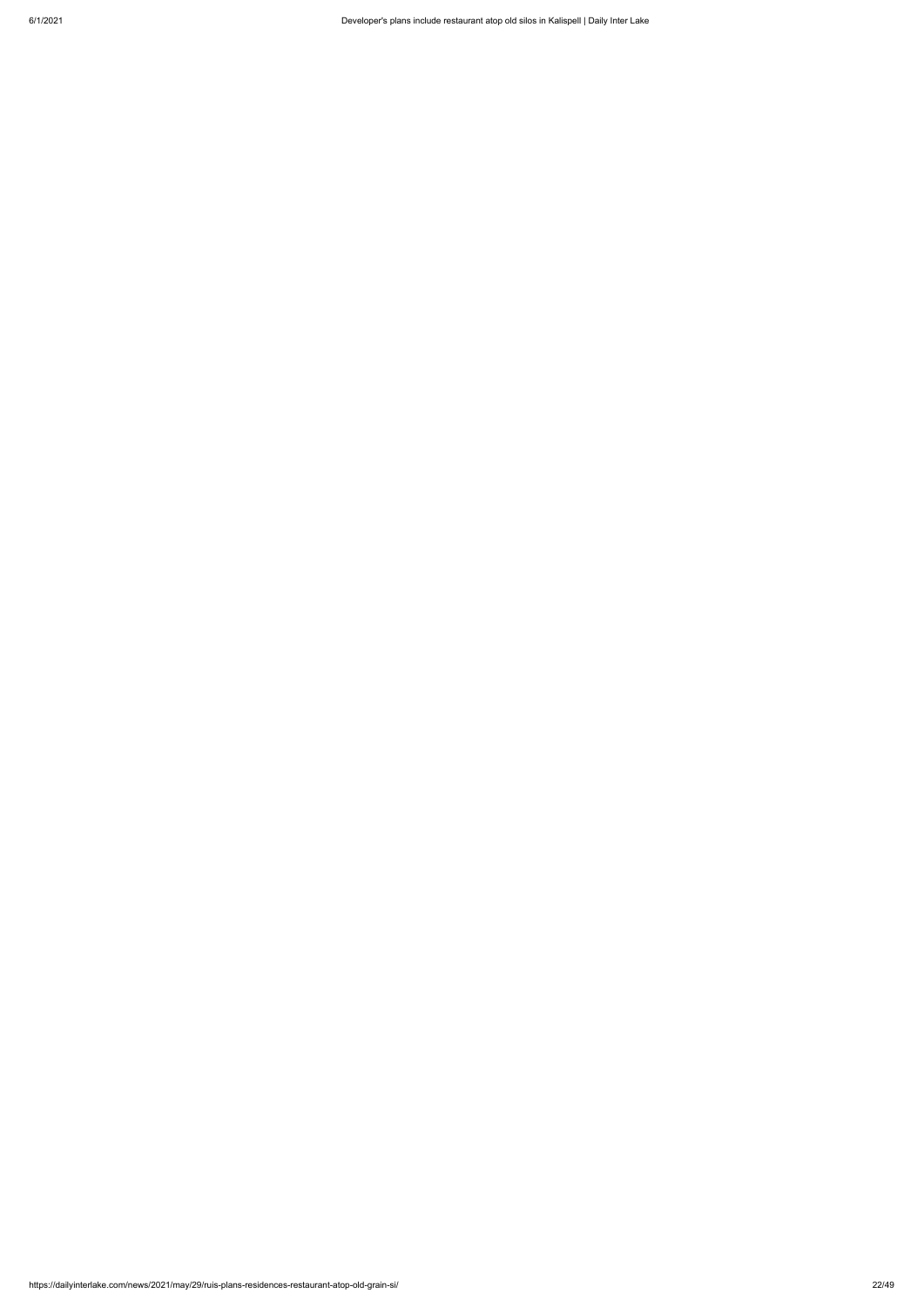https://dailyinterlake.com/news/2021/may/29/ruis-plans-residences-restaurant-atop-old-grain-si/ 23/49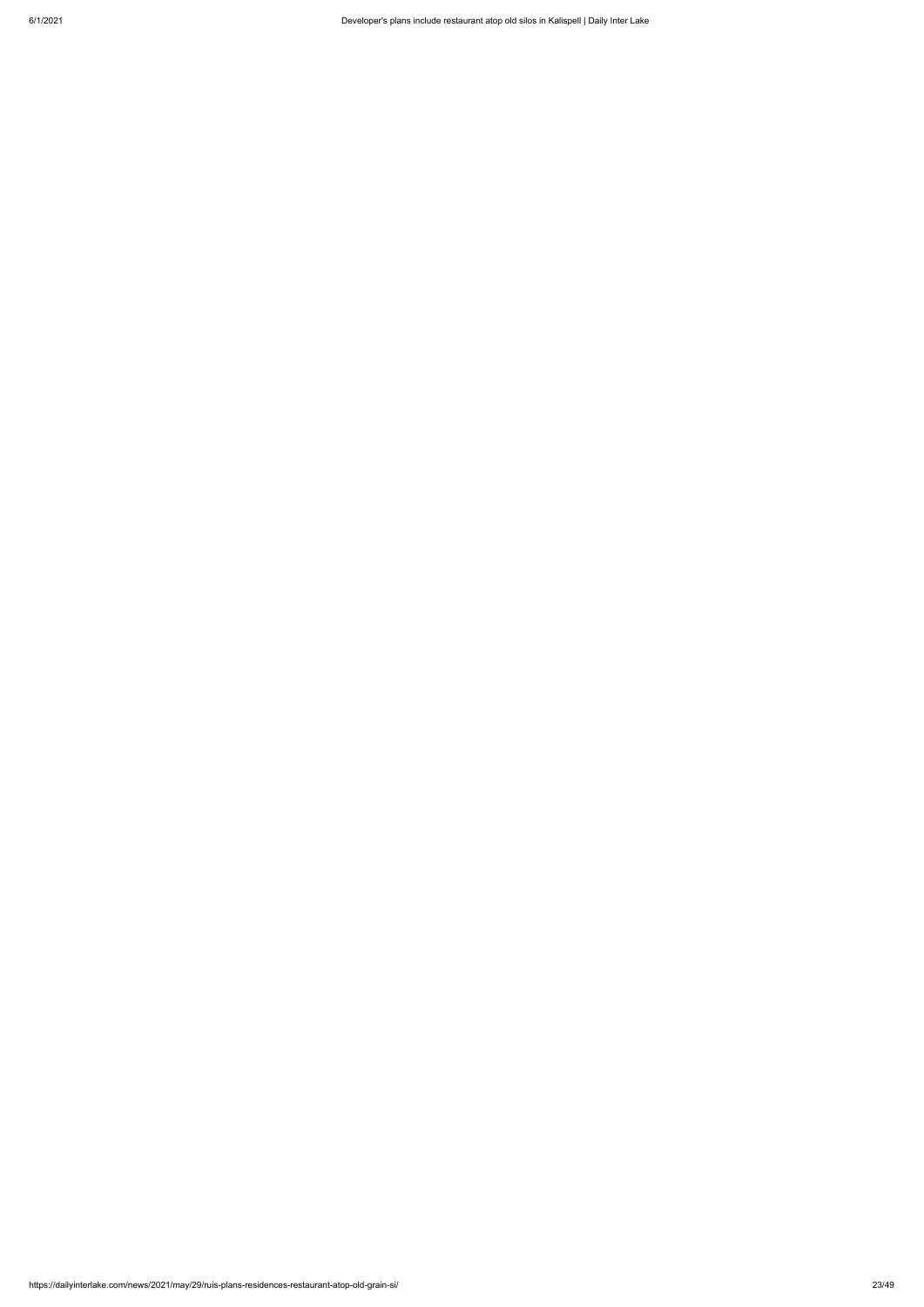https://dailyinterlake.com/news/2021/may/29/ruis-plans-residences-restaurant-atop-old-grain-si/ 24/49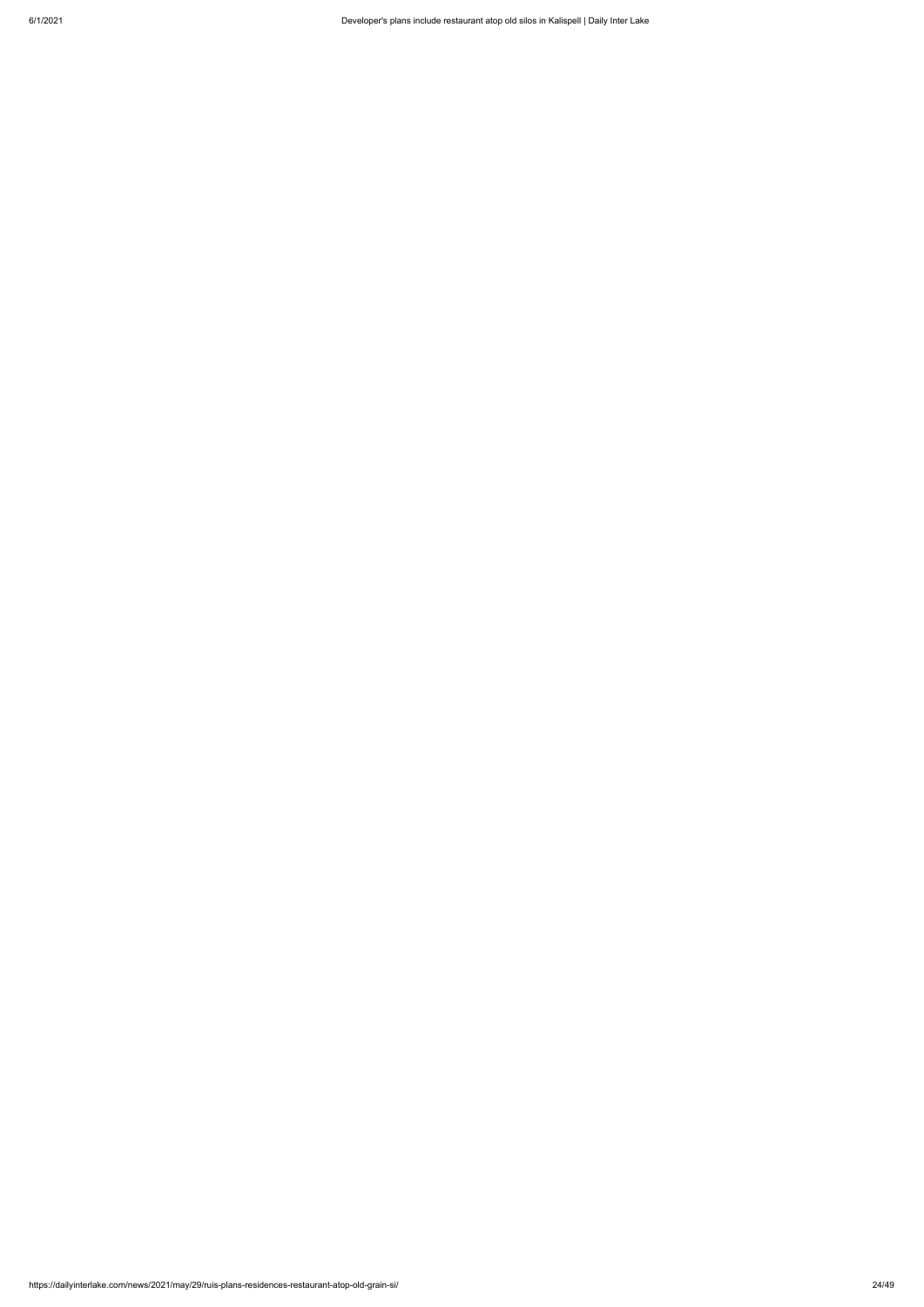https://dailyinterlake.com/news/2021/may/29/ruis-plans-residences-restaurant-atop-old-grain-si/ 25/49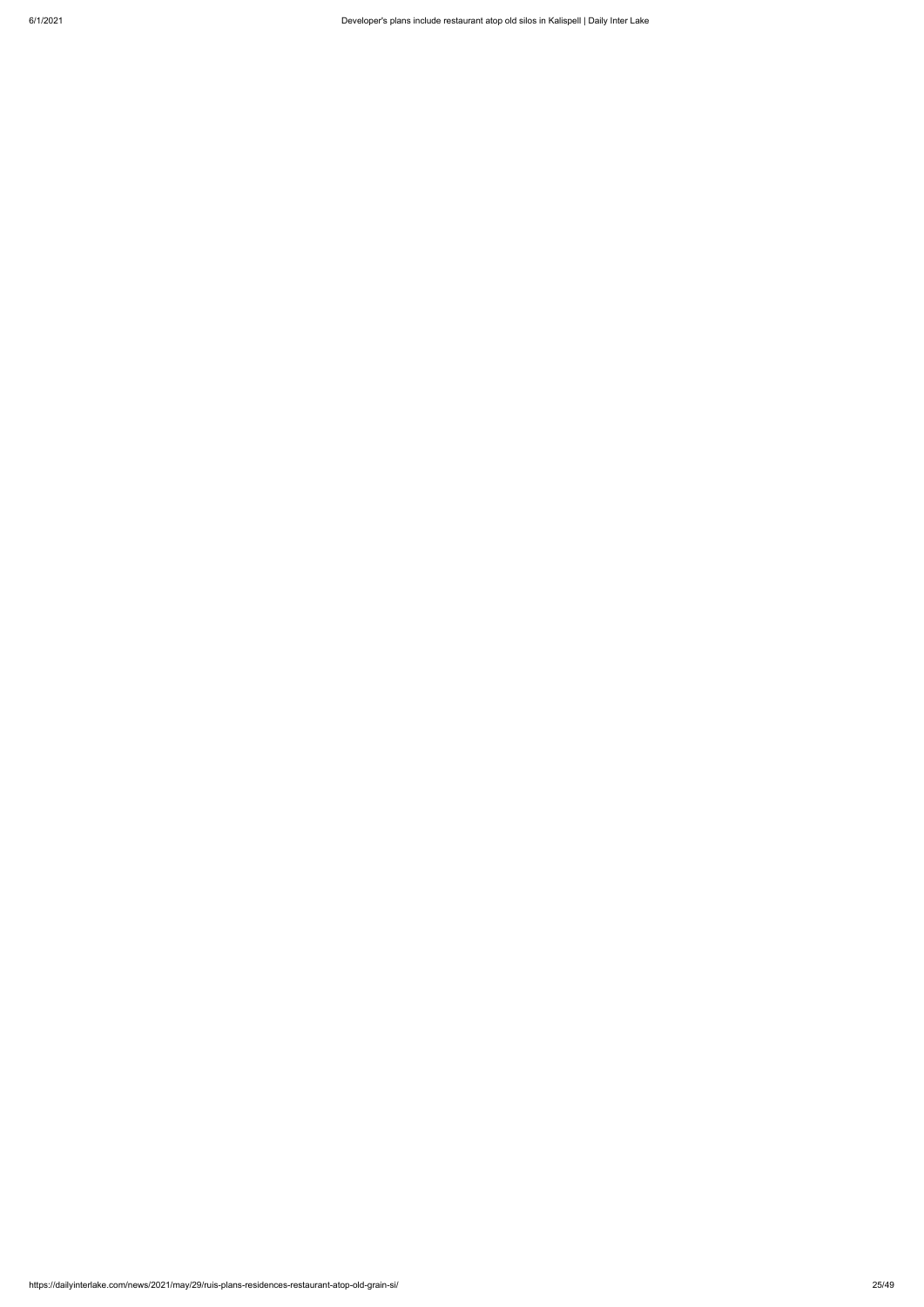https://dailyinterlake.com/news/2021/may/29/ruis-plans-residences-restaurant-atop-old-grain-si/ 26/49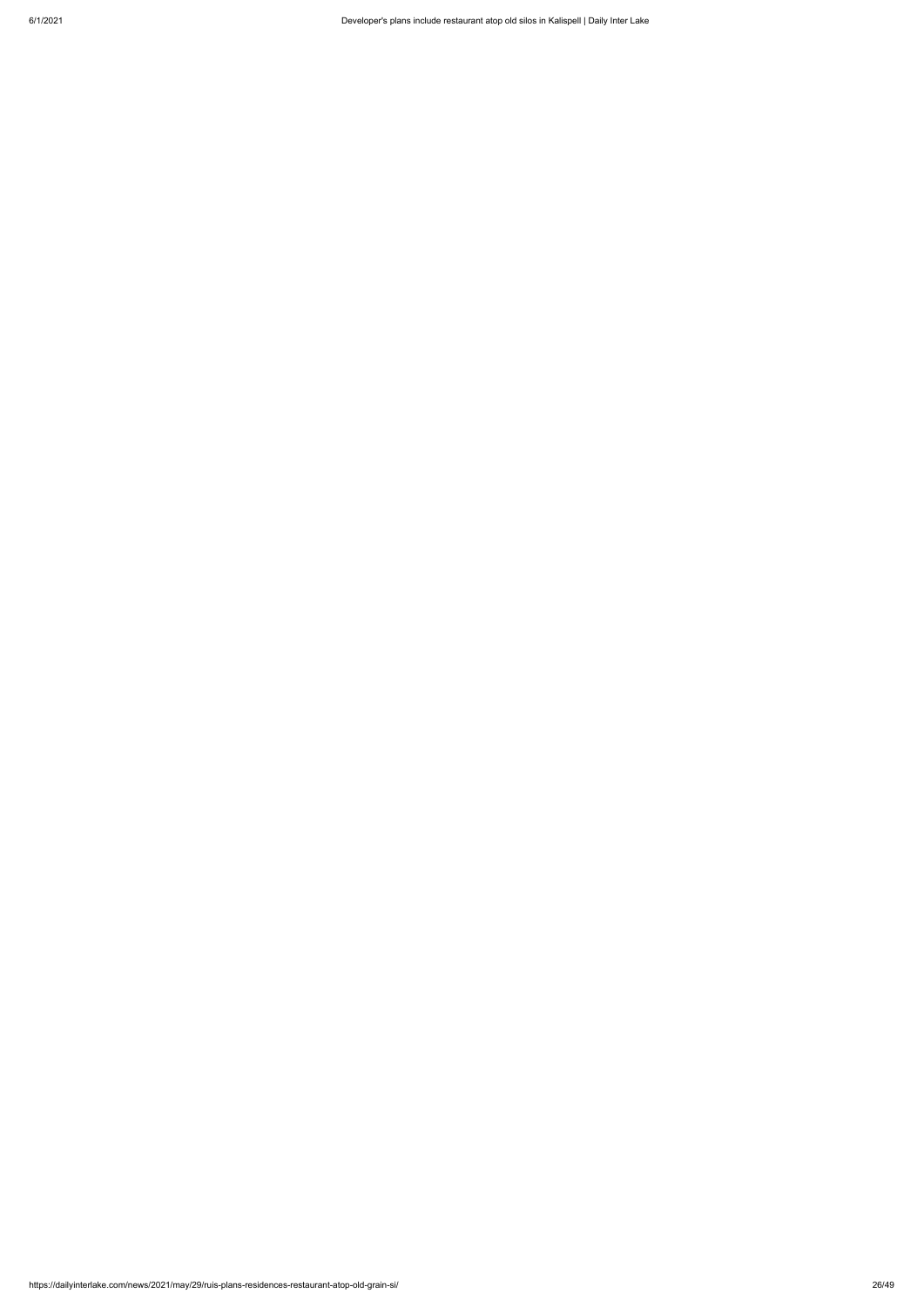https://dailyinterlake.com/news/2021/may/29/ruis-plans-residences-restaurant-atop-old-grain-si/ 27/49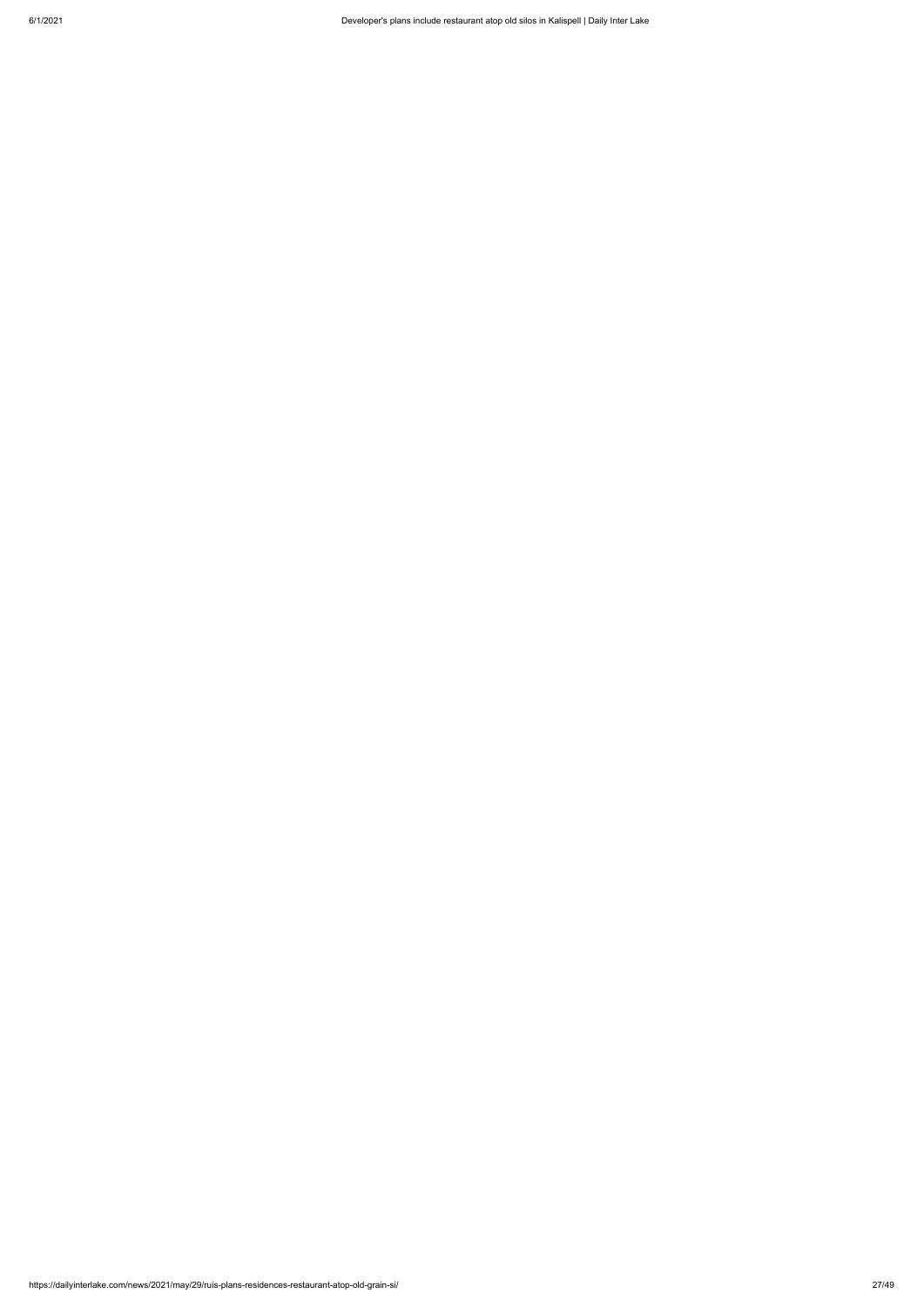https://dailyinterlake.com/news/2021/may/29/ruis-plans-residences-restaurant-atop-old-grain-si/ 28/49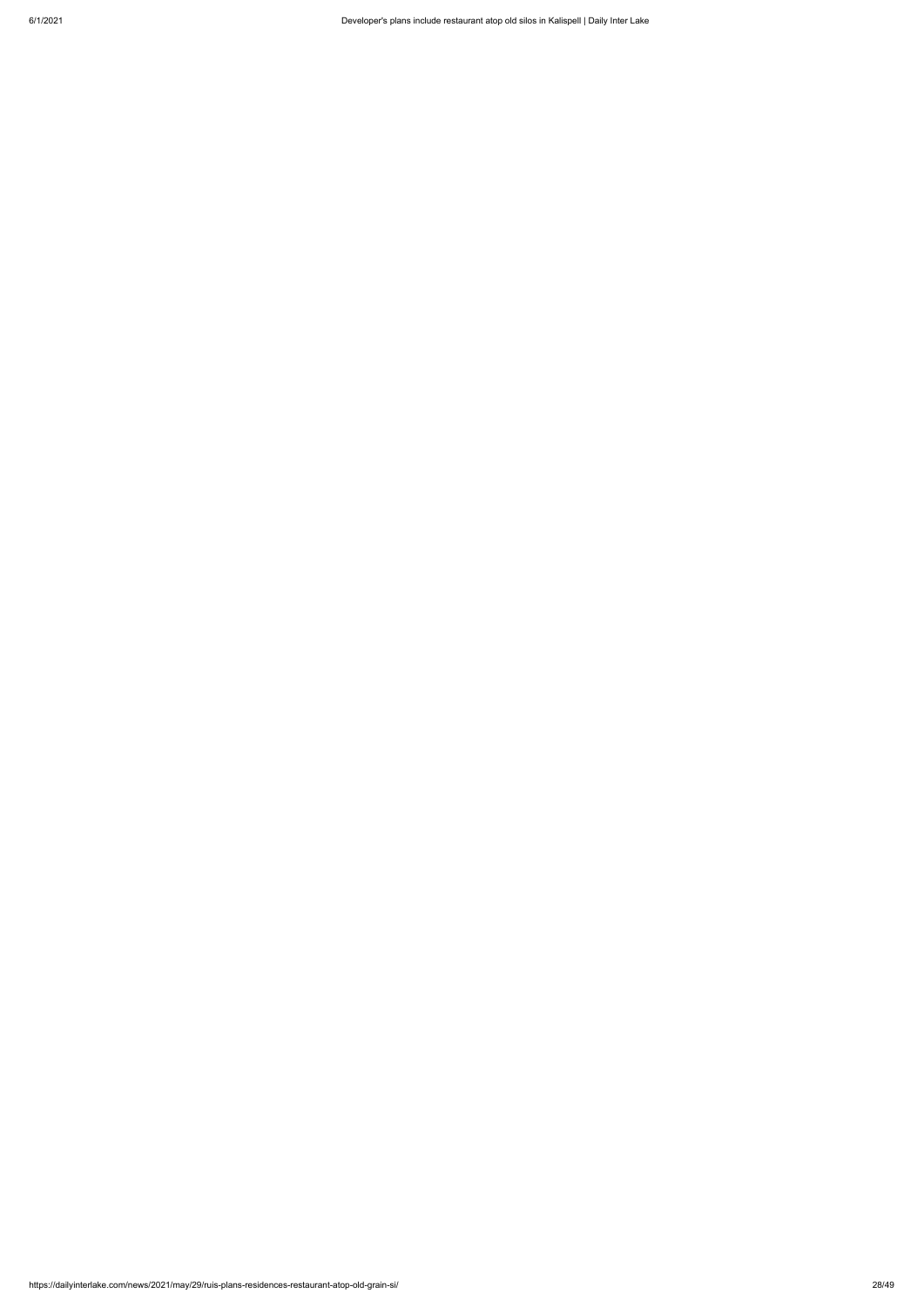https://dailyinterlake.com/news/2021/may/29/ruis-plans-residences-restaurant-atop-old-grain-si/ 29/49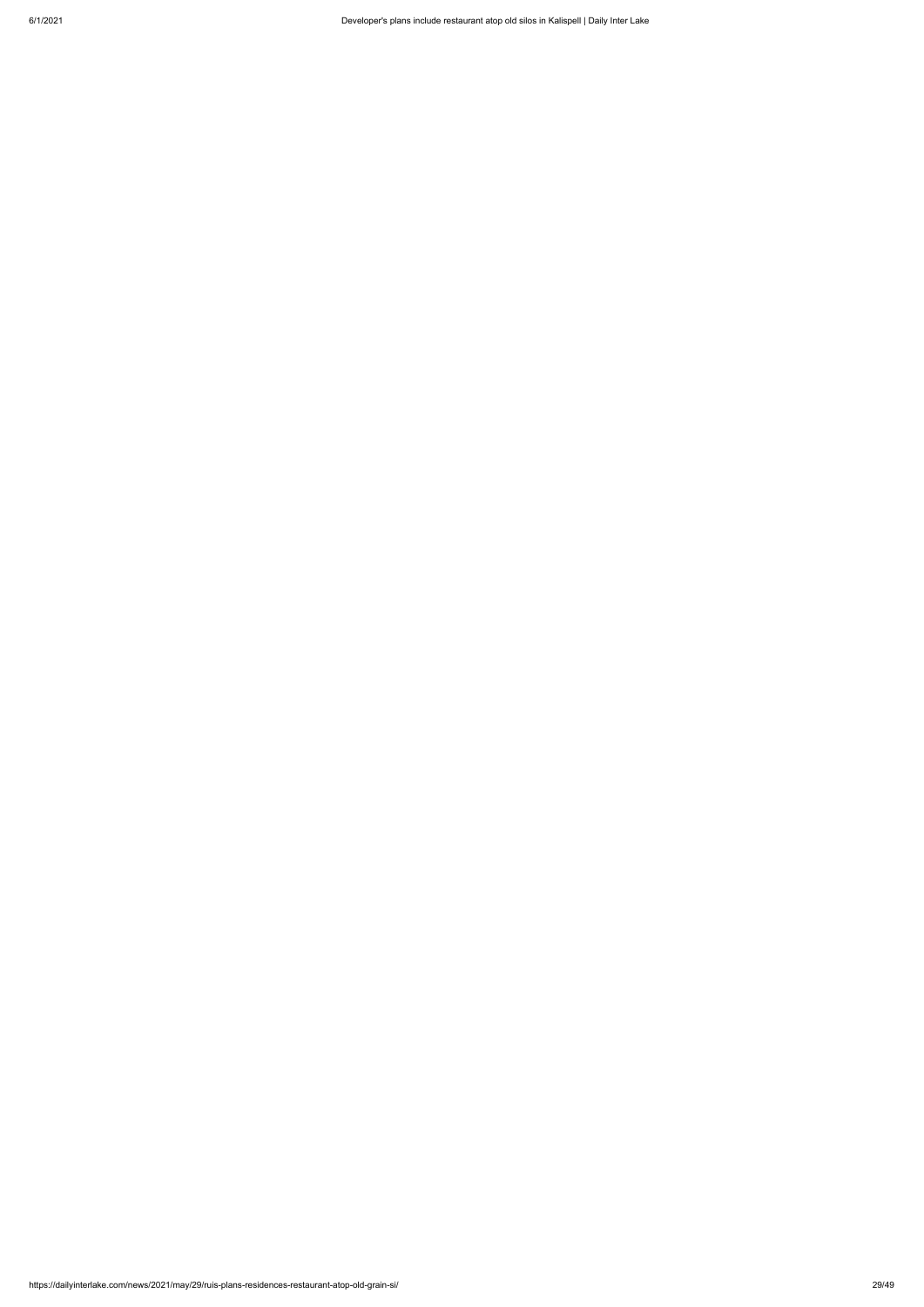https://dailyinterlake.com/news/2021/may/29/ruis-plans-residences-restaurant-atop-old-grain-si/ 30/49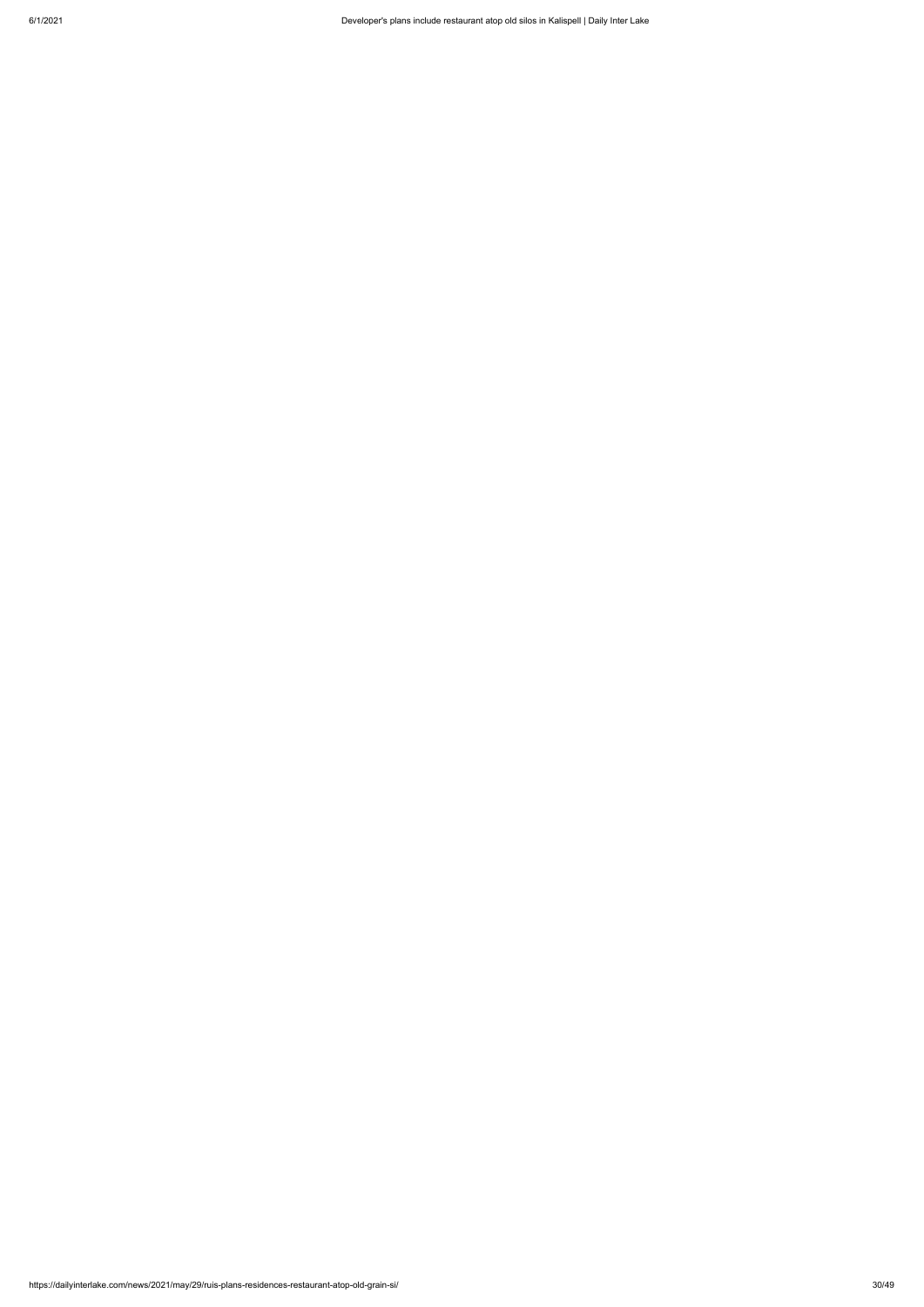https://dailyinterlake.com/news/2021/may/29/ruis-plans-residences-restaurant-atop-old-grain-si/ 31/49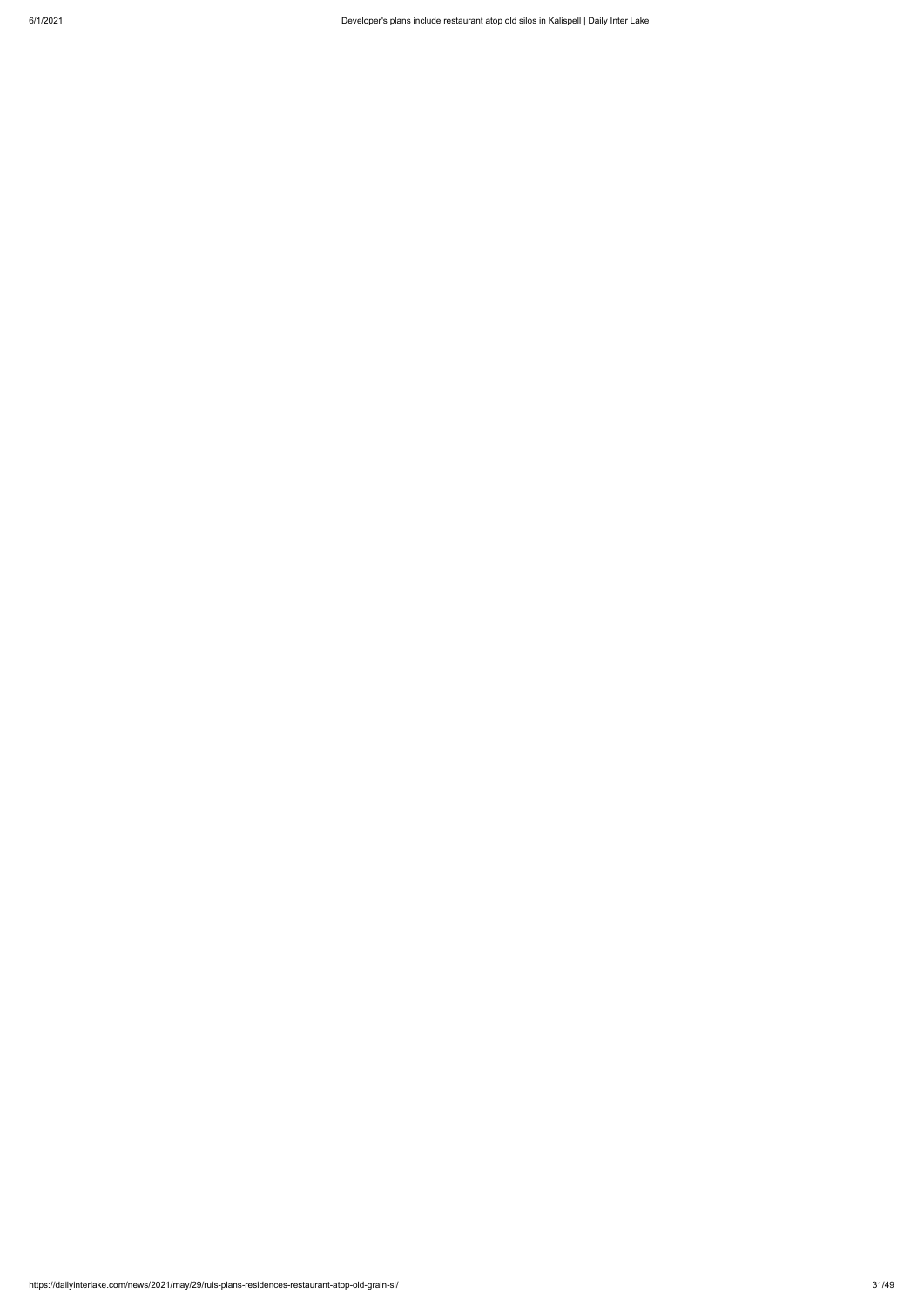https://dailyinterlake.com/news/2021/may/29/ruis-plans-residences-restaurant-atop-old-grain-si/ 32/49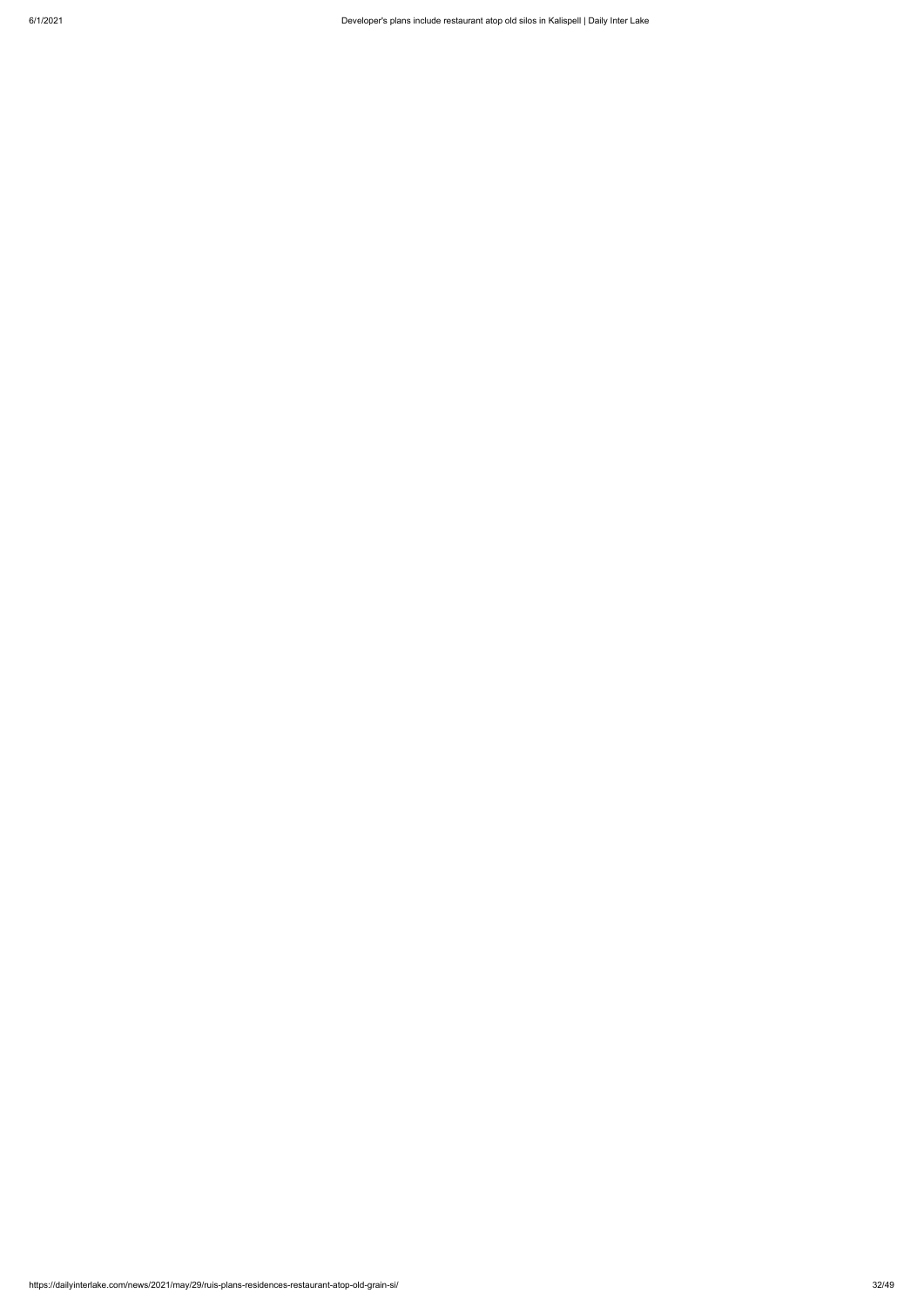https://dailyinterlake.com/news/2021/may/29/ruis-plans-residences-restaurant-atop-old-grain-si/ 33/49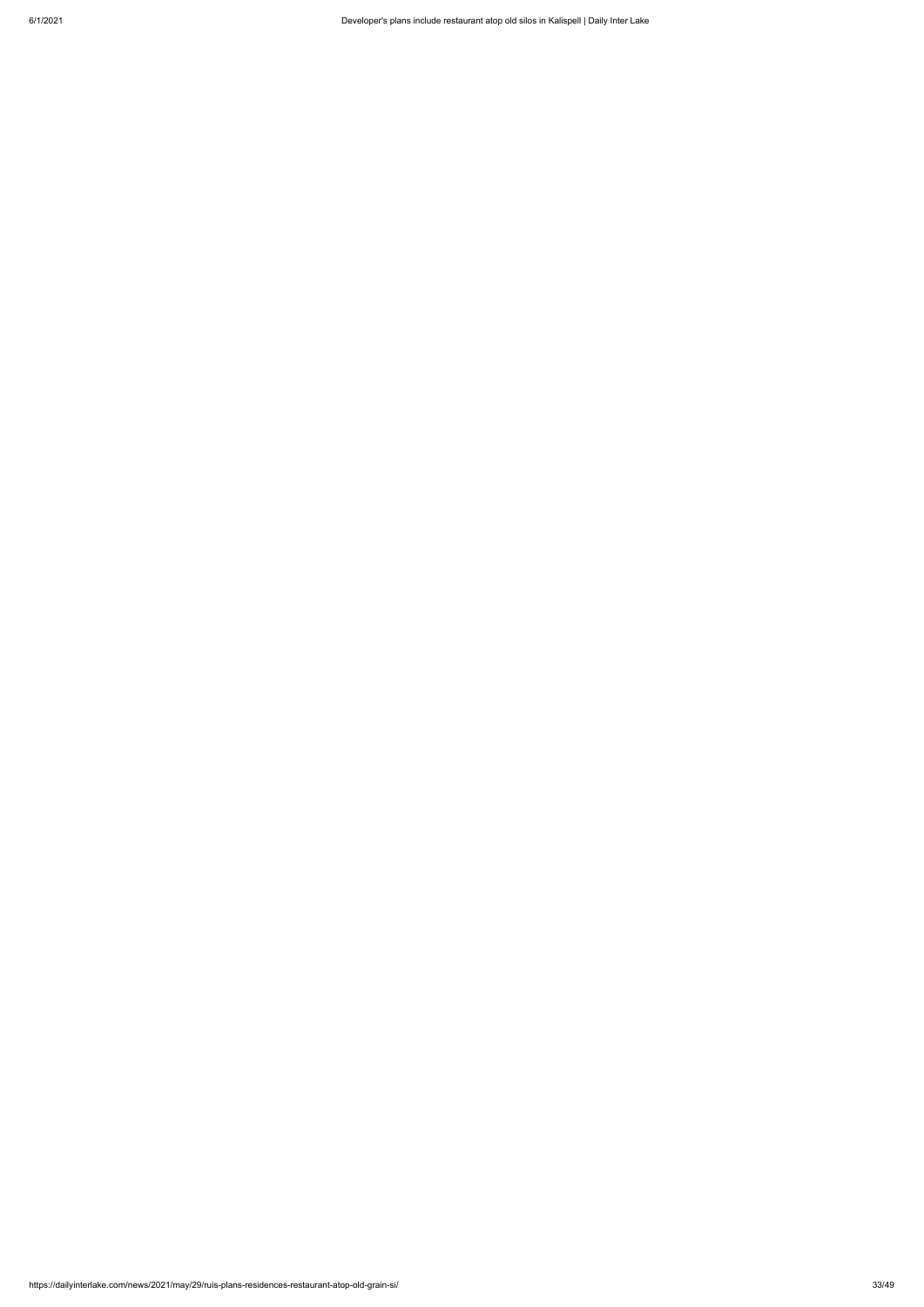https://dailyinterlake.com/news/2021/may/29/ruis-plans-residences-restaurant-atop-old-grain-si/ 34/49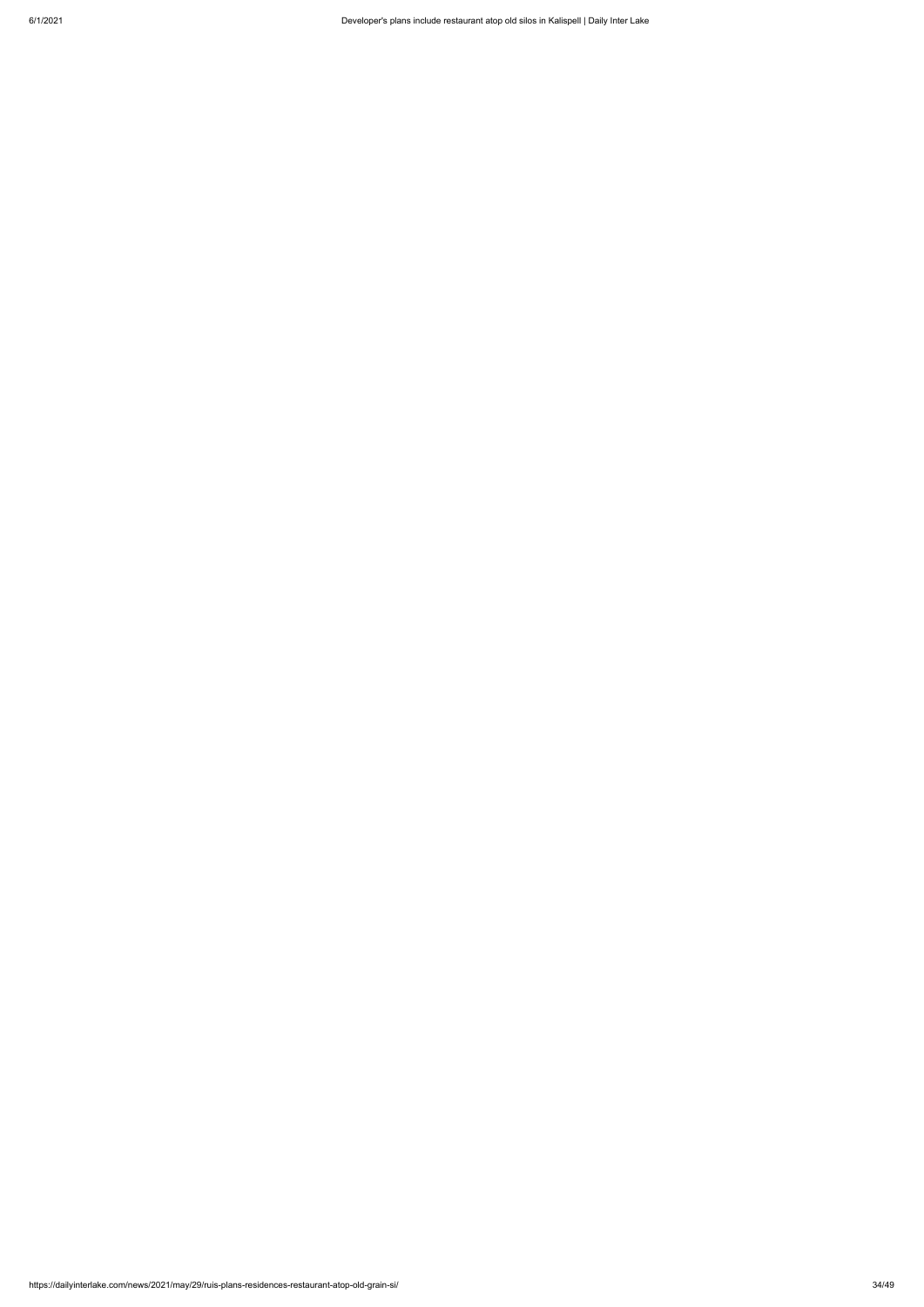https://dailyinterlake.com/news/2021/may/29/ruis-plans-residences-restaurant-atop-old-grain-si/ 35/49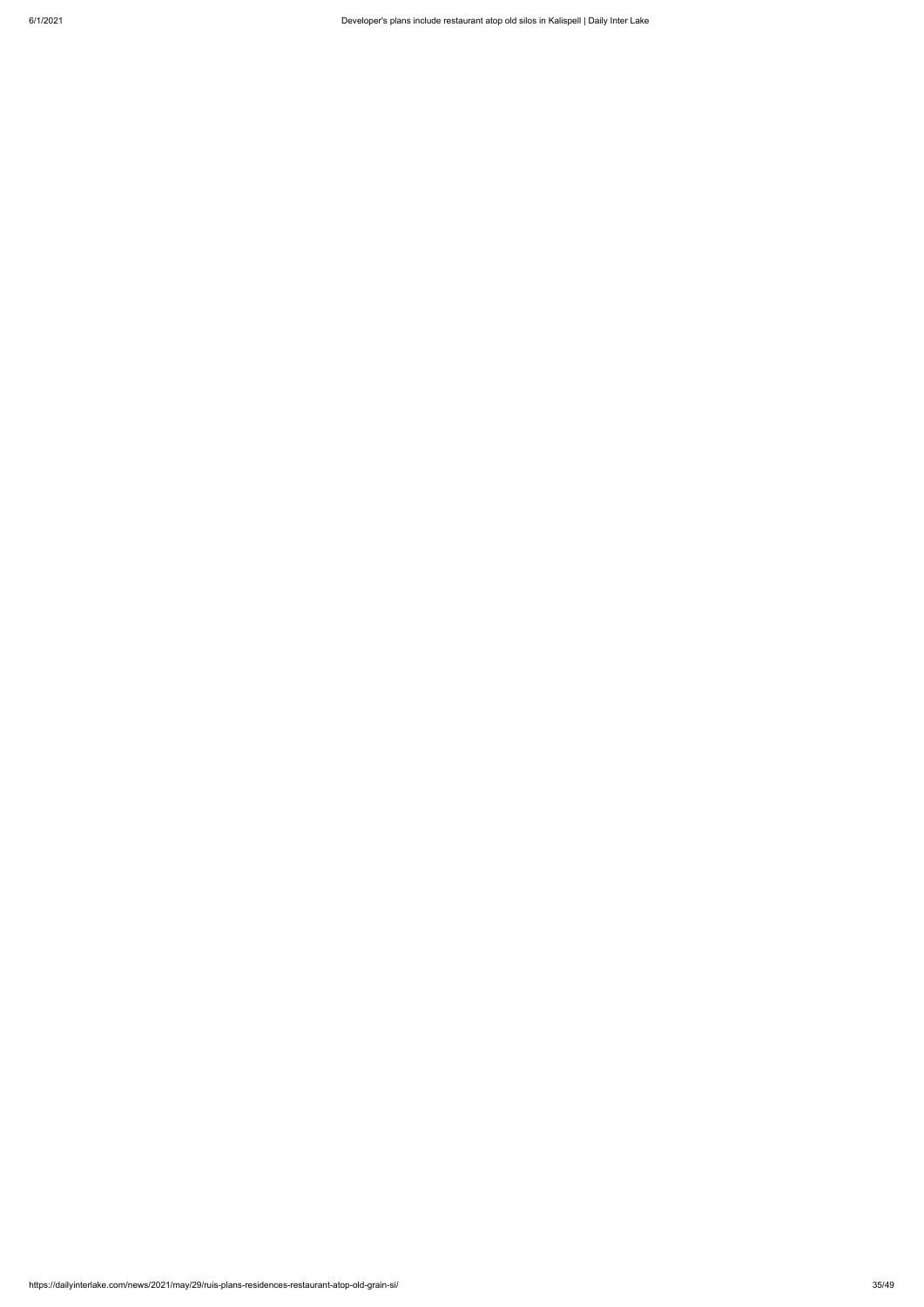https://dailyinterlake.com/news/2021/may/29/ruis-plans-residences-restaurant-atop-old-grain-si/ 36/49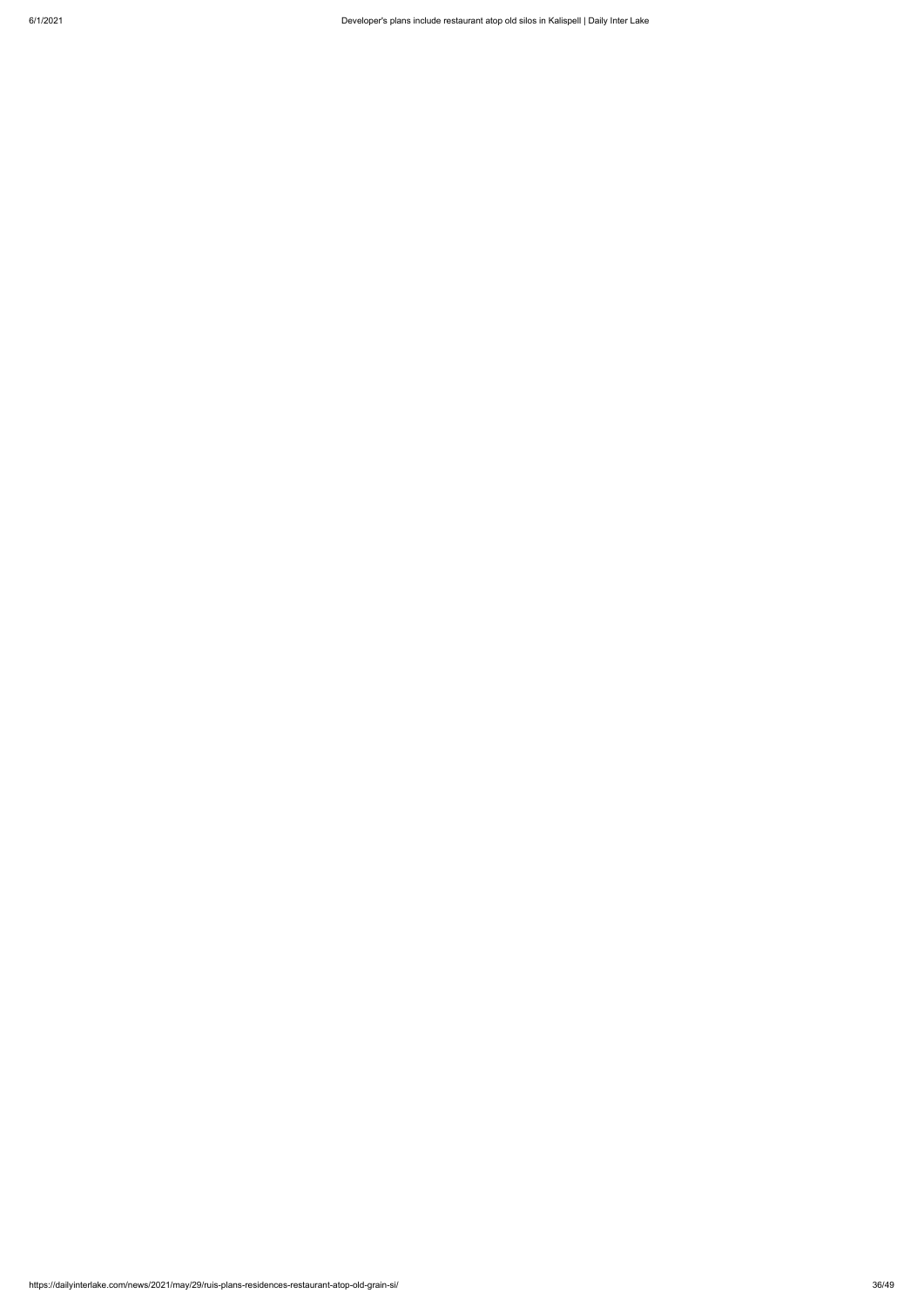https://dailyinterlake.com/news/2021/may/29/ruis-plans-residences-restaurant-atop-old-grain-si/ 37/49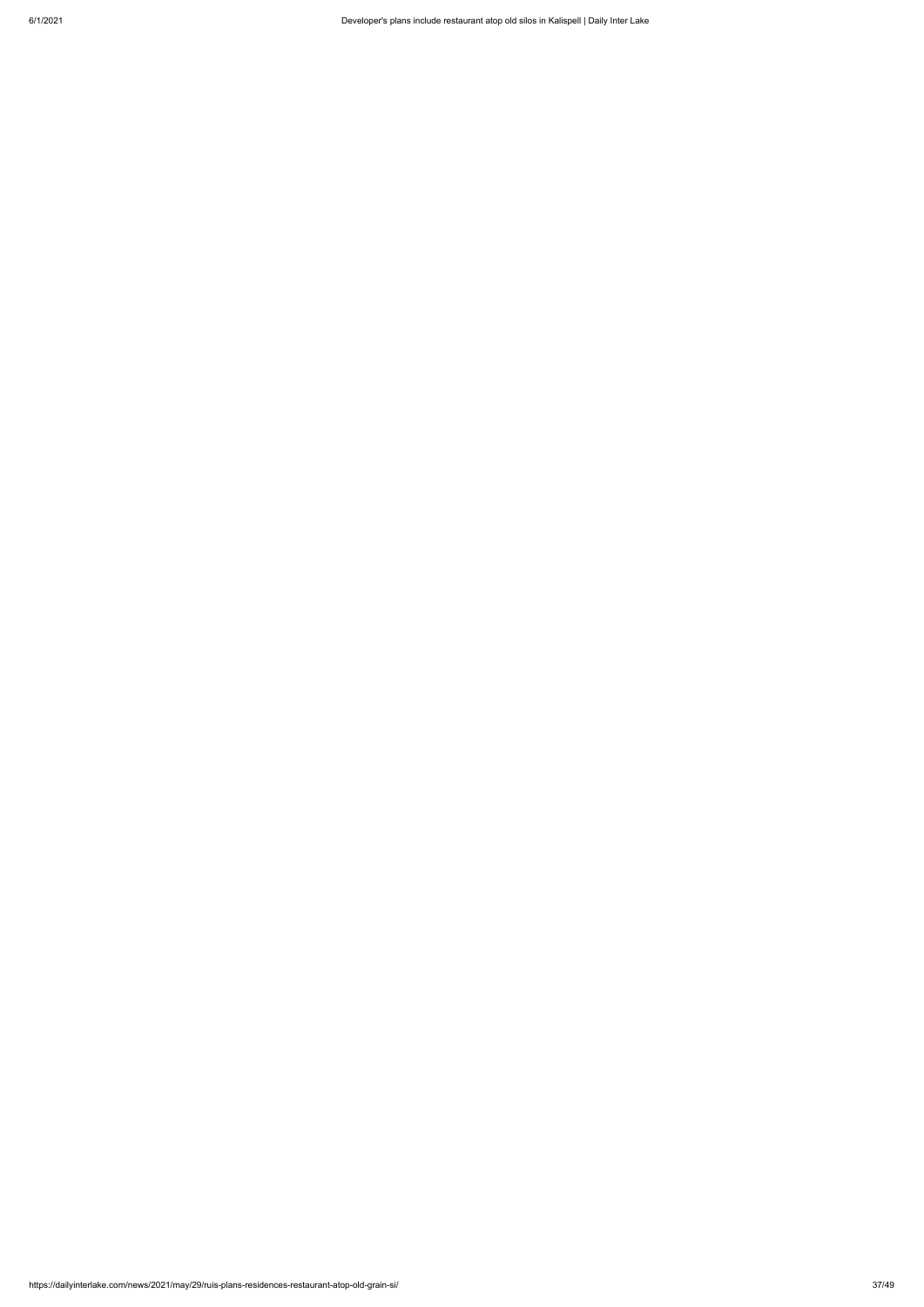https://dailyinterlake.com/news/2021/may/29/ruis-plans-residences-restaurant-atop-old-grain-si/ 38/49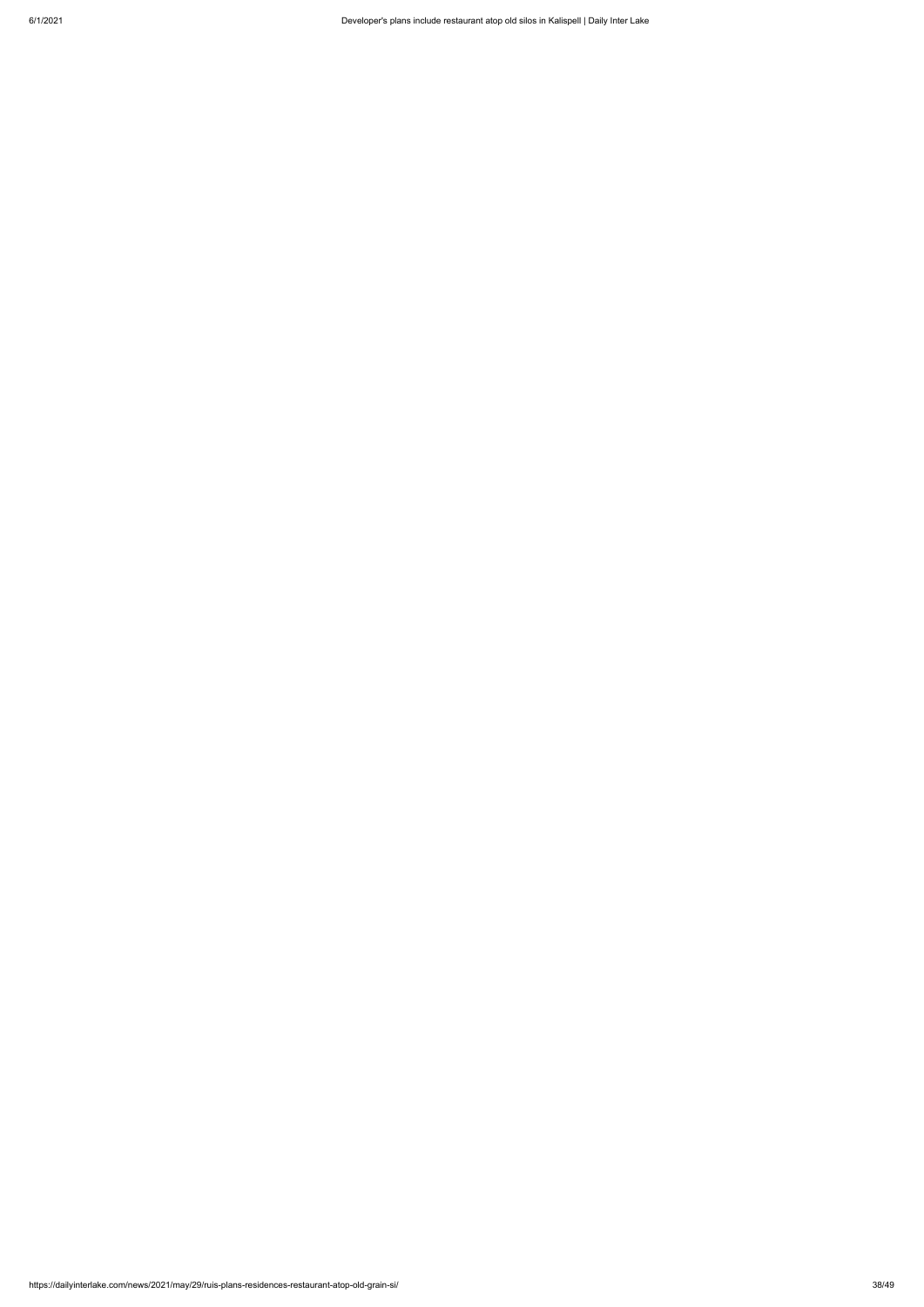https://dailyinterlake.com/news/2021/may/29/ruis-plans-residences-restaurant-atop-old-grain-si/ 39/49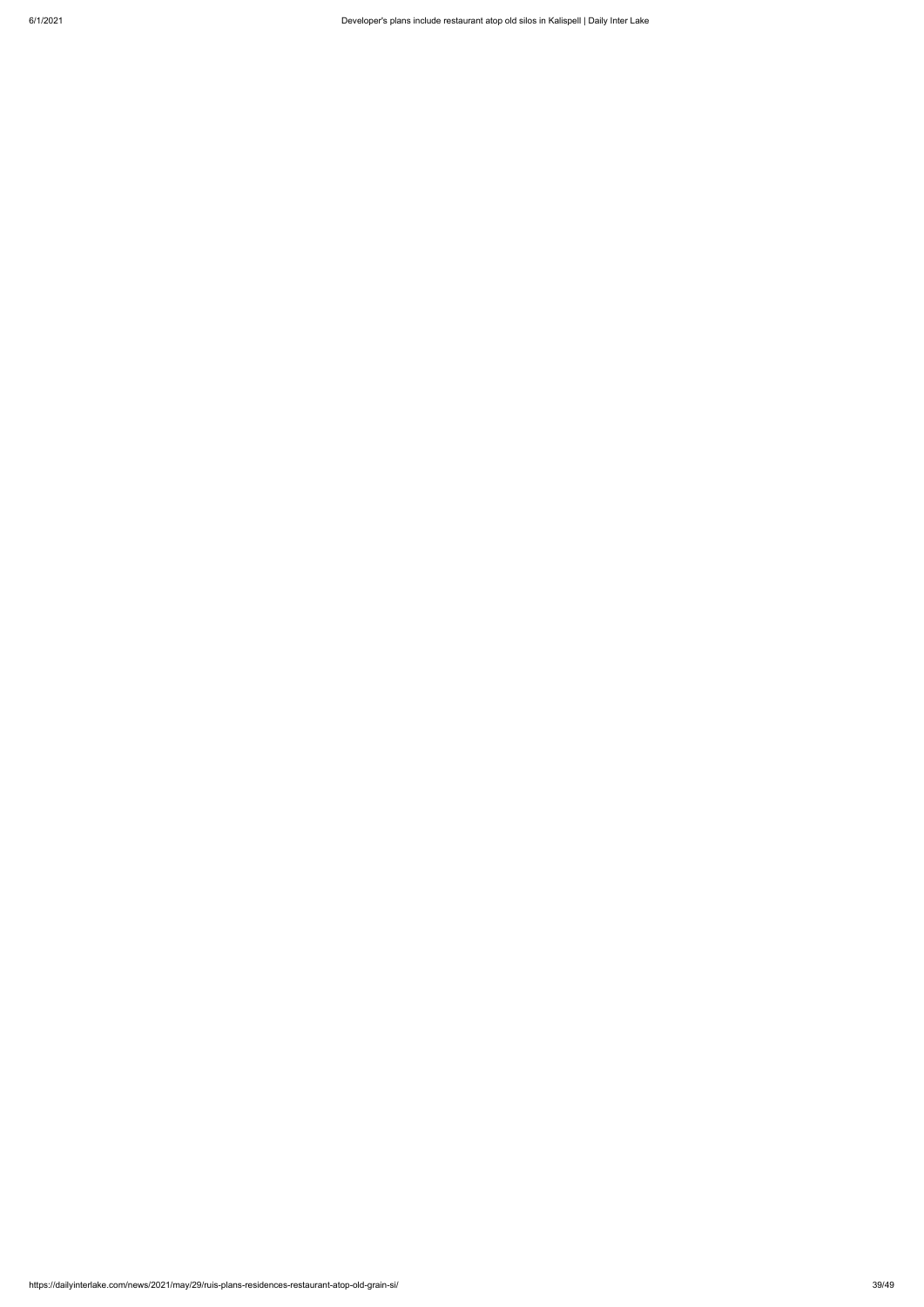https://dailyinterlake.com/news/2021/may/29/ruis-plans-residences-restaurant-atop-old-grain-si/ 40/49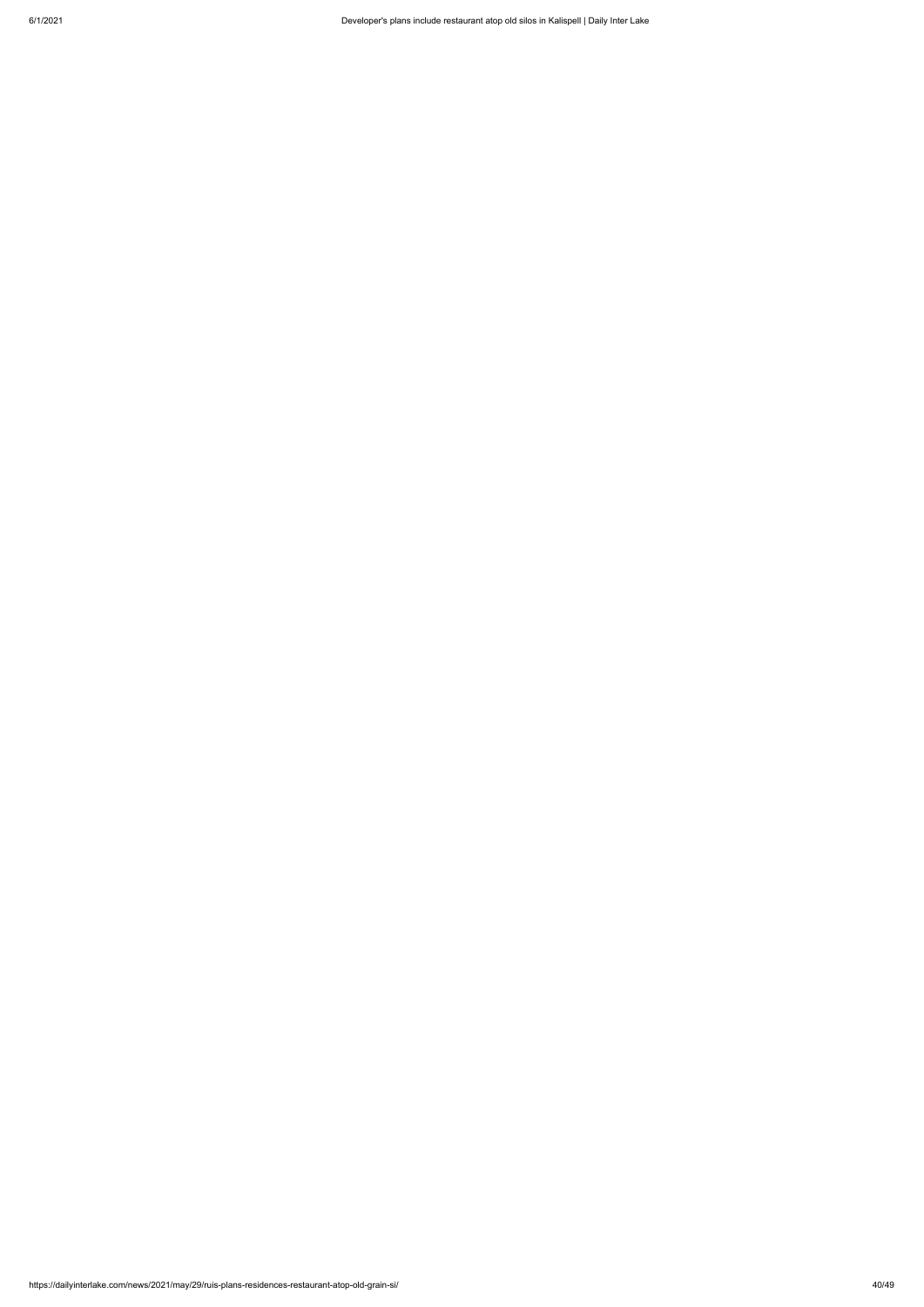https://dailyinterlake.com/news/2021/may/29/ruis-plans-residences-restaurant-atop-old-grain-si/ 41/49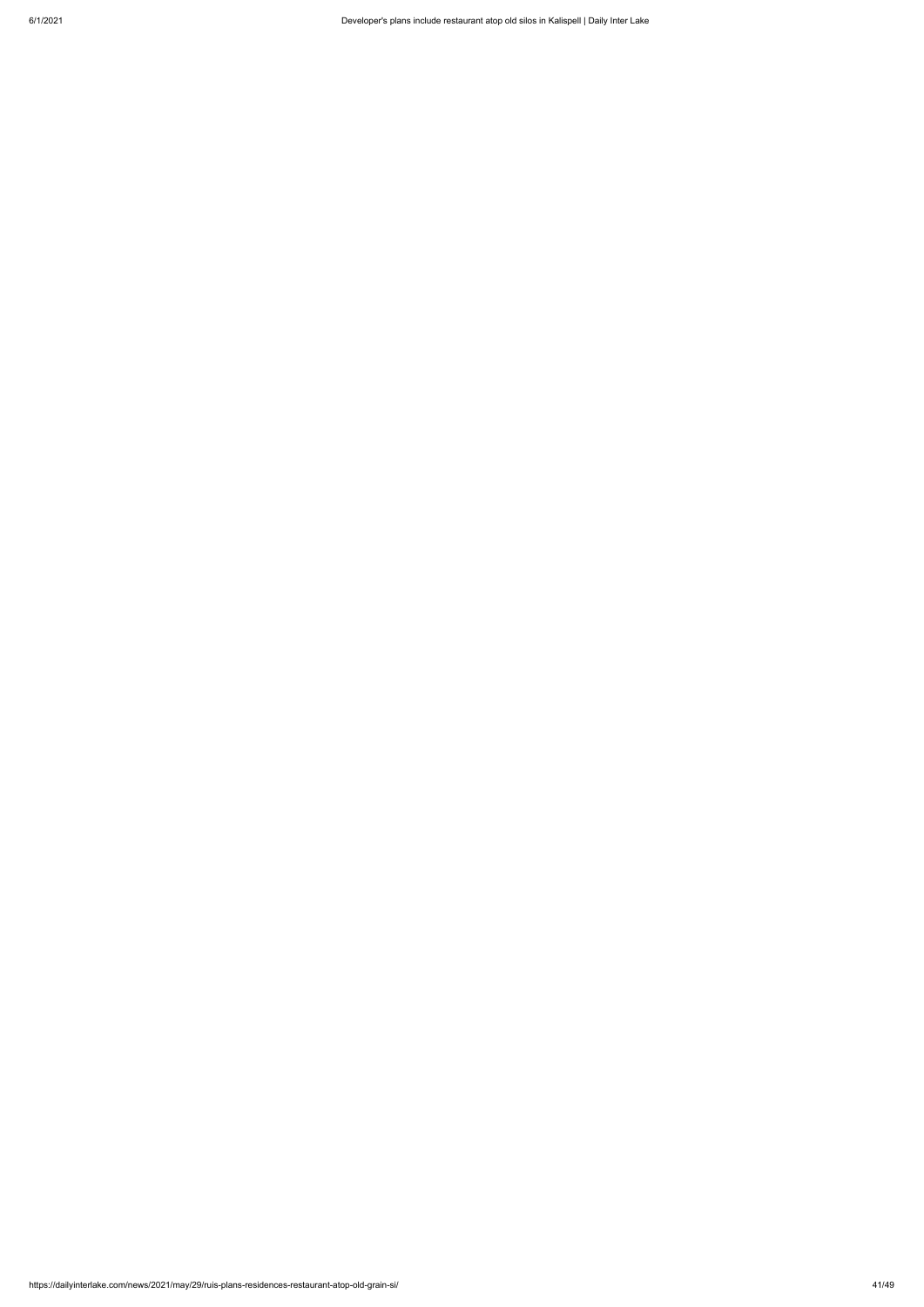https://dailyinterlake.com/news/2021/may/29/ruis-plans-residences-restaurant-atop-old-grain-si/ 42/49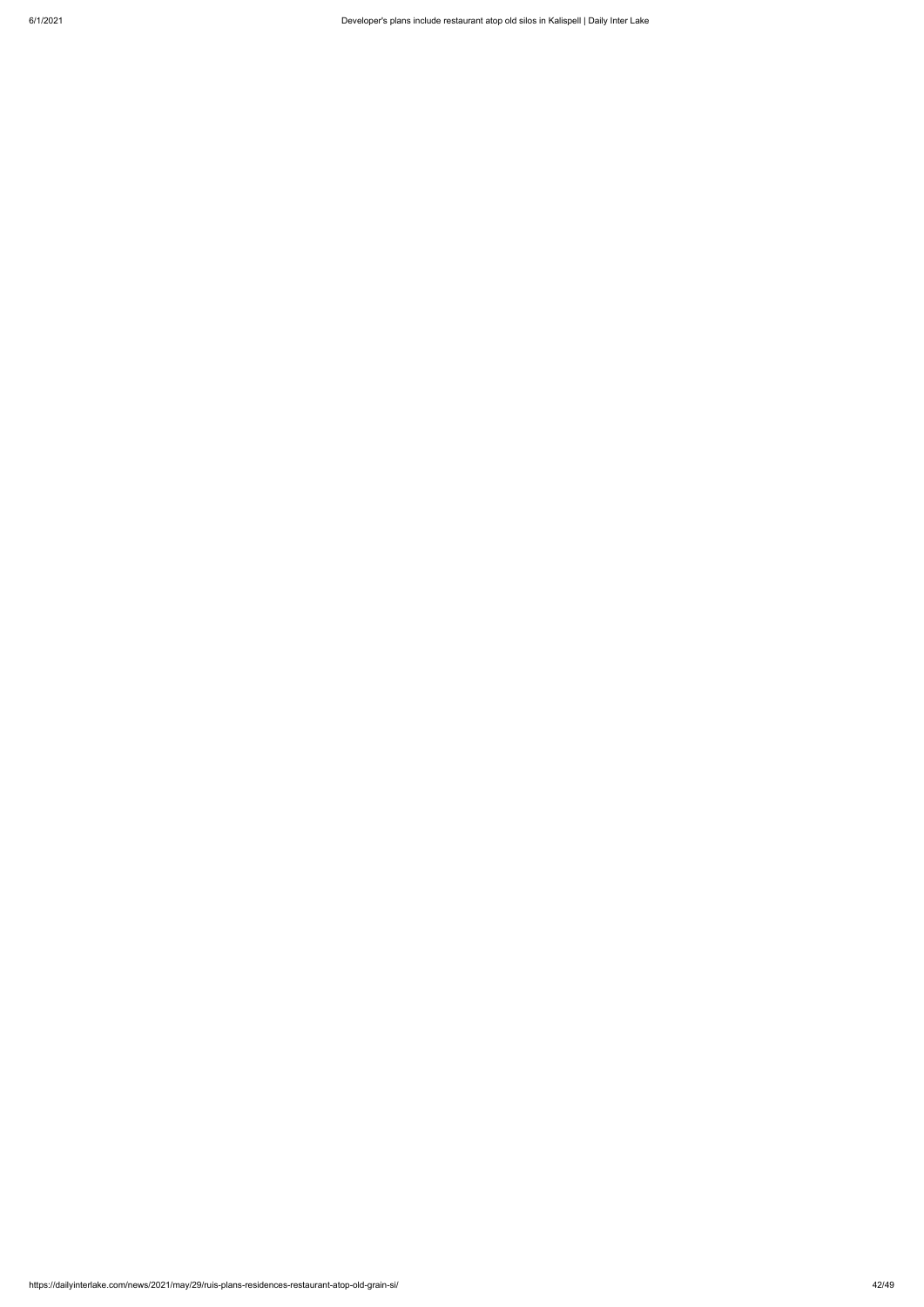https://dailyinterlake.com/news/2021/may/29/ruis-plans-residences-restaurant-atop-old-grain-si/ 43/49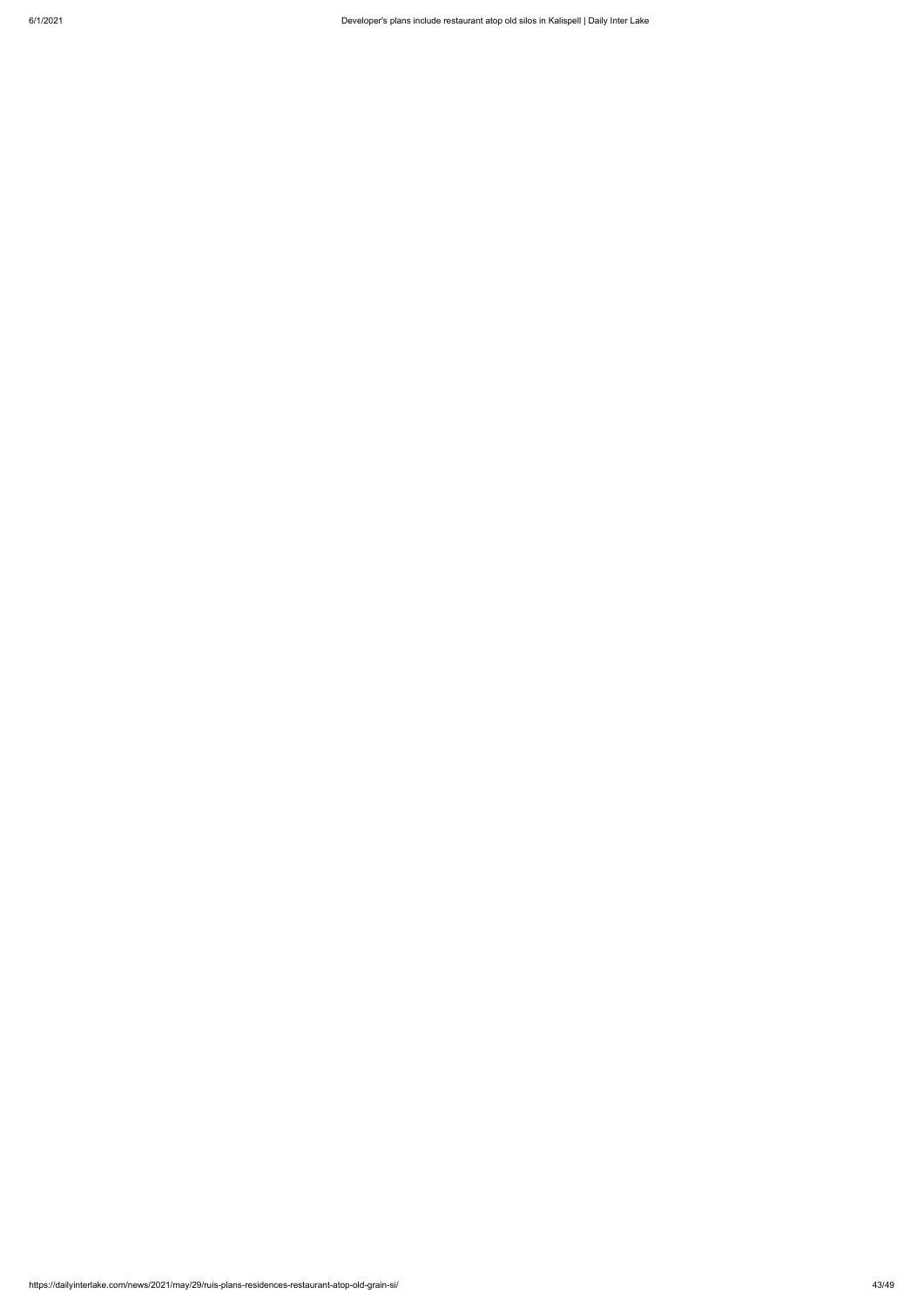https://dailyinterlake.com/news/2021/may/29/ruis-plans-residences-restaurant-atop-old-grain-si/ 44/49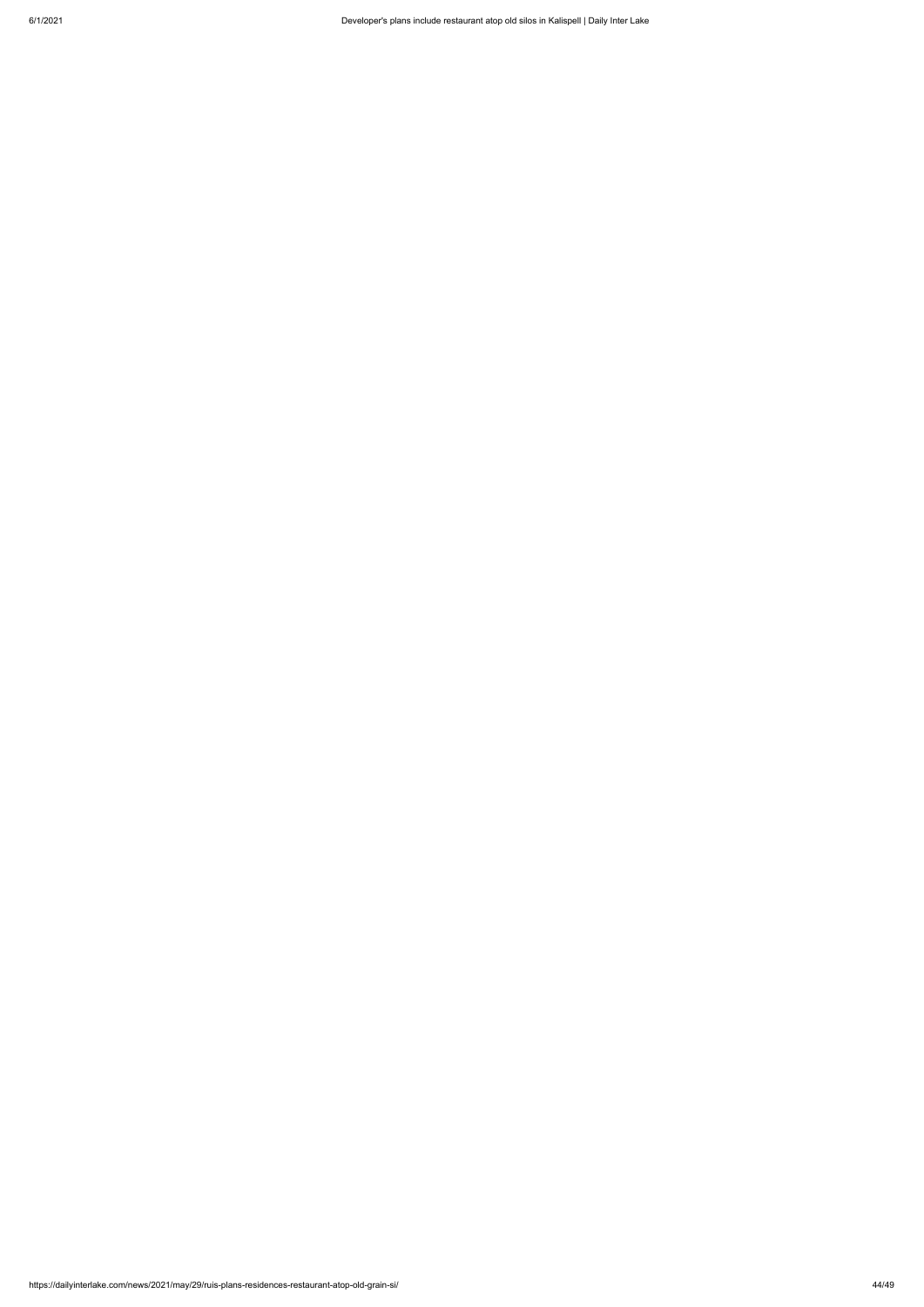https://dailyinterlake.com/news/2021/may/29/ruis-plans-residences-restaurant-atop-old-grain-si/ 45/49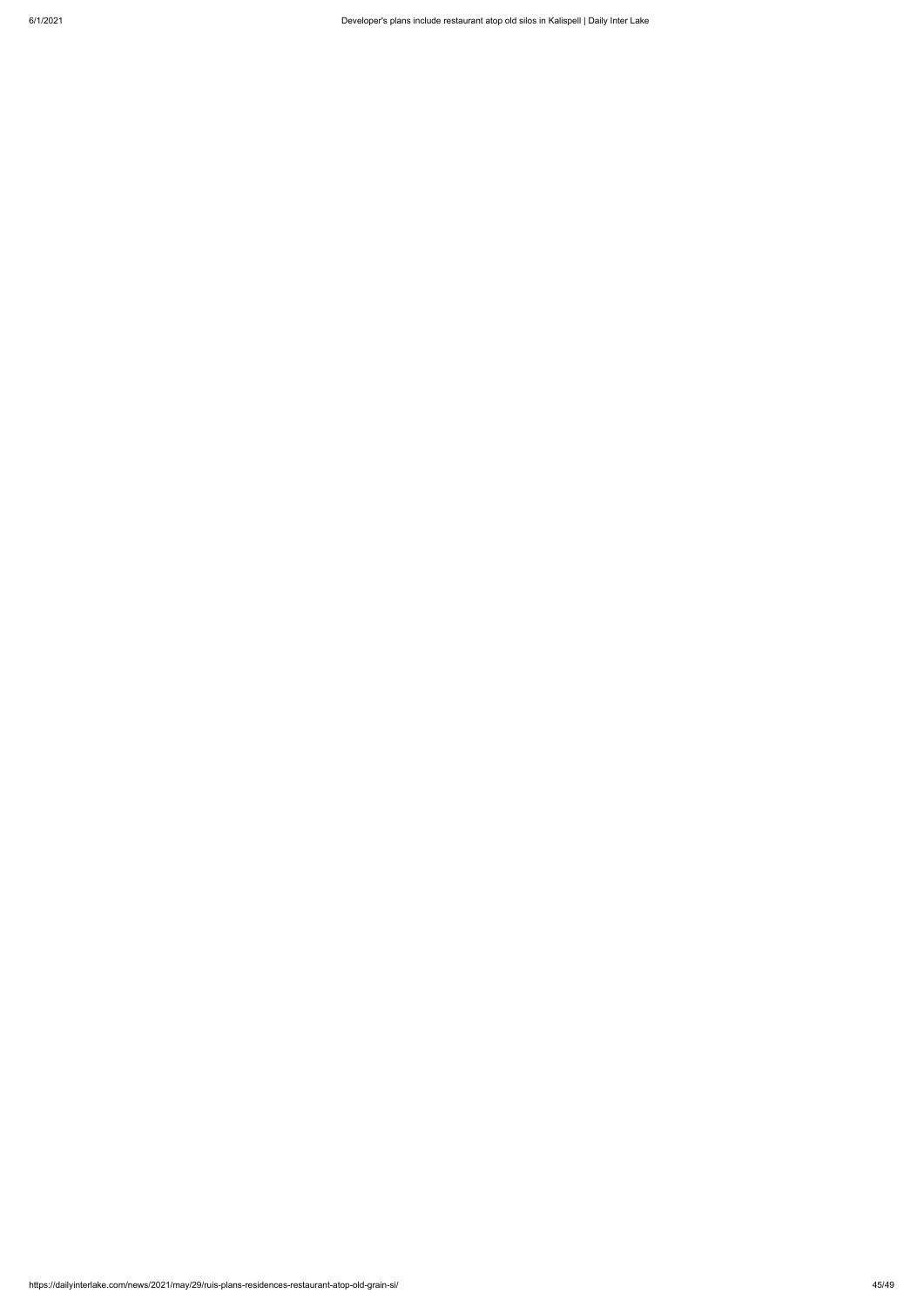!function(){"use strict";function r(t){return(r="function"==typeof Symbol&&"symbol"==typeof Symbol.iterator?function(t){return typeof t}:function(t){return t&&"function"==typeof

Symbol&&t.constructor===Symbol&&t!==Symbol.prototype?"symbol":typeof t})(t)}function i(t,e){for(var n=0;n<e.length;n++){var a=e[n];a.enumerable=a.enumerable||!1,a.configurable=!0,"value"in a&& (a.writable=!0),Object.defineProperty(t,a.key,a)}}function u(t,e,n){return e in t?Object.defineProperty(t,e,{value:n,enumerable:!0,configurable:!0,writable:!0}):t[e]=n,t}function \$(e){for(var t=1;t<arguments.length;t++){var n=null!=arguments[t]?arguments[t]:{},a=Object.keys(n);"function"==typeof Object.getOwnPropertySymbols&&(a=a.concat(Object.getOwnPropertySymbols(n).filter(function(t){return Object.getOwnPropertyDescriptor(n,t).enumerable}))),a.forEach(function(t){u(e,t,n[t])})}return e}function h(t,e){return function(t){if(Array.isArray(t))return t}(t)||function(t,e){var n=[],a=!0,r=!1,i=void 0;try{for(var o,c=t[Symbol.iterator]();!(a=(o=c.next()).done)&&(n.push(o.value),!e||n.length!==e);a=!0);}catch(t){r=!0,i=t}finally{try{a||null==c.return|c.return()}finally{if(r)throw i}}return n}(t,e)||function(){throw new TypeError("In attempt to destructure non-iterable instance")}()}function d(t){return function(t){if(Array.isArray(t)){for(var e=0,n=new Array(t.length);e<t.length;e++)n[e]=t[e];return n}}(t)|[function(t){if(Symbol.iterator in Object(t)| Arguments]"===Object.prototype.toString.call(t))return Array.from(t)}(t)||function(){throw new TypeError("Invalid attempt to spread non-iterable instance")}()}var t=function(){},e={},n={},a=null,o= {mark:t,measure:t};try{"undefined"!=typeof window&&(e=window),"undefined"!=typeof document&&(n=document),"undefined"!=typeof MutationObserver&&(a=MutationObserver),"undefined"!=typeof performance&& (o=performance)}catch(t){}var c=(e.navigator||{}).userAgent,s=void 0===c?"":c,v=e,b=n,l=a,f=o,m=!!v.document,p=!!b.documentElement&&!!b.head&&"function"==typeof b.addEventListener&&"function"==typeof b.createElement,k=~s.indexOf("MSIE")||~s.indexOf("Trident/"),g="\_\_\_FONT\_AWESOME\_\_\_",A=16,y="fa",w="svg-inline--fa",tt="data-fa-i2svg",x="data-fa-pseudo-element",S="data-fa-pseudo-elementpending",C="data-prefix",O="data-icon",M="fontawesome-i2svg",N="async",P=["HTML","HEAD","STYLE","SCRIPT"],E=function(){try{return!0}catch(t){return!1}}(),z= {fas:"solid",far:"regular",fal:"light",fad:"duotone",fab:"brands",fak:"kit",fa:"solid"},L={solid:"fas",regular:"far",light:"fal",duotone:"fad",brands:"fab",kit:"fak"},j="fa-layers-text",R=/Font Awesome ([5 ]\*) (Solid|Regular|Light|Duotone|Brands|Free|Pro|Kit).\*/,F={900:"fas",400:"far",normal:"far",300:"fal"},I=[1,2,3,4,5,6,7,8,9,10],T=I.concat([11,12,13,14,15,16,17,18,19,20]),\_=["class","data-prefix","data-icon","data-fatransform","data-fa-mask"],U={GROUP:"group",SWAP\_OPACITY:"swap-opacity",PRIMARY:"primary",SECONDARY:"secondary"},H=["xs","sm","lg","fw","ul","li","border","pull-left","pull-right","spin","pulse","rotate-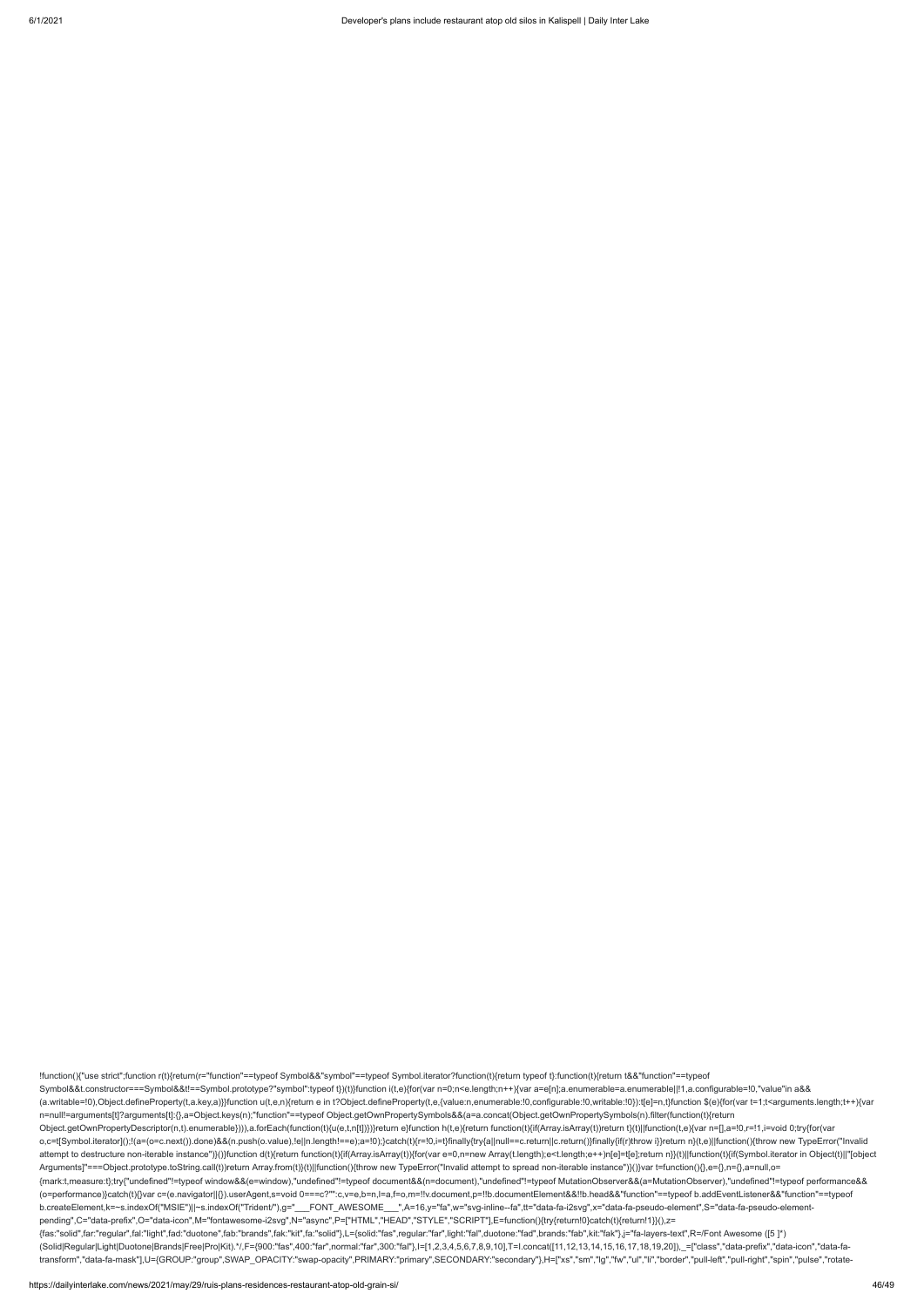https://dailyinterlake.com/news/2021/may/29/ruis-plans-residences-restaurant-atop-old-grain-si/ 47/49

90","rotate-180","rotate-270","flip-horizontal","flip-vertical","flip-both","stack","stack-1x","stack-2x","inverse","layers","layers-text","layers-

counter",U.GROUP,U.SWAP\_OPACITY,U.PRIMARY,U.SECONDARY].concat(I.map(function(t){return"".concat(t,"x")})).concat(T.map(function(t){return"w-".concat(t)})),Y=v.FontAwesomeConfig|| {};if(b&&"function"==typeof b.querySelector){var D=[["data-family-prefix","familyPrefix"],["data-replacement-class","replacementClass"],["data-auto-replace-svg","autoReplaceSvg"],["data-auto-add-css","autoAddCss"], ["data-auto-a11y","autoA11y"],["data-search-pseudo-elements","searchPseudoElements"],["data-observe-mutations","observeMutations"],["data-mutate-approach","mutateApproach"],["data-keep-originalsource","keepOriginalSource"],["data-measure-performance","measurePerformance"],["data-show-missing-icons","showMissingIcons"]];D.push(["data-auto-fetch-svg","autoFetchSvg"],["data-fetch-svgfrom","fetchSvgFrom"],["data-fetch-uploaded-svg-from","fetchUploadedSvgFrom"]),D.forEach(function(t){var e,n=h(t,2),a=n[0],r=n[1],i=""===(e=function(t){var e=b.querySelector("script["+t+"]");if(e)return e.getAttribute(t)}(a))||"false"!==e&&("true"===e||e);null!=i&&(Y[r]=i)})}var V=

K=b.createElement("a");K.href=q.fetchSvgFrom,q.fetchSvgFrom=K.href}!q.autoFetchSvg||q.fetchSvgFrom||E||(console.error("Disabling Font Awesome auto-fetching of SVG icons (it was enabled) because we could not guess the correct URL to load them from. ".concat(X)),q.autoFetchSvg=!1);var et=\$({},q);v.FontAwesomeConfig=et;var B=v||{};B[g]||(B[g]={}),B[g].styles||(B[g].styles={}),B[g].hooks||(B[g].hooks={}),B[g].shims|| (B[g].shims=[]);var J=B[g],Q=[],Z=!1;function nt(t){p&&(Z?setTimeout(t,0):Q.push(t))}p&&((Z=

{familyPrefix:y,replacementClass:w,autoReplaceSvg:!0,autoAddCss:!0,autoA11y:!0,searchPseudoElements:!1,observeMutations:!0,mutateApproach:"async",keepOriginalSource:!0,measurePerformance:!1,showMissing (q.observeMutations=!1);var W=/\/js\/.\*\.js.\*/,X='Manually set config.fetchSvgFrom = "URL" or use <script data-fetch-svg-from="URL" ...> to explicitly

e=t.owner,n=e.\_state,a=e.\_data,r=t[n],i=t.then;if("function"==typeof r){n=ot;try{a=r(a)}catch(t){bt(i,t)}}pt(i,a)||(n===ot&&gt(i,a),n===ct&&bt(i,a))}function pt(e,n){var a;try{if(e===n)throw new TypeError("A promises callback cannot return that same promise.");if(n&&("function"==typeof n||"object"===r(n))){var t=n.then;if("function"==typeof t)return t.call(n,function(t){a||(a=!0,n===t?vt(e,t):gt(e,t))},function(t){a||

configure.';if(q.autoFetchSvg&&!q.fetchSvgFrom&&b&&b.currentScript){var G=b.currentScript.getAttribute("src");-1<G.search(W)&&(E||console.info("Font Awesome SVG Auto-fetching URL has been determined using document.currentScript. This features is not supported in any version of Internet Explorer. ".concat(X)),q.fetchSvgFrom=G.replace(W,"/svgs"))}if(q.fetchSvgFrom){var

(t.\_state=it,t.\_data=e,mt(xt,t))}function yt(t){t.\_then=t.\_then.forEach(ht)}function wt(t){t.\_state=ot,yt(t)}function xt(t){t.\_state=ct,yt(t),lt.\_handled&&It&&global.process.emit("unhandledRejection",t.\_data,t)}function kt {global.process.emit("rejectionHandled",t)}function At(t){if("function"!=typeof t)throw new TypeError("Promise resolver "+t+" is not a function");if(this instanceof At==!1)throw new TypeError("Failed to construct 'Promise': Please use the 'new' operator, this object constructor cannot be called as a function.");this.\_then=[],function(t,e){function n(t){bt(e,t)}try{t(function(t){gt(e,t)},n)}catch(t){n(t)}}(t,this)}At.prototype= {constructor:At,\_state:rt,\_then:null,\_data:void 0,\_handled:!1,then:function(t,e){var n={owner:this,then:new this.constructor(st),fulfilled:t,rejected:e};return!e&&!t||this.\_handled||

(b.documentElement.doScroll?/^loaded|^c/:/^loaded|^i|^c/).test(b.readyState))||b.addEventListener("DOMContentLoaded",function t(){b.removeEventListener("DOMContentLoaded",t),Z=1,Q.map(function(t){return t()})}));var at,rt="pending",it="settled",ot="fulfilled",ct="rejected",st=function(){},lt="undefined"!=typeof global&&void 0!==global.process&&"function"==typeof global.process.emit,ft="undefined"==typeof setImmediate? setTimeout:setImmediate,ut=[];function dt(){for(var t=0;t<ut.length;t++)ut[t][0](ut[t][1]);at=!(ut=[])}function mt(t,e){ut.push([t,e]),at||(at=!0,ft(dt,0))}function ht(t){var

e=t.transform,n=t.containerWidth,a=t.iconWidth,r={transform:"translate(".concat(n/2," 256)")},i="translate(".concat(32\*e.x,", ").concat(32\*e.y,") "),o="scale(".concat(e.size/16\*(e.flipX?-1:1),", ").concat(e.size/16\*(e.flip -1:1),") "),c="rotate(".concat(e.rotate," 0 0)");return{outer:r,inner:{transform:"".concat(i," ").concat(o," ").concat(c)},path:{transform:"translate(".concat(a/2\*-1," -256)"}}}}var Tt={x:0,y:0,width:"100%",height:"100%"}; \_t(t){var e=!(1<arguments.length&&void 0!==arguments[1])||arguments[1];return t.attributes&&(t.attributes.fill||e)&&(t.attributes.fill="black"),t}function Ut(t){var

(a=!0,bt(e,t))}),!0}}catch(t){return a||bt(e,t),!0}return!1}function gt(t,e){t!==e&&pt(t,e)||vt(t,e)}function vt(t,e){t.\_state===rt&&(t.\_state=it,t.\_data=e,mt(wt,t))}function bt(t,e){t.\_state===rt&&

(this.\_handled=!0,this.\_state===ct&&lt&&mt(kt,this)),this.\_state===ot||this.\_state===ct?mt(ht,n):this.\_then.push(n),n.then},catch:function(t){return this.then(null,t)}},At.all=function(c){if(!Array.isArray(c))throw new TypeError("You must pass an array to Promise.all().");return new At(function(n,t){var a=[],r=0;function e(e){return r++,function(t){a[e]=t,--r||n(a)}}for(var i,o=0;o<c.length;o++)(i=c[o])&&"function"==typeof i.then? i.then(e(o),t):a[o]=i;r||n(a)})},At.race=function(r){if(!Array.isArray(r))throw new TypeError("You must pass an array to Promise.race().");return new At(function(t,e){for(var n,a=0;a<r.length;a++)(n=r[a])&&"function"==type n.then?n.then(t,e):t(n)})},At.resolve=function(e){return e&&"object"===r(e)&&e.constructor===At?e:new At(function(t){t(e)})},At.reject=function(n){return new At(function(t,e){e(n)})};var St="function"==typeof Promise? Promise:At,Ct=A,Ot={size:16,x:0,y:0,rotate:0,flipX:!1,flipY:!1};function Mt(t){if(t&&p){var e=b.createElement("style");e.setAttribute("type","text/css"),e.innerHTML=t;for(var n=b.head.childNodes,a=null,r=n.length-1;-1<r;r- -){var i=n[r],o=(i.tagName||"").toUpperCase();-1<["STYLE","LINK"].indexOf(o)&&(a=i)}return b.head.insertBefore(e,a),t}}var

Nt="0123456789abcdefghijklmnopqrstuvwxyzABCDEFGHIJKLMNOPQRSTUVWXYZ";function Pt(){for(var t=12,e="";0<t--;)e+=Nt[62\*Math.random()|0];return e}function Et(t){for(var e=[],n=(t||[]).length>>>0;n- -;)e[n]=t[n];return e}function zt(t){return t.classList?Et(t.classList):(t.getAttribute("class")||"").split(" ").filter(function(t){return t}}function Lt(t,e){var n,a=e.split("-"),r=a[0],i=a.slice(1).join("-");return r!==t (n=i,~H.indexOf(n))?null:i}function jt(t){return"".concat(t).replace(/&/g,"&").replace(/"/g,""").replace(//g,"'").replace(/</g,"&lt;").replace(/>/g,"&dt;"}}function Rt(n){return Object.keys(n|| {}).reduce(function(t,e){return t+"".concat(e,": ").concat(n[e],";")},"")}function Ft(t){return t.size!==Ot.size||t.x!==Ot.x||t.y!==Ot.y||t.rotate!==Ot.rotate||t.flipX||t.flipY}function It(t){var

e=t.icons,n=e.main,a=e.mask,r=t.prefix,i=t.iconName,o=t.transform,c=t.symbol,s=t.title,l=t.maskId,f=t.titleId,u=t.extra,d=t.watchable,m=void 0!==d&&d,h=a.found?a:n,p=h.width,g=h.height,v="fak"===r,b=v?"":"fa-w- ".concat(Math.ceil(p/g\*16)),y=[et.replacementClass,i?"".concat(et.familyPrefix,"-").concat(i):"",b].filter(function(t){return-1===u.classes.indexOf(t)}).filter(function(t){return"!==t|!!!!}).concat(u.classes).join(""),w={c [],attributes:\$({},u.attributes,{"data-prefix":r,"data-icon":i,class:y,role:u.attributes.role||"img",xmlns:"http://www.w3.org/2000/svg",viewBox:"0 0 ".concat(p," ").concat(g)})},x=v&&!~u.classes.indexOf("fa-fw")? {width:"".concat(p/g\*16\*.0625,"em")}:{};m&&(w.attributes[tt]=""),s&&w.children.push({tag:"title",attributes:{id:w.attributes["aria-labelledby"]||"title-".concat(f||Pt())},children:[s]});var

k,A,S,C,O,M,N,P,E,z,L,j,R,F,I,T,\_,U,H,Y,D,V,q,W,X,G,K,B=\$({},w,{prefix:r,iconName:i,main:n,mask:a,maskId:l,transform:o,symbol:c,styles:\$({},x,u.styles)}),J=a.found&&n.found?(S=

if(et.autoFetchSvg&&-1<Object.keys(z).indexOf(e))t.prefix=e;else if(n){var a="fa"===t.prefix?ae[n]||{prefix:null,iconName:null}:{};t.iconName=a.iconName||n,t.prefix=a.prefix||t.prefix}else e!==et.replacementClass&&0!==e.indexOf("fa-w-")&&t.rest.push(e);return t},ue())}function me(t,e,n){if(t&&t[e]&&t[e][n])return{prefix:e,iconName:n,icon:t[e][n]}}function he(t){var n,e=t.tag,a=t.attributes,r=void 0===a? {}:a,i=t.children,o=void 0===i?[]:i;return"string"==typeof t?jt(t):"<".concat(e," ").concat((n=r,Object.keys(n||{}).reduce(function(t,e){return t+"".concat(e,'=").concat(jt(n[e]),"")},"").trim()),">").concat(o.map(he).join </").concat(e,">")}var pe=function(){};function ge(t){return"string"==typeof(t.getAttribute?t.getAttribute(tt):null)}var ve={replace:function(t){var e=t[0],n=t[1].map(function(t){return he(t)}).join("\n");if(e.parentNode&&e.outerHTML)e.outerHTML=n+(et.keepOriginalSource&&"svg"!==e.tagName.toLowerCase()?"\x3c!-- ".concat(e.outerHTML," Font Awesome fontawesome.com --\x3e"):"");else if(e.parentNode){var a=document.createElement("span");e.parentNode.replaceChild(a,e),a.outerHTML=n}},nest:function(t){var e=t[0],n=t[1];if(~zt(e).indexOf(et.replacementClass))return ve.replace(t);var a=new RegExp("".concat(et.familyPrefix,"-.\*"));delete n[0].attributes.style,delete n[0].attributes.id;var r=n[0].attributes.class.split(" ").reduce(function(t,e){return e===et.replacementClass||e.match(a)? t.toSvg.push(e):t.toNode.push(e),t},{toNode:[],toSvg:[]});n[0].attributes.class=r.toSvg.join(" ");var i=n.map(function(t){return he(t)}).join("\n");e.setAttribute("class",r.toNode.join(" ")),e.setAttribute(tt,""),e.innerHTML=i}};function be(t){t()}function ye(n,t){var a="function"==typeof t?t:pe;if(0===n.length)a();else{var e=be;et.mutateApproach===N&&(e=v.requestAnimationFrame||be),e(function(){var t=!0===et.autoReplaceSvg?ve.replace:ve[et.autoReplaceSvg]||ve.replace,e=Wt.begin("mutate");n.map(t),e(),a()})}}var we=!1;function xe(){we=!1}var ke=null;function Ae(t){if(l&&et.observeMutations){var r=t.treeCallback,i=t.nodeCallback,o=t.pseudoElementsCallback,e=t.observeMutationsRoot,n=void 0===e?b:e;ke=new l(function(t){we||Et(t).forEach(function(t)

(k=B).children,C=k.attributes,O=k.main,M=k.mask,N=k.maskId,P=k.transform,E=O.width,z=O.icon,L=M.width,j=M.icon,R=It({transform:P,containerWidth:L,iconWidth:E}),F={tag:"rect",attributes:\$({},Tt, {fill:"white"})},l=z.children?{children:z.children.map(\_t)}:{},T={tag:"g",attributes:\$({},R.inner),children:[\_t(\$({tag:z.tag,attributes:\$({},2.attributes,R.path)},l))]},\_={tag:"g",attributes:\$({},R.outer),children:[T]},U=" ".concat(N||Pt()),H="clip-".concat(N||Pt()),Y={tag:"mask",attributes:\$({},Tt,{id:U,maskUnits:"userSpaceOnUse",maskContentUnits:"userSpaceOnUse"}),children:[F,\_]},D={tag:"defs",children:[{tag:"clipPath",attributes:\$({},Tt,{ {id:H},children:(A=j,"g"===A.tag?A.children:[A])},Y]},S.push(D,{tag:"rect",attributes:\$({fill:"currentColor","clip-path":"url(#".concat(H,")"),mask:"url(#".concat(U,")")},Tt)}),{children:S,attributes:C}):function(t){var e=t.children,n=t.attributes,a=t.main,r=t.transform,i=Rt(t.styles);if(0<i.length&&(n.style=i),Ft(r)){var o=It({transform:r,containerWidth:a.width,iconWidth:a.width});e.push({tag:"g",attributes:\$({},o.outer),children: [{tag:"g",attributes:\$({},o.inner),children:[{tag:a.icon.tag,children:a.icon.children,attributes:\$({},a.icon.attributes,o.path)}]}]})}else e.push(a.icon);return{children:e,attributes:n}}(B),Q=J.children,Z=J.attributes;return B.children=Q,B.attributes=Z,c?(q=(V=B).prefix,W=V.iconName,X=V.children,G=V.attributes,K=V.symbol,[{tag:"svg",attributes:{style:"display: none;"},children:[{tag:"symbol",attributes:\$({},G,{id:!0===K?"".concat(q,"- ").concat(et.familyPrefix,"-").concat(W):K}),children:X}]}]):function(t){var e=t.children,n=t.main,a=t.mask,r=t.attributes,i=t.styles,o=t.transform;if(Ft(o)&&n.found&&!a.found){var c=n.width/n.height/2,s=.5;r.style=Rt(\${{} {"transform-origin":"".concat(c+o.x/16,"em ").concat(s+o.y/16,"em")}))}return[{tag:"svg",attributes:r,children:e}]}(B)}function Ht(t){var e=t.content,n=t.width,a=t.height,r=t.transform,i=t.title,o=t.extra,c=t.watchable,s=v 0!==c&&c,l=\$({},o.attributes,i?{title:i}:{},{class:o.classes.join(" ")});s&&(l[tt]="");var f,u,d,m,h,p,g,v,b,y=\$({},o.styles);Ft(r)&&(y.transform=(u=(f={transform:r,startCentered:!0,width:n,height:a}).transform,d=f.width,m 0===d?A:d,h=f.height,p=void 0===h?A:h,g=f.startCentered,b="",b+=(v=void 0!==g&&g)&&k?"translate(".concat(u.x/Ct-m/2,"em, ").concat(u.y/Ct-p/2,"em) "):v?"translate(calc(-50% + ".concat(u.x/Ct,"em), calc(-50% + ").concat(u.y/Ct,"em)) "):"translate(".concat(u.x/Ct,"em, ").concat(u.y/Ct,"em) "),b+="scale(".concat(u.size/Ct\*(u.flipX?-1:1),", ").concat(u.size/Ct\*(u.flipY?-1:1),") "),b+="rotate(".concat(u.rotate,"deg) ")),y["-webkittransform"]=y.transform);var w=Rt(y);0<w.length&&(l.style=w);var x=[];return x.push({tag:"span",attributes:l,children:[e]}),i&&x.push({tag:"span",attributes:{class:"sr-only"},children:[i]}),x}var Yt=function() {},Dt=et.measurePerformance&&f&&f.mark&&f.measure?f:{mark:Yt,measure:Yt},Vt='FA "5.15.3"',qt=function(t){Dt.mark("".concat(Vt," ").concat(t," ends")),Dt.measure("".concat(Vt," ").concat(t),"".concat(Vt," ").concat(t," begins"),"".concat(Vt," ").concat(t," ends"))},Wt={begin:function(t){return Dt.mark("".concat(Vt," ").concat(t," begins")),function(){return qt(t)}},end:qt},Xt=function(t,e,n,a){var r,i,o,c,s,l=Object.keys(t),f=l.length,u= 0!==a?(c=e,s=a,function(t,e,n,a){return c.call(s,t,e,n,a)}):e;for(o=void 0===n?(r=1,t[l[0]]):(r=0,n);r<f;r++)o=u(o,t[i=l[r]],i,t);return o};function Gt(t){for(var e="",n=0;n<t.length;n++){e+= ("000"+t.charCodeAt(n).toString(16)).slice(-4)}return e}function Kt(t){if(1!==t.length)return!1;var e,n,a,r,i,o=(n=0,r=(e=t).length,55296<=(i=e.charCodeAt(n))&&i<=56319&&n+1<r&&56320<= (a=e.charCodeAt(n+1))&&a<=57343?1024\*(i-55296)+a-56320+65536:i);return 57344<=o&&o<=63743}function Bt(t,a){var e=(2<arguments.length&&void 0!==arguments[2]?arguments[2]:{}).skipHooks,n=void 0!==e&&e,r=Object.keys(a).reduce(function(t,e){var n=a[e];return!!n.icon?t[n.iconName]=n.icon:t[e]=n,t},{});"function"!=typeof J.hooks.addPack||n?J.styles[t]=\$({},J.styles[t]|| {},r):J.hooks.addPack(t,r),"fas"===t&&Bt("fa",a)}var Jt=/viewBox="0 0 ([0-9]+) ([0-9]+)"/,Qt=/path d="([^"]+)"/,Zt=/path d="([^"]+)".\*path d="([^"]+)"/;var \$t=J.styles,te=J.shims,ee={},ne={},ae={};function re(t,e,n){var a,r,i,o,c,s,l=(i=r=null,o=(a=n).match(Jt),c=a.match(Qt),(s=a.match(Zt))?i=[s[1],s[2]]:c&&(i=c[1]),o&&i&&(r=[parseInt(o[1],10),parseInt(o[2],10),[],null,i]),r);l&&!Kt(e)&&(Bt(t,u({},e,l),{skipHooks:!0}),se()),ie[t] [e].map(function(t){t(l)}),delete ie[t][e]}var ie={};function oe(t,e){return Kt(t)?"unicode/".concat(Gt(t)).concat(void 0===e?"":"-".concat(e),".svg"):"".concat(t).concat(t).concat(oid 0===e?"":"-".concat(oid 0===e?"":"-". {var t=2<arguments.length&&void 0!==arguments[2]?arguments[2]:{},o="fak"===r,e=t.url,c=void 0===e?et.fetchSvgFrom:e,n=t.uploadedSvgUrl,s=void 0===n?et.fetchUploadedSvgFrom:n,l=t.token,f=t.version;return ie[r]&&ie[r][i]]|(ie[r]=\$({},ie[r]||{},u({},i,[]))),new St(function(e,t){if(!c)return t(new Error("No URL available to fetch SVGs from. Specify in params or by setting config.fetchSvgFrom"));if(o&&!s)return t(new Error("No available to fetch kit SVGs from. Specify in params or by setting config.fetchKitSvgFrom"));var n=o?"".concat(s,"/").concat(l,"/icons/").concat(oe(i,f)):"".concat(c,"/").concat(z[r],"/").concat(oe(i));if(l&&(n="".concat(n, token=").concat(l)),J.styles[r]&&J.styles[r][i])return e(J.styles[r][i]);if(ie[r][i].push(function(t){e(t)}),1===ie[r][i].length)if("function"==typeof fetch)fetch(n,{mode:"cors"}).then(function(t){return t.text()}).then(fu {re(r,i,t)}).catch(function(){re(r,i,"")});else if("function"==typeof XMLHttpRequest){var a=new XMLHttpRequest;a.addEventListener("loadend",function(){this.responseText?

re(r,i,this.responseText):re(r,i,"")}),a.open("GET",n),a.send()}else re(r,i,"")})},se=function(){var t=function(a){return Xt(\$t,function(t,e,n){return t[n]=Xt(e,a,{}),t},{})};ee=t(function(t,e,n){return e[3]&& (t[e[3]]=n),t}),ne=t(function(e,t,n){var a=t[2];return e[n]=n,a.forEach(function(t){e[t]=n}),e});var i="far"in \$t;ae=Xt(te,function(t,e){var n=e[0],a=e[1],r=e[2];return"far"!==a||i||(a="fas"),t[n]={prefix:a,iconName:r},t}, le(t,e){return(ee[t]||{})[e]}se();var fe=J.styles,ue=function(){return{prefix:null,iconName:null,rest:[]}};function de(t){return t.reduce(function(t,e){var n=Lt(et.familyPrefix,e);if(fe[e])t.prefix=e;else

{if("childList"===t.type&&0<t.addedNodes.length&&!ge(t.addedNodes[0])&&

(et.searchPseudoElements&&o(t.target),r(t.target)),"attributes"===t.type&&t.target.parentNode&&et.searchPseudoElements&&o(t.target.parentNode),"attributes"===t.type&&ge(t.target)&&~\_.indexOf(t.attributeName))if( {var e=de(zt(t.target)),n=e.prefix,a=e.iconName;n&&t.target.setAttribute("data-prefix",n),a&&t.target.setAttribute("data-icon",a)}else i(t.target)})}),p&&ke.observe(n,

{childList:!0,attributes:!0,characterData:!0,subtree:!0})}}function Se(t){var e,n,a=t.getAttribute("data-prefix"),r=t.getAttribute("data-icon"),i=void 0!==t.innerText?t.innerText.trim():"",o=de(zt(t));return a&&r&& (o.prefix=a,o.iconName=r),o.prefix&&1<i.length?o.iconName=(e=o.prefix,n=t.innerText,(ne[e]||{})[n]):o.prefix&&1===i.length&&(o.iconName=le(o.prefix,Gt(t.innerText))),o}var Ce=function(t){var e= {size:16,x:0,y:0,flipX:!1,flipY:!1,rotate:0};return t?t.toLowerCase().split(" ").reduce(function(t,e){var n=e.toLowerCase().split("-"),a=n[0],r=n.slice(1).join("-");if(a&&"h"===r)return t.flipX=!0,t;if(a&&"v"===r)return t.flipY=!0,t;if(r=parseFloat(r),isNaN(r))return t;switch(a){case"grow":t.size=t.size+r;break;case"shrink":t.size=t.size-r;break;case"left":t.x=t.x-r;break;case"right":t.x=t.x+r;break;case"up":t.y=t.yr;break;case"down":t.y=t.y+r;break;case"rotate":t.rotate=t.rotate+r}return t},e):e};function Oe(t){var e,n,a,r,i,o,c,s,l=Se(t),f=l.iconName,u=l.prefix,d=l.rest,m=(e=t.getAttribute("style"),n=[],e&& (n=e.split(";").reduce(function(t,e){var n=e.split(":"),a=n[0],r=n.slice(1);return a&&0<r.length&&(t[a]=r.join(":").trim()),t},{})),n),h=Ce(t.getAttribute("data-fa-transform")),p=null!==(a=t.getAttribute("data-fa-symbol"))&& (""===a||a),g=(i=Et((r=t).attributes).reduce(function(t,e){return"class"!==t.name&&"style"!==t.name&&(t[e.name]=e.value),t},{}),o=r.getAttribute("title"),c=r.getAttribute("data-fa-title-id"),et.autoA11y&&(o?i["aria-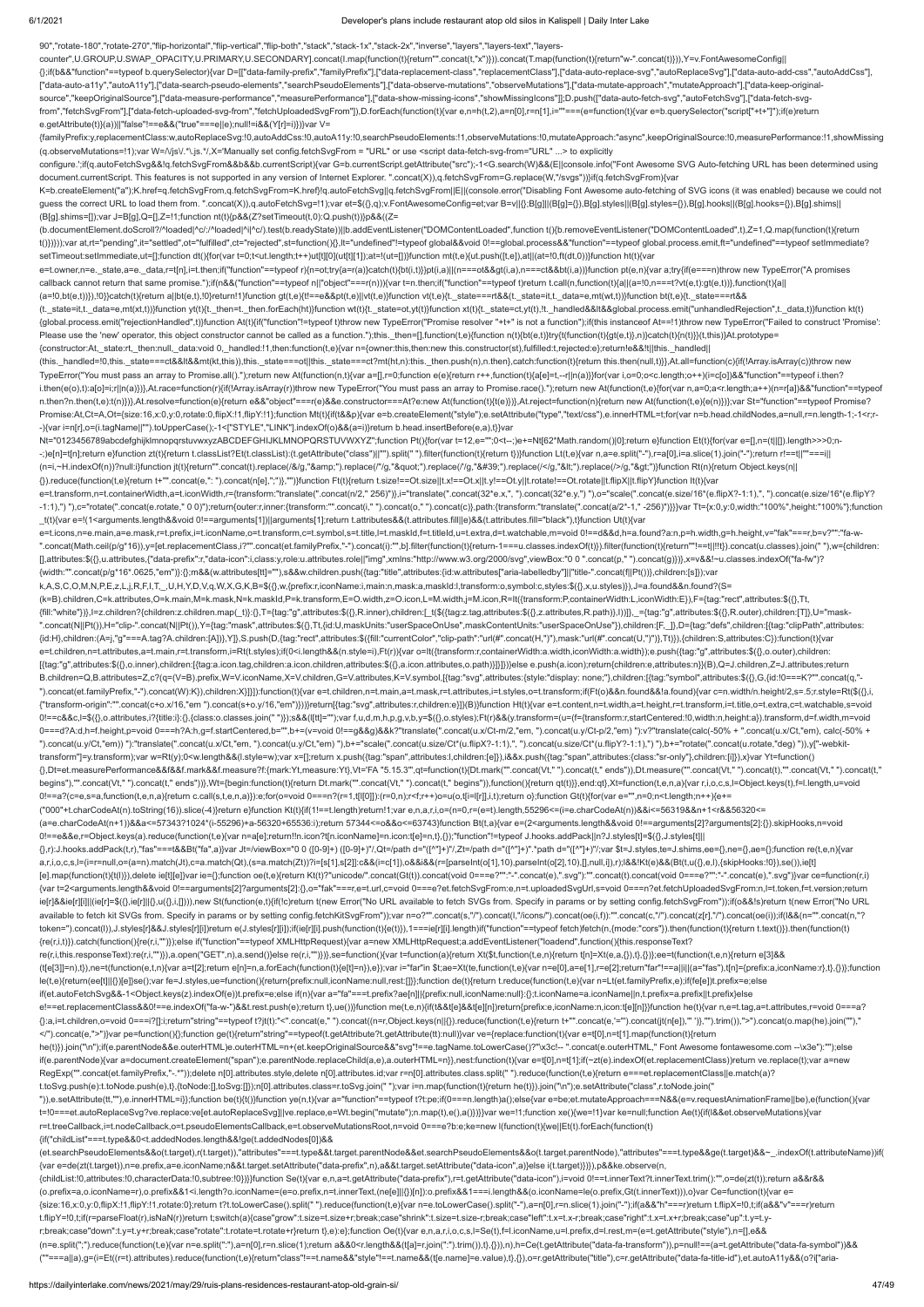## 6/1/2021 Developer's plans include restaurant atop old silos in Kalispell | Daily Inter Lake

labelledby"]="".concat(et.replacementClass,"-title-").concat(c||Pt()):(i["aria-hidden"]="true",i.focusable="false")),i),v=(s=t.getAttribute("data-fa-mask"))?de(s.split(" ").map(function(t){return t.trim()})):ue();return{iconName:f,title:t.getAttribute("title"),titleId:t.getAttribute("data-fa-title-id"),prefix:u,transform:h,symbol:p,mask:v,maskId:t.getAttribute("data-fa-mask-id"),extra: {classes:d,styles:m,attributes:g}}}function Me(t){this.name="MissingIcon",this.message=t||"Icon unavailable",this.stack=(new Error).stack}(Me.prototype=Object.create(Error.prototype)).constructor=Me;var Ne= {fill:"currentColor"},Pe={attributeType:"XML",repeatCount:"indefinite",dur:"2s"},Ee={tag:"path",attributes:\$({},Ne,{d:"M156.5,447.7l-12.6,29.5c-18.7-9.5-35.9-21.2-51.5-34.9l22.7- 22.7C127.6,430.5,141.5,440,156.5,447.7z M40.6,272H8.5 c1.4,21.2,5.4,41.7,11.7,61.1L50,321.2C45.1,305.5,41.8,289,40.6,272z M40.6,240c1.4-18.8,5.2-37,11.1-54.1l-29.5-12.6 C14.7,194.3,10,216.7,8.5,240H40.6z M64.3,156.5c7.8-14.9,17.2-28.8,28.1-41.5L69.7,92.3c-13.7,15.6-25.5,32.8-34.9,51.5 L64.3,156.5z M397,419.6c-13.9,12-29.4,22.3-46.1,30.4l11.9,29.8c20.7-9.9,39.8-22.6,56.9-37.6L397,419.6z M115,92.4 c13.9- 12,29.4-22.3,46.1-30.4l-11.9-29.8c-20.7,9.9-39.8,22.6-56.8,37.6L115,92.4z M447.7,355.5c-7.8,14.9-17.2,28.8-28.1,41.5 l22.7,22.7c13.7-15.6,25.5-32.9,34.9-51.5L447.7,355.5z M471.4,272c-1.4,18.8-5.2,37- 11.1,54.1l29.5,12.6 c7.5-21.1,12.2-43.5,13.6-66.8H471.4z M321.2,462c-15.7,5-32.2,8.2-49.2,9.4v32.1c21.2-1.4,41.7-5.4,61.1-11.7L321.2,462z M240,471.4c-18.8-1.4-37-5.2-54.1-11.1l-12.6,29.5c21.1,7.5,43.5,12.2,66.8,13.6V471.4z M462,190.8c5,15.7,8.2,32.2,9.4,49.2h32.1 c-1.4-21.2-5.4-41.7-11.7-61.1L462,190.8z M92.4,397c-12-13.9-22.3-29.4-30.4-46.1l-29.8,11.9c9.9,20.7,22.6,39.8,37.6,56.9 L92.4,397z M272,40.6c18.8,1.4,36.9,5.2,54.1,11.1l12.6-29.5C317.7,14.7,295.3,10,272,8.5V40.6z M190.8,50 c15.7-5,32.2-8.2,49.2-9.4V8.5c-21.2,1.4-41.7,5.4-61.1,11.7L190.8,50z M442.3,92.3L419.6,115c12,13.9,22.3,29.4,30.5,46.1 l29.8-11.9C470,128.5,457.3,109.4,442.3,92.3z M397,92.4l22.7-22.7c-15.6-13.7-32.8-25.5-51.5-34.9l-12.6,29.5 C370.4,72.1,384.4,81.5,397,92.4z"})},ze=\$({},Pe, {attributeName:"opacity"}),Le={tag:"g",children:[Ee,{tag:"circle",attributes:\$({},Ne,{cx:"256",cy:"364",r:"28"}),children:[{tag:"animate",attributes:\$({},Pe,{attributeName:"r",values:"28;14;28;28;14;28;"})}, {tag:"animate",attributes:\$({},ze,{values:"1;0;1;1;0;1;"})}]},{tag:"path",attributes:\$({},Ne,{opacity:"1",d:"M263.7,312h-16c-6.6,0-12-5.4-12-12c0-71,77.4-63.9,77.4-107.8c0-20-17.8-40.2-57.4-40.2c-29.1,0-44.3,9.6- 59.2,28.7 c-3.9,5-11.1,6-16.2,2.4l-13.1-9.2c-5.6-3.9-6.9-11.8-2.6-17.2c21.2-27.2,46.4-44.7,91.2-44.7c52.3,0,97.4,29.8,97.4,80.2 c0,67.6-77.4,63.5-77.4,107.8C275.7,306.6,270.3,312,263.7,312z"}),children: [{tag:"animate",attributes:\$({},ze,{values:"1;0;0;0;0;1;"})}]},{tag:"path",attributes:\$({},Ne,{opacity:"0",d:"M232.5,134.5l7,168c0.3,6.4,5.6,11.5,12,11.5h9c6.4,0,11.7-5.1,12-11.5l7-168c0.3-6.8-5.2-12.5-12-12.5h-23 C237.7,122,232.2,127.7,232.5,134.5z"}),children:[{tag:"animate",attributes:\$({},ze,{values:"0;0;1;1;0;0;"})}]}]},je=J.styles;function Re(t){var e=t[0],n=t[1],a=h(t.slice(4),1) [0];return{found:!0,width:e,height:n,icon:Array.isArray(a)?{tag:"g",attributes:{class:"".concat(et.familyPrefix,"-").concat(U.GROUP)},children:[{tag:"path",attributes:{class:"".concat(et.familyPrefix,"- ").concat(U.SECONDARY),fill:"currentColor",d:a[0]}},{tag:"path",attributes:{class:"".concat(et.familyPrefix,"-").concat(U.PRIMARY),fill:"currentColor",d:a[1]}}]}:{tag:"path",attributes:{fill:"currentColor",d:a}}}}function Fe(o,c){return new St(function(n,t){var a={found:!1,width:512,height:512,icon:Le};if(o&&c&&je[c]&&je[c][o]){var e=je[c][o];return n(Re(e))}var r={},i=function(){var t=0<arguments.length&&void 0!==arguments[0]? arguments[0]:{},e=1<arguments.length?arguments[1]:void 0;if(e&&Kt(e)){if(t&&t.iconUploads){var n=t.iconUploads,a=Object.keys(n).find(function(t){return n[t]&&n[t].u&&n[t].u===Gt(e)});if(a)return n[a].v}}else if(t&&t.iconUploads&&t.iconUploads[e]&&t.iconUploads[e].v)return t.iconUploads[e].v}(v.FontAwesomeKitConfig,o);if(v.FontAwesomeKitConfig&&v.FontAwesomeKitConfig.token&& (r.token=v.FontAwesomeKitConfig.token),"fak"===c&&(r.version=i),o&&c&&et.autoFetchSvg)return ce(c,o,\$({},r)).then(function(t){var e={};t&&(e=Re(t)),n(\$({},a,e))}).catch(t);o&&c&&!et.showMissingIcons?t(new Me("Icon is missing for prefix ".concat(c," with icon name ").concat(o))):n(a)})}var le=J.styles;function Te(t){var i,e,o,c,s,l,f,u,n,d,m,a=Oe(t);return~a.extra.classes.indexOf(j)?function(t,e){var n=e.title,a=e.transform,r=e.extra,i=null,o=null;if(k){var c=parseInt(getComputedStyle(t).fontSize,10),s=t.getBoundingClientRect();i=s.width/c,o=s.height/c}return et.autoA11y&&!n&&(r.attributes["ariahidden"]="true"),St.resolve([t,Ht({content:t.innerHTML,width:i,height:o,transform:a,title:n,extra:r,watchable:!0})])}(t,a):(i=t,o= (e=a).iconName,c=e.title,s=e.titleId,l=e.prefix,f=e.transform,u=e.symbol,n=e.mask,d=e.maskId,m=e.extra,new St(function(r,t){St.all([Fe(o,l),Fe(n.iconName,n.prefix)]).then(function(t){var e=h(t,2),n=e[0],a=e[1];r([i,Ut({icons:{main:n,mask:a},prefix:l,iconName:o,transform:f,symbol:u,mask:a,maskId:d,title:c,titleId:s,extra:m,watchable:!0})])})}))}function \_e(t){var n=1<arguments.length&&void 0!==arguments[1]?arguments[1]:null;if(p){var e=b.documentElement.classList,a=function(t){return e.add("".concat(M,"-").concat(t))},r=function(t){return e.remove("".concat(M,"-").concat(t))},i=et.autoFetchSvg? Object.keys(z):Object.keys(le),o=[".".concat(j,":not([").concat(tt,"])")].concat(i.map(function(t){return".".concat(t,":not([").concat(tt,"])")}).join(", ");if(0!==o.length){var c=[];try{c=Et(t.querySelectorAll(o))}catch(t {}if(0<c.length){a("pending"),r("complete");var s=Wt.begin("onTree"),l=c.reduce(function(t,e){try{var n=Te(e);n&&t.push(n)}catch(t){E||t instanceof Me&&console.error(t)}return t},[]);return new St(function(e,t) {St.all(l).then(function(t){ye(t,function(){a("active"),a("complete"),r("pending"),"function"==typeof n&&n(),s(),e()})}).catch(function(){s(),t()})})}}}}function Ue(t){var e=1<arguments.length&&void 0!==arguments[1]? arguments[1]:null;Te(t).then(function(t){t&&ye([t],e)})}function He(h,p){var g="".concat(S).concat(p.replace(":","-"));return new St(function(a,t){if(null!==h.getAttribute(g))return a();var e=Et(h.children).filter(function {return t.getAttribute(x)===p})[0],n=v.getComputedStyle(h,p),r=n.getPropertyValue("font-family").match(R),i=n.getPropertyValue("font-weight"),o=n.getPropertyValue("content");if(e&&!r)return h.removeChild(e),a();if(r&&"none"!==o&&""!==o){var c=n.getPropertyValue("content"),s=~["Solid","Regular","Light","Duotone","Brands","Kit"].indexOf(r[2])?L[r[2].toLowerCase()]:F[i],l=Gt(3===c.length? c.substr(1,1):c),f=le(s,l),u=f;if(u||(u=l),f||(f=String.fromCharCode(parseInt(l,16))),!f||e&&e.getAttribute(C)===s&&e.getAttribute(O)===u)a();else{h.setAttribute(g,u),e&&h.removeChild(e);var d= {iconName:null,title:null,titleId:null,prefix:null,transform:Ot,symbol:!1,mask:null,maskId:null,extra:{classes:[],styles:{},attributes:{}}},m=d.extra;m.attributes[x]=p,Fe(f,s).then(function(t){var e=Ut(\$({},d,{icons: {main:t,mask:ue()},prefix:s,iconName:u,extra:m,watchable:!0})),n=b.createElement("svg");":before"===p?h.insertBefore(n,h.firstChild):h.appendChild(n),n.outerHTML=e.map(function(t){return he(t)}).join("\n"),h.removeAttribute(g),a()}).catch(t)}}else a()})}function Ye(t){return St.all([He(t,":before"),He(t,":after")])}function De(t){return! (t.parentNode===document.head||~P.indexOf(t.tagName.toUpperCase())||t.getAttribute(x)||t.parentNode&&"svg"===t.parentNode.tagName)}function Ve(r){if(p)return new St(function(t,e){var n=Et(r.querySelectorAll("\*")).filter(De).map(Ye),a=Wt.begin("searchPseudoElements");we=!0,St.all(n).then(function(){a(),xe(),t()}).catch(function(){a(),xe(),e()}}})}var qe="svg:not(:root).svg-inline--fa{overflow:visible}.s inline--fa{display:inline-block;font-size:inherit;height:1em;overflow:visible;vertical-align:-.125em}.svg-inline--fa.fa-lg{vertical-align:-.225em}.svg-inline--fa.fa-w-1{width:.0625em}.svg-inline--fa.fa-w-2{width:.125em}.sv inline--fa.fa-w-3{width:.1875em}.svg-inline--fa.fa-w-4{width:.25em}.svg-inline--fa.fa-w-5{width:.3125em}.svg-inline--fa.fa-w-6{width:.375em}.svg-inline--fa.fa-w-7{width:.4375em}.svg-inline--fa.fa-w-8{width:.5em}.svg-inline inline--fa.fa-w-9{width:.5625em}.svg-inline--fa.fa-w-10{width:.625em}.svg-inline--fa.fa-w-11{width:.6875em}.svg-inline--fa.fa-w-12{width:.75em}.svg-inline--fa.fa-w-12{width:.625em}.svg-inline--fa.fa-w-13{width:.75em}.svg-i 14{width:.875em}.svg-inline--fa.fa-w-15{width:.9375em}.svg-inline--fa.fa-w-16{width:1em}.svg-inline--fa.fa-w-17{width:1.0625em}.svg-inline--fa.fa-w-18{width:1.125em}.svg-inline--fa.fa-w-19{width:1.1875em}.svg-inline- fa.fa-w-20{width:1.25em}.svg-inline--fa.fa-pull-left{margin-right:.3em;width:auto}.svg-inline--fa.fa-pull-right{margin-left:.3em;width:auto}.svg-inline--fa.fa-border{height:1.5em}.svg-inline--fa.fa-li{width:2em}.svg-inline- fa.fa-fw{width:1.25em}.fa-layers svg.svg-inline--fa{bottom:0;left:0;margin:auto;position:absolute;right:0;top:0}.fa-layers{display:inline-block;height:1em;position:relative;text-align:center;verticalalign:-.125em;width:1em}.fa-layers svg.svg-inline--fa{-webkit-transform-origin:center center;transform-origin:center center}.fa-layers-counter,.fa-layers-text{display:inline-block;position:absolute;text-align:center}.falayers-text{left:50%;top:50%;-webkit-transform:translate(-50%,-50%);transform:translate(-50%,-50%);-webkit-transform-origin:center center;transform-origin:center center}.fa-layers-counter{backgroundcolor:#ff253a;border-radius:1em;-webkit-box-sizing:border-box;box-sizing:border-box;color:#fff;height:1.5em;line-height:1;max-width:5em;min-width:1.5em;overflow:hidden;padding:.25em;right:0;textoverflow:ellipsis;top:0;-webkit-transform:scale(.25);transform:scale(.25);-webkit-transform-origin:top right;transform-origin:top right}.fa-layers-bottom-right{bottom:0;right:0;top:auto;-webkittransform:scale(.25);transform:scale(.25);-webkit-transform-origin:bottom right;transform-origin:bottom right}.fa-layers-bottom-left{bottom:0;left:0;right:auto;top:auto;-webkit-transform:scale(.25);transform:scale(.25); webkit-transform-origin:bottom left;transform-origin:bottom left}.fa-layers-top-right{right:0;top:0;-webkit-transform:scale(.25);transform:scale(.25);-webkit-transform-origin:top right;transform-origin:top right}.fa-layers left{left:0;right:auto;top:0;-webkit-transform:scale(.25);transform:scale(.25);-webkit-transform-origin:top left;transform-origin:top left}.fa-lg{font-size:1.3333333333em;line-height:.75em;vertical-align:-.0667em}.fa-xs{fontsize:.75em}.fa-sm{font-size:.875em}.fa-1x{font-size:1em}.fa-2x{font-size:2em}.fa-3x{font-size:3em}.fa-4x{font-size:4em}.fa-5x{font-size:5em}.fa-6x{font-size:6em}.fa-6x{font-size:6em}.fa-6x{font-size:6em}.fa-6x{font-size:6e size:9em}.fa-10x{font-size:10em}.fa-fw{text-align:center;width:1.25em}.fa-ul{list-style-type:none;margin-left:2.5em;padding-left:0}.fa-ul>li{position:relative}.fa-li{left:-2em;position:absolute;text-align:center;width:2em; height:inherit}.fa-border{border:solid .08em #eee;border-radius:.1em;padding:.2em .25em .15em}.fa-pull-left{float:left}.fa-pull-right{float:right}.fa.fa-pull-left,.fab.fa-pull-left,.fab.fa-pull-left,.fal.fa-pull-left,.fan. left{margin-right:.3em}.fa.fa-pull-right,.fab.fa-pull-right,.fal.fa-pull-right,.fal.fa-pull-right,.far.fa-pull-right,.far.fa-pull-right,.fas.fa-pull-right(nargin-left:.3em}.fa-spin{-webkit-animation:fa-spin 2s infinite lin webkit-animation:fa-spin 1s infinite steps(8);animation:fa-spin 1s infinite steps(8)}@-webkit-keyframes fa-spin{0%{-webkit-transform:rotate(0);transform:rotate(0)}100%{-webkittransform:rotate(360deg);transform:rotate(360deg)}}@keyframes fa-spin{0%{-webkit-transform:rotate(0);transform:rotate(0)}100%{-webkit-transform:rotate(360deg);transform:rotate(360deg)}}.fa-rotate-90{-webkittransform:rotate(90deg);transform:rotate(90deg)}.fa-rotate-180{-webkit-transform:rotate(180deg);transform:rotate(180deg)}.fa-rotate-270{-webkit-transform:rotate(270deg);transform:rotate(270deg)}.fa-flip-horizontal{ webkit-transform:scale(-1,1);transform:scale(-1,1)}.fa-flip-vertical{-webkit-transform:scale(1,-1);transform:scale(1,-1)}.fa-flip-both,.fa-flip-both,da-flip-horizontal.fa-flip-vertical{-webkit-transform:scale(-1,-1)}:root -fa-flip-both,:root .fa-flip-horizontal,:root .fa-flip-vertical,:root .fa-rotate-180,:root .fa-rotate-270,:root .fa-rotate-90{-webkit-filter:none;filter:none}.fa-stack{display:inline-block;height:2em;position:relative;widt stack-1x,.fa-stack-2x{bottom:0;left:0;margin:auto;position:absolute;right:0;top:0}.svg-inline--fa.fa-stack-1x{height:1em;width:1.25em}.svg-inline--fa.fa-stack-2x{height:2em;width:2.5em}.fa-inverse{color:#fff}.sronly{border:0;clip:rect(0,0,0,0);height:1px;margin:-1px;overflow:hidden;padding:0;position:absolute;width:1px}.sr-only-focusable:active,.sr-onlyfocusable:focus{clip:auto;height:auto;margin:0;overflow:visible;position:static;width:auto}.svg-inline--fa .fa-primary{fill:var(--fa-primary-color,currentColor);opacity:1;opacity:1-ra-primary-opacity,1)}.svg-inline--fa .fa

e=t.prefix,n=void 0===e?"fa":e,a=t.iconName;if(a)return me(Je.definitions,n,a)||me(J.styles,n,a)}var Be,Je=new(function(){function t(){!function(t,e){if(!(t instanceof e))throw new TypeError("Cannot call a class as a function")}(this,t),this.definitions={}}var e,n,a;return e=t,(n=[{key:"add",value:function(){for(var e=this,t=arguments.length,n=new Array(t),a=0;a<t;a++)n[a]=arguments[a];var r=n.reduce(this.\_pullDefinitions,

secondary{fill:var(--fa-secondary-color,currentColor);opacity:.4;opacity:var(--fa-secondary-opacity,.4)}.svg-inline--fa.fa-swap-opacity .fa-primary{opacity:.4;opacity:var(--fa-secondary-opacity,.4)}.svg-inline--fa.fa-swapopacity .fa-secondary{opacity:1;opacity:var(--fa-primary-opacity,1)}.svg-inline--fa mask .fa-primary,.svg-inline--fa mask .fa-secondary{fill:#000}.fad.fa-inverse{color:#fff}";function We(){var t=y,e=w,n=et.familyPrefix,a=et.replacementClass,r=qe;if(n!==t||a!==e){var i=new RegExp("\\.".concat(t,"\\-"),"g"),o=new RegExp("\\--".concat(t,"\\-"),"g"),c=new RegExp("\\.".concat(e),"g");r=r.replace(i,".".concat(n,"- ")).replace(o,"--".concat(n,"-")).replace(c,".".concat(a))}return r}function Xe(){et.autoAddCss&&!Qe&&(Mt(We()),Qe=!0)}function Ge(e,t){return Object.defineProperty(e,"abstract",{get:t}),Object.defineProperty(e,"html", {get:function(){return e.abstract.map(function(t){return he(t)})}}),Object.defineProperty(e,"node",{get:function(){if(p){var t=b.createElement("div");return t.innerHTML=e.html,t.children}}}),e}function Ke(t){var

{});Object.keys(r).forEach(function(t){e.definitions[t]=\$({},e.definitions[t]||{},r[t]),Bt(t,r[t]),se()})}},{key:"reset",value:function(){this.definitions={}}},{key:"\_pullDefinitions",value:function(i,t){var o=t.prefix&&t.iconName&&t.icon?{0:t}:t;return Object.keys(o).map(function(t){var e=o[t],n=e.prefix,a=e.iconName,r=e.icon;i[n]||(i[n]={}),i[n][a]=r}),i}}])&&i(e.prototype,n),a&&i(e,a),t}()),Qe=!1,Ze={i2svg:function(){var t=0<arguments.length&&void 0!==arguments[0]?arguments[0]:{};if(p){Xe();var e=t.node,n=void 0===e?b:e,a=t.callback,r=void 0===a?function(){}:a;return et.searchPseudoElements&&Ve(n),\_e(n,r)}return St.reject("Operation requires a DOM of some kind.")},css:We,insertCss:function(){Qe||(Mt(We()),Qe=!0)},watch:function(){var t=0<arguments.length&&void 0!==arguments[0]?arguments[0]: {},e=t.autoReplaceSvgRoot,n=t.observeMutationsRoot;!1===et.autoReplaceSvg&&(et.autoReplaceSvg=!0),et.observeMutations=!0,nt(function() {en({autoReplaceSvgRoot:e}),Ae({treeCallback:\_e,nodeCallback:Ue,pseudoElementsCallback:Ve,observeMutationsRoot:n})})}},\$e=(Be=function(t){var e=1<arguments.length&&void 0!==arguments[1]?arguments[1]: {},n=e.transform,a=void 0===n?Ot:n,r=e.symbol,i=void 0!==r&&r,o=e.mask,c=void 0===o?null:o,s=e.maskId,l=void 0===s?null:s,f=e.title,u=void 0===f?null:f,d=e.titleId,m=void 0===d?null:d,h=e.classes,p=void 0===h? []:h,g=e.attributes,v=void 0===g?{}:g,b=e.styles,y=void 0===b?{}:b;if(t){var w=t.prefix,x=t.iconName,k=t.icon;return Ge(\$({type:"icon"},t),function(){return Xe(),et.autoA11y&&(u?v["arialabelledby"]="".concat(et.replacementClass,"-title-").concat(m||Pt()):(v["aria-hidden"]="true",v.focusable="false")),Ut({icons:{main:Re(k),mask:c?Re(c.icon):{found:!1,width:null,height:null,icon: {}}},prefix:w,iconName:x,transform:\$({},Ot,a),symbol:i,title:u,maskId:l,titleId:m,extra:{attributes:v,styles:y,classes:p}})})}},function(t){var e=1<arguments.length&&void 0!==arguments[1]?arguments[1]:{},n=(t||{}).icon? t:Ke(t||{}),a=e.mask;return a&&(a=(a||{}).icon?a:Ke(a||{})),Be(n,\$({},e,{mask:a}))}),tn={noAuto:function(){et.autoReplaceSvg=!1,et.observeMutations=!1,ke&&ke.disconnect()},config:et,dom:Ze,library:Je,parse: {transform:function(t){return Ce(t)}},findIconDefinition:Ke,icon:\$e,text:function(t){var e=1<arguments.length&&void 0!==arguments[1]?arguments[1]:{},n=e.transform,a=void 0===n?Ot:n,r=e.title,i=void 0===r? null:r,o=e.classes,c=void 0===o?[]:o,s=e.attributes,l=void 0===s?{}:s,f=e.styles,u=void 0===f?{}:f;return Ge({type:"text",content:t},function(){return Xe(),Ht({content:t,transform:\$({},Ot,a),title:i,extra: {attributes:l,styles:u,classes:["".concat(et.familyPrefix,"-layers-text")].concat(d(c))}})})},counter:function(t){var e=1<arguments.length&&void 0!==arguments[1]?arguments[1]:{},n=e.title,a=void 0===n? null:n,r=e.classes,i=void 0===r?[]:r,o=e.attributes,c=void 0===o?{}:o,s=e.styles,l=void 0===s?{}:s;return Ge({type:"counter",content:t},function(){return Xe(),function(t){var e=t.content,n=t.title,a=t.extra,r=\$({},a.attributes,n?{title:n}:{},{class:a.classes.join(""}),i=Rt(a.styles);0<i.length&&(r.style=i);var o=[];return o.push({tag:"span",attributes:r,children:[e]}),n&&o.push({tag:"span",attr {class:"sr-only"},children:[n]}),o}({content:t.toString(),title:a,extra:{attributes:c,styles:l,classes:["".concat(et.familyPrefix,"-layers-counter")].concat(d(i))}})})},layer:function(t){var e=(1<arguments.length&&void 0!==arguments[1]?arguments[1]:{}).classes,n=void 0===e?[]:e;return Ge({type:"layer"},function(){Xe();var e=[];return t(function(t){Array.isArray(t)?t.map(function(t){e=e.concat(t.abstract)}):e=e.concat(t.abstract)}), [{tag:"span",attributes:{class:["".concat(et.familyPrefix,"-layers")].concat(d(n)).join(" ")},children:e}]})},toHtml:he},en=function(){var t=(0<arguments.length&&void 0!==arguments[0]?arguments[0]: {}).autoReplaceSvgRoot,e=void 0===t?b:t;(0<Object.keys(J.styles).length||et.autoFetchSvg)&&p&&et.autoReplaceSvg&&tn.dom.i2svg({node:e})};!function(t){try{t()}catch(t){if(!E)throw t}}(function(){m&&